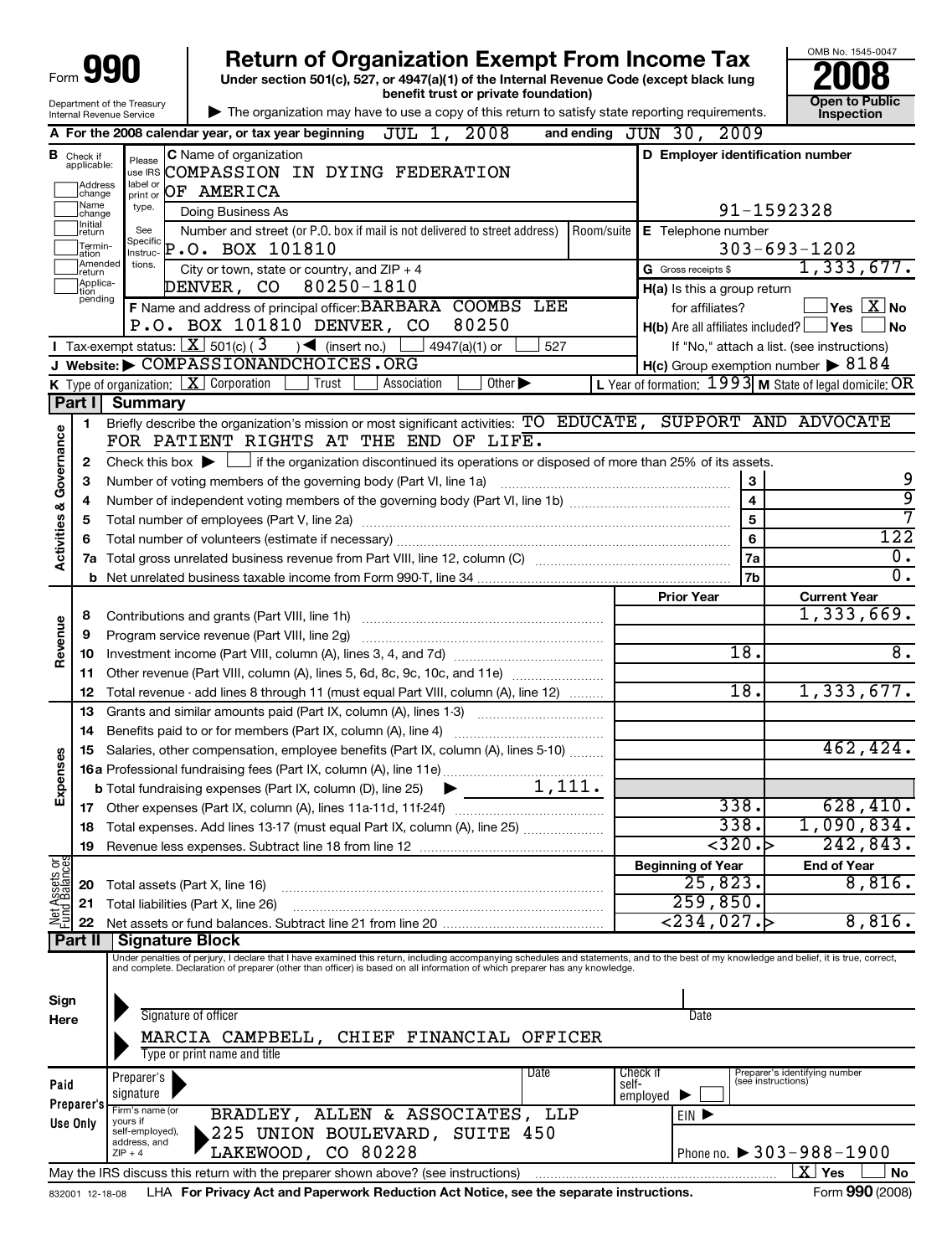| Form 990 (2008)    | COMPASSION IN DYING FEDERATION<br>91-1592328<br>OF AMERICA                                                                                                                                                                                                                                                                                               | Page 2                                                  |
|--------------------|----------------------------------------------------------------------------------------------------------------------------------------------------------------------------------------------------------------------------------------------------------------------------------------------------------------------------------------------------------|---------------------------------------------------------|
|                    | Part III   Statement of Program Service Accomplishments (see instructions)                                                                                                                                                                                                                                                                               |                                                         |
| 1.                 | Briefly describe the organization's mission:<br>TO PROVIDE CLIENT SERVICE, LEGAL ADVOCACY, AND PUBLIC EDUCATION TO<br>IMPROVE PAIN AND SYMPTOM MANAGEMENT, PATIENT EMPOWERMENT, SELF<br>DETERMINATION, RELATED TO AID-IN-DYING.                                                                                                                          |                                                         |
|                    |                                                                                                                                                                                                                                                                                                                                                          |                                                         |
| $\mathbf{2}$       | Did the organization undertake any significant program services during the year which were not listed on<br>the prior Form 990 or 990-EZ?<br>If "Yes", describe these new services on Schedule O.                                                                                                                                                        | $\boxed{\text{X}}$ Yes $\boxed{\ }$                     |
| 3                  | Did the organization cease conducting, or make significant changes in how it conducts, any program services?<br>If "Yes", describe these changes on Schedule O.                                                                                                                                                                                          | $\overline{\phantom{a}}$ Yes $\overline{\mathrm{X}}$ No |
| 4                  | Describe the exempt purpose achievements for each of the organization's three largest program services by expenses.<br>Section 501(c)(3) and 501(c)(4) organizations and section 4947(a)(1) trusts are required to report the amount of grants and<br>allocations to others, the total expenses, and revenue, if any, for each program service reported. |                                                         |
| (Code:<br>4а       | ) (Expenses $$1,048,301$ including grants of \$<br>) (Revenue \$<br>PROVIDED NATIONAL LEADERSHIP FOR CLIENT SERVICE, LEGAL ADVOCACY, AND<br>PUBLIC EDUCATION TO IMPROVE PAIN AND SYMPTOM MANAGEMENT, INCREASE                                                                                                                                            | 3,708.                                                  |
|                    | PATIENT EMPOWERMENT/SELF-DETERMINATION<br>AND EXPAND END-OF-LIFE CHOICES                                                                                                                                                                                                                                                                                 |                                                         |
|                    | FOR MENTALLY COMPETENT ADULTS.                                                                                                                                                                                                                                                                                                                           |                                                         |
|                    |                                                                                                                                                                                                                                                                                                                                                          |                                                         |
|                    |                                                                                                                                                                                                                                                                                                                                                          |                                                         |
|                    |                                                                                                                                                                                                                                                                                                                                                          |                                                         |
|                    |                                                                                                                                                                                                                                                                                                                                                          |                                                         |
|                    |                                                                                                                                                                                                                                                                                                                                                          |                                                         |
|                    |                                                                                                                                                                                                                                                                                                                                                          |                                                         |
|                    |                                                                                                                                                                                                                                                                                                                                                          |                                                         |
|                    |                                                                                                                                                                                                                                                                                                                                                          |                                                         |
|                    |                                                                                                                                                                                                                                                                                                                                                          |                                                         |
| 4b                 | ) (Revenue \$<br>) (Expenses \$<br>(Code:<br>including grants of $$$                                                                                                                                                                                                                                                                                     |                                                         |
|                    |                                                                                                                                                                                                                                                                                                                                                          |                                                         |
|                    |                                                                                                                                                                                                                                                                                                                                                          |                                                         |
|                    |                                                                                                                                                                                                                                                                                                                                                          |                                                         |
|                    |                                                                                                                                                                                                                                                                                                                                                          |                                                         |
|                    |                                                                                                                                                                                                                                                                                                                                                          |                                                         |
|                    |                                                                                                                                                                                                                                                                                                                                                          |                                                         |
|                    |                                                                                                                                                                                                                                                                                                                                                          |                                                         |
|                    |                                                                                                                                                                                                                                                                                                                                                          |                                                         |
|                    |                                                                                                                                                                                                                                                                                                                                                          |                                                         |
|                    |                                                                                                                                                                                                                                                                                                                                                          |                                                         |
|                    |                                                                                                                                                                                                                                                                                                                                                          |                                                         |
|                    |                                                                                                                                                                                                                                                                                                                                                          |                                                         |
|                    |                                                                                                                                                                                                                                                                                                                                                          |                                                         |
| (Code:<br>4c       | ) (Expenses \$<br>including grants of \$<br>) (Revenue \$                                                                                                                                                                                                                                                                                                |                                                         |
|                    |                                                                                                                                                                                                                                                                                                                                                          |                                                         |
|                    |                                                                                                                                                                                                                                                                                                                                                          |                                                         |
|                    |                                                                                                                                                                                                                                                                                                                                                          |                                                         |
|                    |                                                                                                                                                                                                                                                                                                                                                          |                                                         |
|                    |                                                                                                                                                                                                                                                                                                                                                          |                                                         |
|                    |                                                                                                                                                                                                                                                                                                                                                          |                                                         |
|                    |                                                                                                                                                                                                                                                                                                                                                          |                                                         |
|                    |                                                                                                                                                                                                                                                                                                                                                          |                                                         |
|                    |                                                                                                                                                                                                                                                                                                                                                          |                                                         |
|                    |                                                                                                                                                                                                                                                                                                                                                          |                                                         |
|                    |                                                                                                                                                                                                                                                                                                                                                          |                                                         |
|                    |                                                                                                                                                                                                                                                                                                                                                          |                                                         |
|                    |                                                                                                                                                                                                                                                                                                                                                          |                                                         |
|                    | Other program services. (Describe in Schedule O.)                                                                                                                                                                                                                                                                                                        |                                                         |
| 4d                 |                                                                                                                                                                                                                                                                                                                                                          |                                                         |
|                    | (Expenses \$<br>including grants of $$$<br>) (Revenue \$                                                                                                                                                                                                                                                                                                 |                                                         |
| 4е                 |                                                                                                                                                                                                                                                                                                                                                          |                                                         |
|                    | 1,048,301.<br>Total program service expenses > \$<br>(Must equal Part IX, Line 25, column (B).)                                                                                                                                                                                                                                                          |                                                         |
|                    |                                                                                                                                                                                                                                                                                                                                                          | Form 990 (2008)                                         |
| 832002<br>12-18-08 | 2                                                                                                                                                                                                                                                                                                                                                        |                                                         |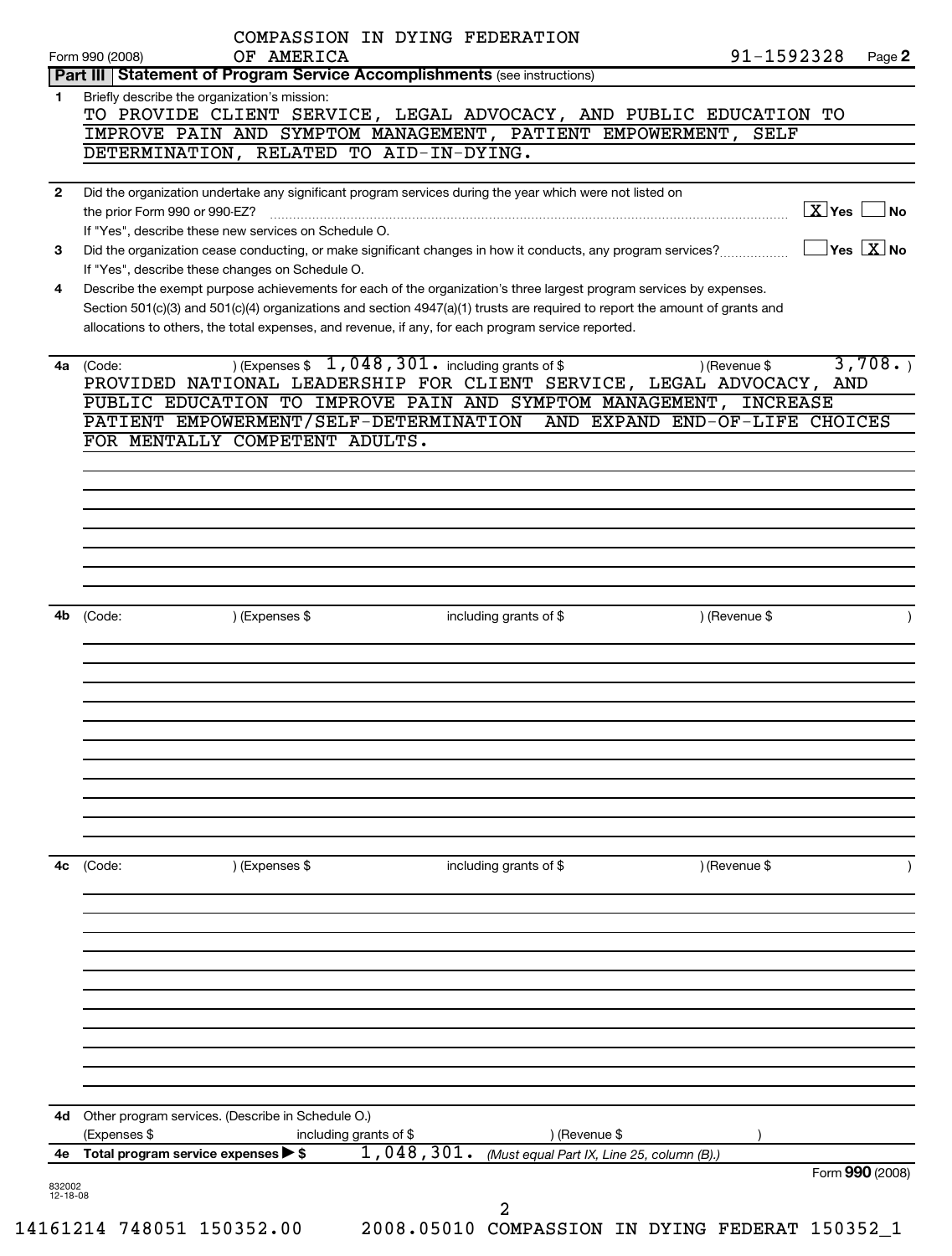|     | Part IV   Checklist of Required Schedules                                                                                                                                                                                                                 |                         |     |                         |
|-----|-----------------------------------------------------------------------------------------------------------------------------------------------------------------------------------------------------------------------------------------------------------|-------------------------|-----|-------------------------|
|     |                                                                                                                                                                                                                                                           |                         | Yes | No                      |
| 1   | Is the organization described in section $501(c)(3)$ or $4947(a)(1)$ (other than a private foundation)?                                                                                                                                                   |                         |     |                         |
|     |                                                                                                                                                                                                                                                           | 1                       | x   |                         |
| 2   |                                                                                                                                                                                                                                                           | $\overline{2}$          | X   |                         |
| 3   | Did the organization engage in direct or indirect political campaign activities on behalf of or in opposition to candidates for                                                                                                                           |                         |     |                         |
|     |                                                                                                                                                                                                                                                           | З                       |     | x                       |
| 4   | Section 501(c)(3) organizations. Did the organization engage in lobbying activities? If "Yes," complete Schedule C, Part II                                                                                                                               | $\overline{\mathbf{4}}$ |     | $\overline{\mathbf{X}}$ |
| 5   | Section 501(c)(4), 501(c)(5), and 501(c)(6) organizations. Is the organization subject to the section 6033(e) notice and                                                                                                                                  |                         |     |                         |
|     |                                                                                                                                                                                                                                                           | 5                       |     |                         |
| 6   | Did the organization maintain any donor advised funds or any accounts where donors have the right to provide advice                                                                                                                                       |                         |     |                         |
|     | on the distribution or investment of amounts in such funds or accounts? If "Yes," complete Schedule D, Part I manument                                                                                                                                    | 6                       |     | x                       |
|     |                                                                                                                                                                                                                                                           |                         |     |                         |
| 7   | Did the organization receive or hold a conservation easement, including easements to preserve open space,                                                                                                                                                 | $\overline{7}$          |     | x                       |
|     |                                                                                                                                                                                                                                                           |                         |     |                         |
| 8   | Did the organization maintain collections of works of art, historical treasures, or other similar assets? If "Yes," complete                                                                                                                              | 8                       |     | x                       |
| 9   | Did the organization report an amount in Part X, line 21; serve as a custodian for amounts not listed in Part X; or provide                                                                                                                               |                         |     |                         |
|     | credit counseling, debt management, credit repair, or debt negotiation services? If "Yes," complete Schedule D, Part IV                                                                                                                                   | 9                       |     | x                       |
| 10  | Did the organization hold assets in term, permanent, or quasi-endowments? If "Yes," complete Schedule D, Part V                                                                                                                                           | 10                      |     | $\overline{\mathbf{x}}$ |
| 11  | Did the organization report an amount in Part X, lines 10, 12, 13, 15, or 25?                                                                                                                                                                             |                         |     |                         |
|     |                                                                                                                                                                                                                                                           | 11                      | x   |                         |
| 12  | Did the organization receive an audited financial statement for the year for which it is completing this return that was                                                                                                                                  |                         |     |                         |
|     |                                                                                                                                                                                                                                                           | 12                      | х   |                         |
| 13  |                                                                                                                                                                                                                                                           | 13                      |     | X                       |
| 14a |                                                                                                                                                                                                                                                           | 14a                     |     | $\overline{\mathbf{x}}$ |
| b   | Did the organization have aggregate revenues or expenses of more than \$10,000 from grantmaking, fundraising, business,                                                                                                                                   |                         |     |                         |
|     |                                                                                                                                                                                                                                                           | 14 <sub>b</sub>         |     | x                       |
| 15  | Did the organization report on Part IX, column (A), line 3, more than \$5,000 of grants or assistance to any organization or entity                                                                                                                       |                         |     |                         |
|     |                                                                                                                                                                                                                                                           | 15                      |     | x                       |
| 16  | Did the organization report on Part IX, column (A), line 3, more than \$5,000 of aggregate grants or assistance to individuals                                                                                                                            |                         |     |                         |
|     |                                                                                                                                                                                                                                                           | 16                      |     | х                       |
| 17  | Did the organization report more than \$15,000 on Part IX, column (A), line 11e? If "Yes," complete Schedule G, Part I                                                                                                                                    | 17                      |     | $\mathbf X$             |
|     | Did the organization report more than \$15,000 total on Part VIII, lines 1c and 8a? If "Yes," complete Schedule G, Part II                                                                                                                                | 18                      |     | $\mathbf X$             |
| 18  |                                                                                                                                                                                                                                                           | 19                      |     | $\mathbf X$             |
| 19  |                                                                                                                                                                                                                                                           | 20                      |     | $\mathbf X$             |
| 20  | Did the organization report more than \$5,000 on Part IX, column (A), line 1? If "Yes," complete Schedule I, Parts I and II                                                                                                                               | 21                      |     | X                       |
| 21  |                                                                                                                                                                                                                                                           | 22                      |     | $\mathbf X$             |
| 22  | Did the organization report more than \$5,000 on Part IX, column (A), line 2? If "Yes," complete Schedule I, Parts I and III                                                                                                                              | 23                      |     | $\overline{\mathtt{x}}$ |
| 23  |                                                                                                                                                                                                                                                           |                         |     |                         |
|     | 24a Did the organization have a tax-exempt bond issue with an outstanding principal amount of more than \$100,000 as of the<br>last day of the year, that was issued after December 31, 2002? If "Yes," answer questions 24b-24d and complete Schedule K. |                         |     |                         |
|     |                                                                                                                                                                                                                                                           |                         |     |                         |
|     |                                                                                                                                                                                                                                                           | 24a                     |     | х                       |
| b   |                                                                                                                                                                                                                                                           | 24 <sub>b</sub>         |     |                         |
|     | c Did the organization maintain an escrow account other than a refunding escrow at any time during the year to defease                                                                                                                                    |                         |     |                         |
|     |                                                                                                                                                                                                                                                           | 24c                     |     |                         |
|     |                                                                                                                                                                                                                                                           | 24d                     |     |                         |
|     | 25a Section 501(c)(3) and 501(c)(4) organizations. Did the organization engage in an excess benefit transaction with a                                                                                                                                    |                         |     |                         |
|     |                                                                                                                                                                                                                                                           | 25a                     |     | x                       |
|     | b Did the organization become aware that it had engaged in an excess benefit transaction with a disqualified person from a                                                                                                                                |                         |     |                         |
|     |                                                                                                                                                                                                                                                           | 25b                     |     | х                       |
| 26  | Was a loan to or by a current or former officer, director, trustee, key employee, highly compensated employee, or disqualified                                                                                                                            | 26                      |     | х                       |
|     |                                                                                                                                                                                                                                                           |                         |     |                         |
| 27  | Did the organization provide a grant or other assistance to an officer, director, trustee, key employee, or substantial                                                                                                                                   |                         |     |                         |
|     |                                                                                                                                                                                                                                                           | 27                      |     | Χ                       |

Form **990** (2008)

832003 12-18-08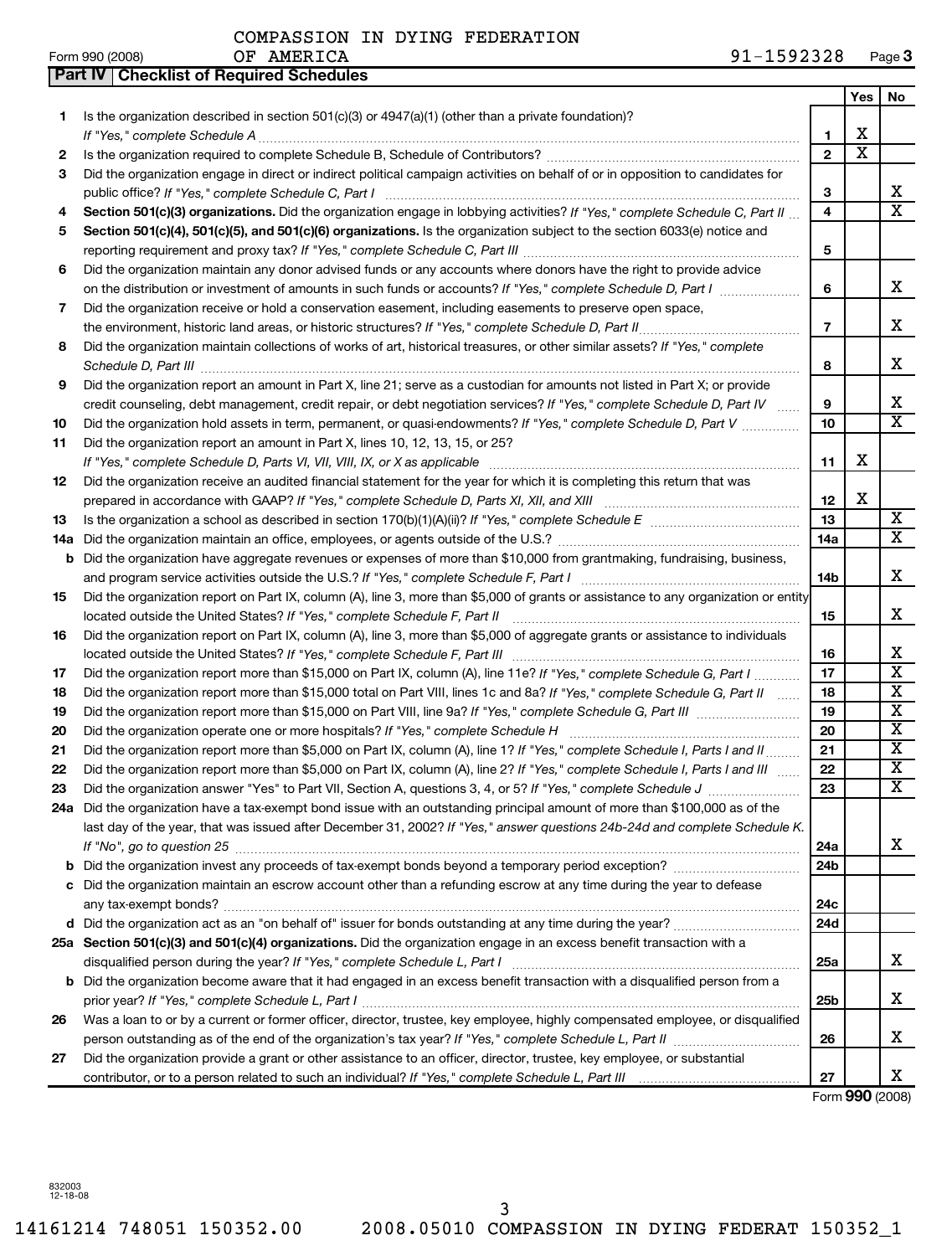|    | <b>Part IV   Checklist of Required Schedules (continued)</b>                                                                  |                 |                                |                         |
|----|-------------------------------------------------------------------------------------------------------------------------------|-----------------|--------------------------------|-------------------------|
|    |                                                                                                                               |                 | <b>Yes</b>                     | <b>No</b>               |
| 28 | During the tax year, did any person who is a current or former officer, director, trustee, or key employee:                   |                 |                                |                         |
|    | a Have a direct business relationship with the organization (other than as an officer, director, trustee, or employee), or an |                 |                                |                         |
|    | indirect business relationship through ownership of more than 35% in another entity (individually or collectively with other  |                 |                                |                         |
|    |                                                                                                                               | 28a             |                                | x                       |
|    | <b>b</b> Have a family member who had a direct or indirect business relationship with the organization?                       |                 |                                |                         |
|    |                                                                                                                               | 28b             |                                | x                       |
|    | c Serve as an officer, director, trustee, key employee, partner, or member of an entity (or a shareholder of a professional   |                 |                                |                         |
|    |                                                                                                                               | 28 <sub>c</sub> |                                | x                       |
| 29 | Did the organization receive more than \$25,000 in non-cash contributions? If "Yes," complete Schedule M                      | 29              |                                | $\overline{\textbf{x}}$ |
| 30 | Did the organization receive contributions of art, historical treasures, or other similar assets, or qualified conservation   |                 |                                |                         |
|    |                                                                                                                               | 30              |                                | x                       |
| 31 | Did the organization liquidate, terminate, or dissolve and cease operations?                                                  |                 |                                |                         |
|    |                                                                                                                               | 31              |                                | x                       |
| 32 | Did the organization sell, exchange, dispose of, or transfer more than 25% of its net assets? If "Yes," complete              |                 |                                |                         |
|    | Schedule N, Part II                                                                                                           | 32              |                                | x                       |
| 33 | Did the organization own 100% of an entity disregarded as separate from the organization under Regulations                    |                 |                                |                         |
|    |                                                                                                                               | 33              |                                | x                       |
| 34 | Was the organization related to any tax-exempt or taxable entity?                                                             |                 |                                |                         |
|    |                                                                                                                               | 34              | х                              |                         |
| 35 | Is any related organization a controlled entity within the meaning of section 512(b)(13)?                                     |                 |                                |                         |
|    |                                                                                                                               | 35              |                                | x                       |
| 36 | Section 501(c)(3) organizations. Did the organization make any transfers to an exempt non-charitable related organization?    |                 |                                |                         |
|    |                                                                                                                               | 36              |                                | x                       |
| 37 | Did the organization conduct more than 5% of its activities through an entity that is not a related organization              |                 |                                |                         |
|    |                                                                                                                               | 37              |                                | x                       |
|    |                                                                                                                               |                 | $F_{\text{max}}$ 000 $(0.000)$ |                         |

Form **990** (2008)

832004 12-18-08

4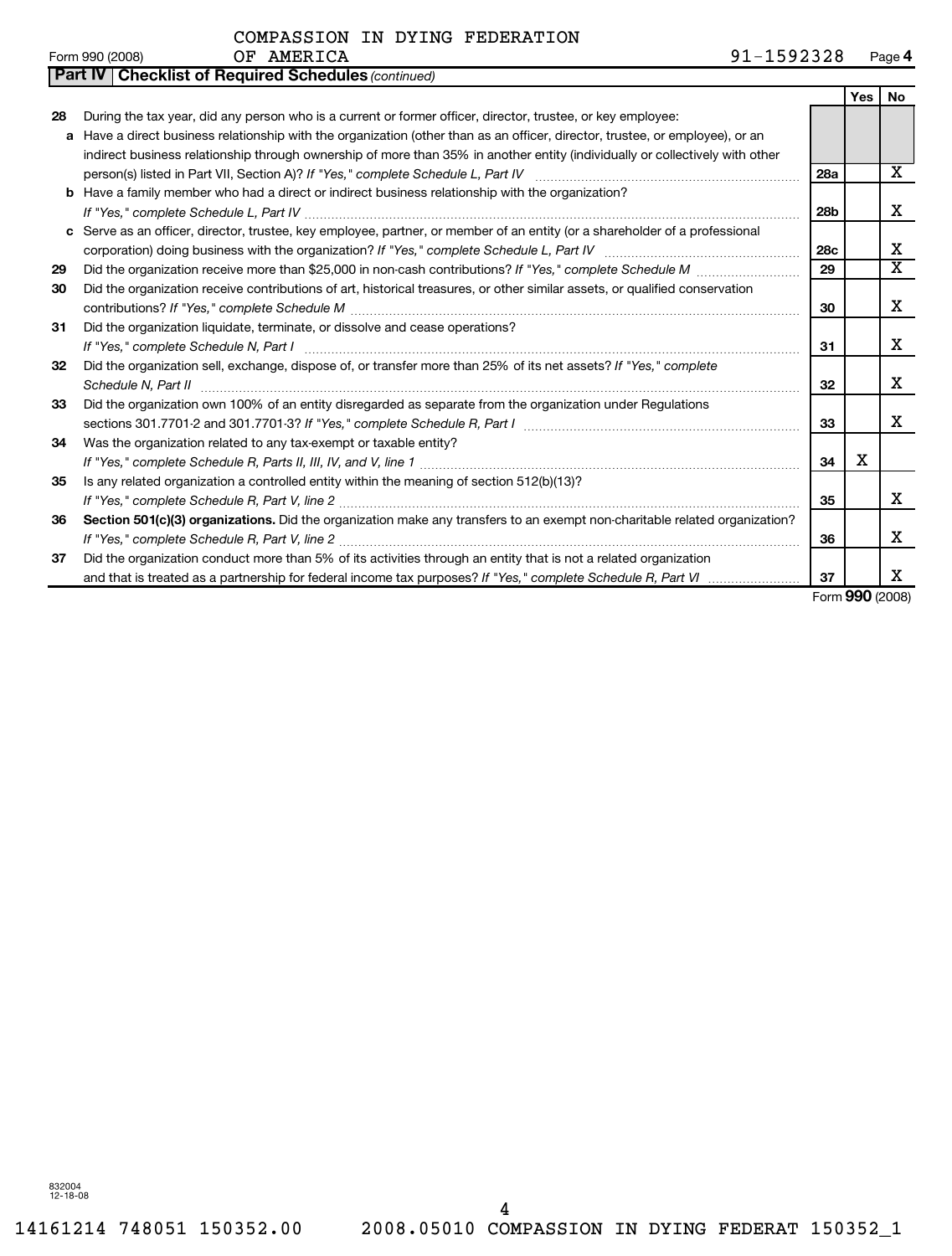| COMPASSION IN DYING FEDERATION |  |  |  |  |  |
|--------------------------------|--|--|--|--|--|
|--------------------------------|--|--|--|--|--|

| Form 990 (2008) | AMERICA<br>ОF | 1592328<br>Page 5 |
|-----------------|---------------|-------------------|
|                 |               |                   |

| Part V | <b>Statements Regarding Other IRS Filings and Tax Compliance</b>                                                                          |                |     |                         |
|--------|-------------------------------------------------------------------------------------------------------------------------------------------|----------------|-----|-------------------------|
|        |                                                                                                                                           |                | Yes | No                      |
|        | <b>1a</b> Enter the number reported in Box 3 of Form 1096, Annual Summary and Transmittal of                                              |                |     |                         |
|        | 1a                                                                                                                                        |                |     |                         |
|        | <b>b</b> Enter the number of Forms W-2G included in line 1a. Enter -0- if not applicable <i>manumumum</i><br>1b                           |                |     |                         |
|        | c Did the organization comply with backup withholding rules for reportable payments to vendors and reportable gaming                      |                |     |                         |
|        |                                                                                                                                           | 1c             |     | х                       |
|        | 2a Enter the number of employees reported on Form W-3, Transmittal of Wage and Tax Statements,                                            |                |     |                         |
|        | filed for the calendar year ending with or within the year covered by this return <i>manumumumum</i><br>2a                                |                |     |                         |
|        | <b>b</b> If at least one is reported on line 2a, did the organization file all required federal employment tax returns?                   | 2 <sub>b</sub> | X   |                         |
|        | Note. If the sum of lines 1a and 2a is greater than 250, you may be required to e-file this return. (see instructions)                    |                |     |                         |
|        | 3a Did the organization have unrelated business gross income of \$1,000 or more during the year covered by this return?                   | За             |     | х                       |
|        | <b>b</b> If "Yes," has it filed a Form 990-T for this year? If "No," provide an explanation in Schedule O                                 | 3b             |     |                         |
|        | 4a At any time during the calendar year, did the organization have an interest in, or a signature or other authority over, a              |                |     |                         |
|        | financial account in a foreign country (such as a bank account, securities account, or other financial account)?                          | 4a             |     | х                       |
|        | <b>b</b> If "Yes," enter the name of the foreign country: $\blacktriangleright$                                                           |                |     |                         |
|        | See the instructions for exceptions and filing requirements for Form TD F 90-22.1, Report of Foreign Bank and                             |                |     |                         |
|        | Financial Accounts.                                                                                                                       |                |     |                         |
|        |                                                                                                                                           | 5a             |     | х                       |
|        | <b>b</b> Did any taxable party notify the organization that it was or is a party to a prohibited tax shelter transaction?                 | 5b             |     | $\overline{\mathbf{X}}$ |
|        | c If "Yes," to question 5a or 5b, did the organization file Form 8886-T, Disclosure by Tax-Exempt Entity Regarding Prohibited             |                |     |                         |
|        |                                                                                                                                           | 5c             |     |                         |
|        |                                                                                                                                           | 6a             |     | X                       |
|        | <b>b</b> If "Yes," did the organization include with every solicitation an express statement that such contributions or gifts             |                |     |                         |
|        | were not tax deductible?                                                                                                                  | 6b             |     |                         |
| 7      | Organizations that may receive deductible contributions under section 170(c).                                                             |                |     |                         |
|        | a Did the organization provide goods or services in exchange for any quid pro quo contribution of more than \$75?                         | 7a             |     | X                       |
|        |                                                                                                                                           | 7b             |     |                         |
|        | c Did the organization sell, exchange, or otherwise dispose of tangible personal property for which it was required<br>to file Form 8282? |                |     | х                       |
|        | 7d                                                                                                                                        | 7c             |     |                         |
|        | e Did the organization, during the year, receive any funds, directly or indirectly, to pay premiums on a personal                         |                |     |                         |
|        |                                                                                                                                           | 7е             |     | X                       |
|        |                                                                                                                                           | 7f             |     | $\overline{\mathbf{X}}$ |
| g      |                                                                                                                                           | 7g             |     | $\overline{\mathbf{x}}$ |
|        | h For contributions of cars, boats, airplanes, and other vehicles, did the organization file a Form 1098-C as required?                   | 7h             |     | $\overline{\mathbf{x}}$ |
| 8      | Section 501(c)(3) and other sponsoring organizations maintaining donor advised funds and section 509(a)(3)                                |                |     |                         |
|        | supporting organizations. Did the supporting organization, or a fund maintained by a sponsoring organization, have                        |                |     |                         |
|        |                                                                                                                                           | 8              |     |                         |
| 9      | Section 501(c)(3) and other sponsoring organizations maintaining donor advised funds.                                                     |                |     |                         |
| а      |                                                                                                                                           | 9а             |     |                         |
| b      |                                                                                                                                           | 9b             |     |                         |
| 10     | Section 501(c)(7) organizations. Enter: $N/A$                                                                                             |                |     |                         |
| а      | 10a                                                                                                                                       |                |     |                         |
| b      | Gross receipts, included on Form 990, Part VIII, line 12, for public use of club facilities<br>10 <sub>b</sub>                            |                |     |                         |
| 11     | Section 501(c)(12) organizations. Enter: $N/A$                                                                                            |                |     |                         |
|        | 11a                                                                                                                                       |                |     |                         |
|        | <b>b</b> Gross income from other sources (Do not net amounts due or paid to other sources against                                         |                |     |                         |
|        | 11 <sub>b</sub>                                                                                                                           |                |     |                         |
|        | 12a Section 4947(a)(1) non-exempt charitable trusts. Is the organization filing Form 990 in lieu of Form 1041?                            | 12a            |     |                         |
|        | <b>b</b> If "Yes," enter the amount of tax-exempt interest received or accrued during the year $\ldots$ $N/A$ .<br>12 <sub>b</sub>        |                |     |                         |

Form **990** (2008)

832005 12-18-08

5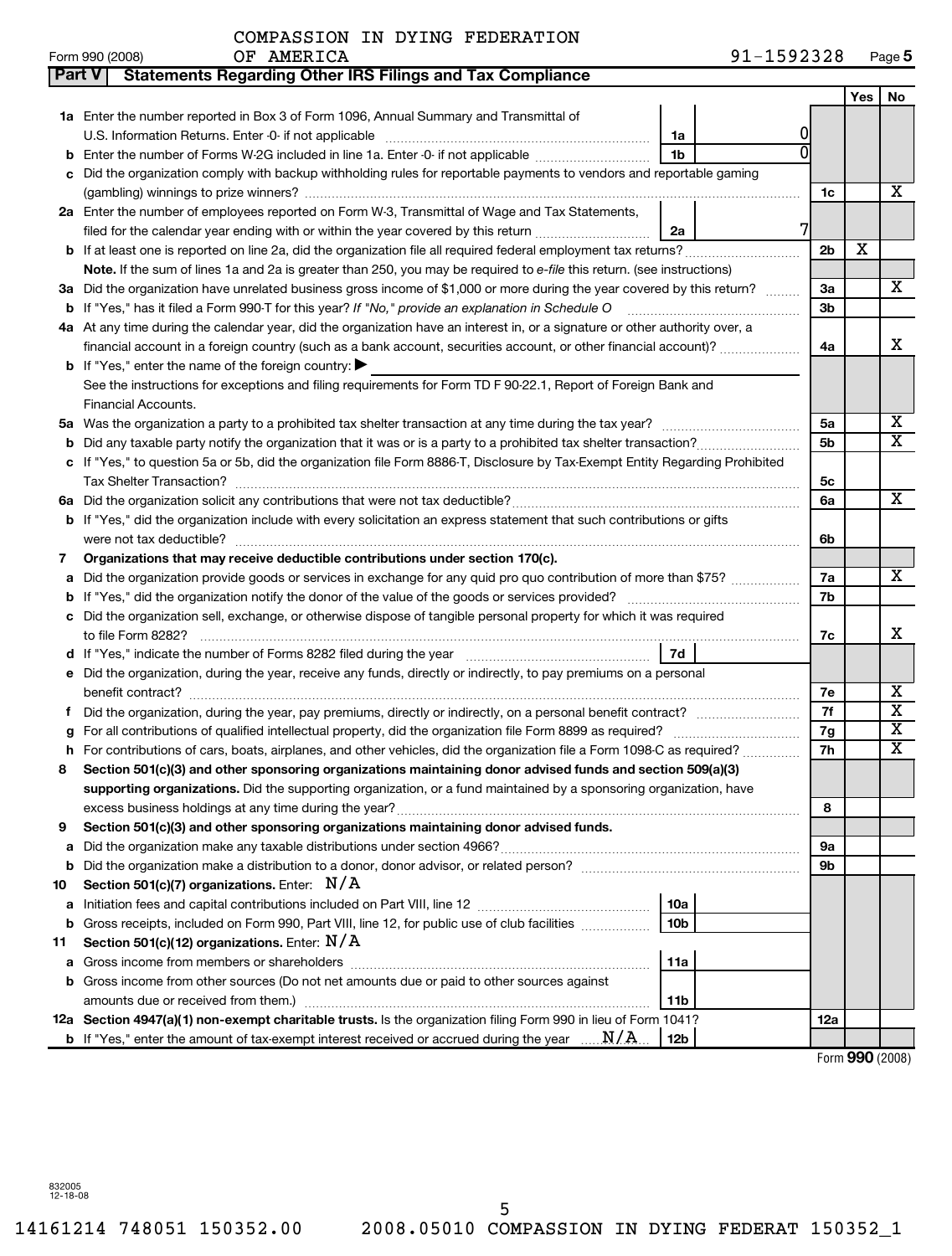*Internal Revenue Code.)*

COMPASSION IN DYING FEDERATION

|                                                              |                                                                                                                                                                                                                                |                 | Yes                     | No                                           |
|--------------------------------------------------------------|--------------------------------------------------------------------------------------------------------------------------------------------------------------------------------------------------------------------------------|-----------------|-------------------------|----------------------------------------------|
|                                                              | For each "Yes" response to lines 2-7b below, and for a "No" response to lines 8 or 9b below, describe the circumstances,                                                                                                       |                 |                         |                                              |
|                                                              | processes, or changes in Schedule O. See instructions.                                                                                                                                                                         |                 |                         |                                              |
|                                                              | 1a                                                                                                                                                                                                                             |                 |                         |                                              |
|                                                              | 1 <sub>b</sub>                                                                                                                                                                                                                 |                 |                         |                                              |
| 2                                                            | Did any officer, director, trustee, or key employee have a family relationship or a business relationship with any other                                                                                                       |                 |                         |                                              |
|                                                              |                                                                                                                                                                                                                                | $\mathbf{2}$    |                         | х                                            |
| 3                                                            | Did the organization delegate control over management duties customarily performed by or under the direct supervision                                                                                                          |                 |                         |                                              |
|                                                              |                                                                                                                                                                                                                                | 3               |                         | Χ                                            |
| 4                                                            | Did the organization make any significant changes to its organizational documents since the prior Form 990 was filed?                                                                                                          | 4               |                         | $\overline{\mathbf{x}}$                      |
| 5                                                            |                                                                                                                                                                                                                                | 5               |                         | X                                            |
| 6                                                            |                                                                                                                                                                                                                                | 6               |                         | X                                            |
|                                                              | 7a Does the organization have members, stockholders, or other persons who may elect one or more members of the                                                                                                                 |                 |                         |                                              |
|                                                              |                                                                                                                                                                                                                                | 7a              |                         | x                                            |
|                                                              |                                                                                                                                                                                                                                | 7b              |                         | $\overline{\mathbf{X}}$                      |
|                                                              |                                                                                                                                                                                                                                |                 |                         |                                              |
| 8                                                            | Did the organization contemporaneously document the meetings held or written actions undertaken during the year<br>by the following:                                                                                           |                 |                         |                                              |
|                                                              |                                                                                                                                                                                                                                | 8a              | X                       |                                              |
|                                                              |                                                                                                                                                                                                                                | 8b              | $\overline{\mathbf{X}}$ |                                              |
|                                                              |                                                                                                                                                                                                                                | 9a              | $\overline{\mathbf{x}}$ |                                              |
|                                                              | b If "Yes," does the organization have written policies and procedures governing the activities of such chapters, affiliates,                                                                                                  | 9b              | х                       |                                              |
| 10                                                           | Was a copy of the Form 990 provided to the organization's governing body before it was filed? All organizations must                                                                                                           |                 |                         |                                              |
|                                                              |                                                                                                                                                                                                                                | 10              | x                       |                                              |
| 11                                                           | Is there any officer, director or trustee, or key employee listed in Part VII, Section A, who cannot be reached at the                                                                                                         |                 |                         |                                              |
|                                                              |                                                                                                                                                                                                                                | 11              |                         | х                                            |
|                                                              |                                                                                                                                                                                                                                |                 |                         |                                              |
|                                                              | <b>Section B. Policies</b>                                                                                                                                                                                                     |                 |                         |                                              |
|                                                              |                                                                                                                                                                                                                                |                 | Yes                     |                                              |
|                                                              |                                                                                                                                                                                                                                | 12a             | $\overline{\mathbf{x}}$ |                                              |
|                                                              | <b>b</b> Are officers, directors or trustees, and key employees required to disclose annually interests that could give rise                                                                                                   |                 |                         |                                              |
|                                                              | to conflicts?                                                                                                                                                                                                                  | 12b             |                         |                                              |
|                                                              | c Does the organization regularly and consistently monitor and enforce compliance with the policy? If "Yes," describe                                                                                                          |                 |                         |                                              |
|                                                              |                                                                                                                                                                                                                                | 12c             | х                       |                                              |
|                                                              | in Schedule O how this is done measurements and the contract of the state of the state of the state of the state of the state of the state of the state of the state of the state of the state of the state of the state of th | 13              |                         |                                              |
|                                                              |                                                                                                                                                                                                                                | 14              |                         |                                              |
|                                                              | Did the process for determining compensation of the following persons include a review and approval by independent                                                                                                             |                 |                         |                                              |
|                                                              |                                                                                                                                                                                                                                |                 |                         |                                              |
|                                                              | persons, comparability data, and contemporaneous substantiation of the deliberation and decision:<br>a The organization's CEO, Executive Director, or top management official? [[[[[[[[[[[[[[[[[[[[[[[[[[[[[[[[]]]]            | 15a             | Х                       |                                              |
|                                                              |                                                                                                                                                                                                                                | 15 <sub>b</sub> | $\mathbf x$             |                                              |
|                                                              | <b>b</b> Other officers or key employees of the organization?<br>Describe the process in Schedule O. (see instructions)                                                                                                        |                 |                         |                                              |
|                                                              |                                                                                                                                                                                                                                |                 |                         |                                              |
|                                                              | 16a Did the organization invest in, contribute assets to, or participate in a joint venture or similar arrangement with a                                                                                                      |                 |                         |                                              |
|                                                              | taxable entity during the year?                                                                                                                                                                                                | 16a             |                         |                                              |
|                                                              | b If "Yes," has the organization adopted a written policy or procedure requiring the organization to evaluate its participation                                                                                                |                 |                         |                                              |
|                                                              | in joint venture arrangements under applicable federal tax law, and taken steps to safeguard the organization's                                                                                                                |                 |                         |                                              |
|                                                              |                                                                                                                                                                                                                                | <b>16b</b>      |                         |                                              |
|                                                              | <b>Section C. Disclosure</b>                                                                                                                                                                                                   |                 |                         |                                              |
|                                                              | List the states with which a copy of this Form 990 is required to be filed $\blacktriangleright$ OR, AZ, WA, CA, NY, PA                                                                                                        |                 |                         |                                              |
|                                                              | Section 6104 requires an organization to make its Forms 1023 (or 1024 if applicable), 990, and 990-T (501(c)(3)s only) available for                                                                                           |                 |                         |                                              |
|                                                              | public inspection. Indicate how you make these available. Check all that apply.                                                                                                                                                |                 |                         |                                              |
|                                                              | $\lfloor x \rfloor$ Own website<br>$\lfloor x \rfloor$ Another's website<br>$\lfloor x \rfloor$ Upon request                                                                                                                   |                 |                         |                                              |
|                                                              | Describe in Schedule O whether (and if so, how), the organization makes its governing documents, conflict of interest policy, and financial                                                                                    |                 |                         |                                              |
|                                                              | statements available to the public.                                                                                                                                                                                            |                 |                         |                                              |
|                                                              | State the name, physical address, and telephone number of the person who possesses the books and records of the organization:                                                                                                  |                 |                         |                                              |
|                                                              | MARCIA CAMPBELL - 303-639-1202                                                                                                                                                                                                 |                 |                         |                                              |
| 13<br>14<br>15<br>17<br>18<br>19<br>20<br>832006<br>12-18-08 | 4100 E MISSISSIPPI AVE SUITE 700, GLENDALE, CO<br>80246                                                                                                                                                                        |                 | Form 990 (2008)         | No<br>х<br>X<br>$\overline{\mathbf{X}}$<br>х |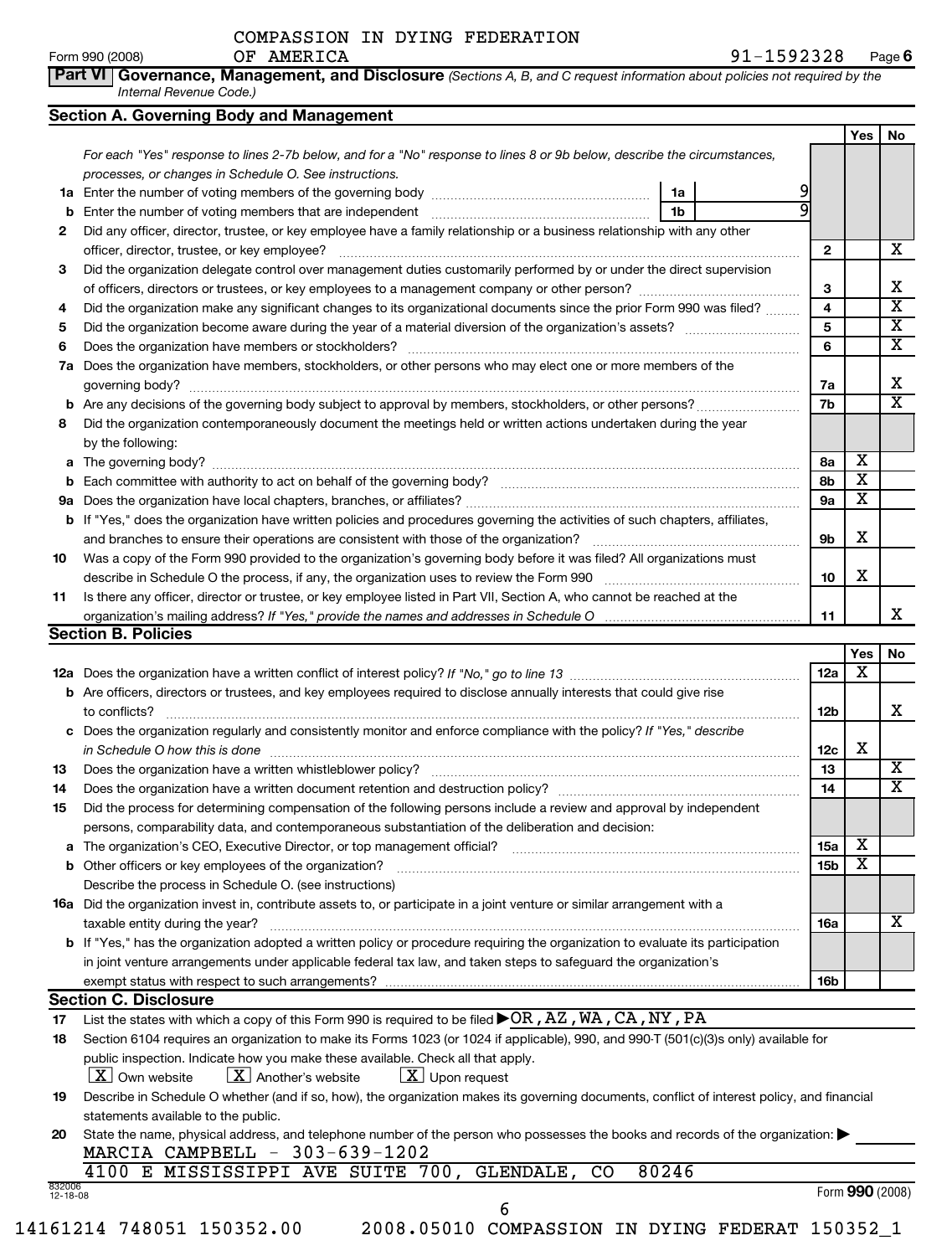### **Part VII Compensation of Officers, Directors, Trustees, Key Employees, Highest Compensated Employees, and Independent Contractors**

### **Section A. Officers, Directors, Trustees, Key Employees, and Highest Compensated Employees**

**1a** Complete this table for all persons required to be listed. Use Schedule J-2 if additional space is needed.

• List all of the organization's **current** officers, directors, trustees (whether individuals or organizations), regardless of amount of compensation, and **current** key employees. Enter -0- in columns (D), (E), and (F) if no compensation was paid.

• List the organization's five **current** highest compensated employees (other than an officer, director, trustee, or key employee) who received reportable compensation (Box 5 of Form W-2 and/or Box 7 of Form 1099-MISC) of more than \$100,000 from the organization and any related organizations.

• List all of the organization's **former** officers, key employees, and highest compensated employees who received more than \$100,000 of reportable compensation from the organization and any related organizations.

• List all of the organization's **former directors or trustees** that received, in the capacity as a former director or trustee of the organization, more than \$10,000 of reportable compensation from the organization and any related organizations.

List persons in the following order: individual trustees or directors; institutional trustees; officers; key employees; highest compensated employees; and former such persons.

† Check this box if the organization did not compensate any officer, director, trustee, or key employee.

| (A)                                       | (B)                  |                                                  |                      |                         | (C) |                                           |  | (D)                                                            | (E)                                                              | (F)                                                                                            |
|-------------------------------------------|----------------------|--------------------------------------------------|----------------------|-------------------------|-----|-------------------------------------------|--|----------------------------------------------------------------|------------------------------------------------------------------|------------------------------------------------------------------------------------------------|
| Name and Title                            | Average              | Position<br>Reportable<br>(check all that apply) |                      |                         |     |                                           |  |                                                                | Reportable                                                       | Estimated                                                                                      |
|                                           | hours<br>per<br>week | ndividual trustee or director                    | nstitutional trustee | Officer<br>Key employee |     | Highest compensated<br>employee<br>Former |  | compensation<br>from<br>the<br>organization<br>(W-2/1099-MISC) | compensation<br>from related<br>organizations<br>(W-2/1099-MISC) | amount of<br>other<br>compensation<br>from the<br>organization<br>and related<br>organizations |
| BARBARA COOMBS LEE                        |                      |                                                  |                      |                         |     |                                           |  |                                                                |                                                                  |                                                                                                |
| EX-OFFICIO MEMBER                         | 40.00                | $\mathbf X$                                      |                      | $\mathbf X$             |     | $\mathbf X$                               |  | $\mathbf 0$ .                                                  | 147,445.                                                         | 0.                                                                                             |
| PAUL WOLFSON                              |                      |                                                  |                      |                         |     |                                           |  |                                                                |                                                                  |                                                                                                |
| <b>BOARD MEMBER</b>                       | 1.00                 | $\mathbf X$                                      |                      |                         |     |                                           |  | $\mathbf 0$ .                                                  | $\mathbf 0$ .                                                    | $\mathbf 0$ .                                                                                  |
| VAN ZANDT WILLIAMS                        |                      |                                                  |                      |                         |     |                                           |  |                                                                |                                                                  |                                                                                                |
| <b>BOARD CHAIR</b>                        | 5.00                 | X                                                |                      |                         |     |                                           |  | 0.                                                             | $\mathbf 0$ .                                                    | $\mathbf 0$ .                                                                                  |
| <b>SUE PORTER</b>                         |                      |                                                  |                      |                         |     |                                           |  |                                                                |                                                                  |                                                                                                |
| <b>BOARD MEMBER</b>                       | 1.00                 | $\mathbf X$                                      |                      |                         |     |                                           |  | $\mathbf 0$ .                                                  | 0.                                                               | $\mathbf 0$ .                                                                                  |
| <b>MARCIA CAMPBELL</b>                    |                      |                                                  |                      |                         |     |                                           |  |                                                                |                                                                  |                                                                                                |
| EX-OFFICIO MEMBER                         | 40.00                | X                                                |                      | $\mathbf X$             |     |                                           |  | 89,724.                                                        | 0.                                                               | $\mathbf 0$ .                                                                                  |
| DAVID MULLER, M.D.                        |                      |                                                  |                      |                         |     |                                           |  |                                                                |                                                                  |                                                                                                |
| <b>BOARD MEMBER</b>                       | 1.00                 | $\mathbf X$                                      |                      |                         |     |                                           |  | 0.                                                             | $\mathbf 0$ .                                                    | $\boldsymbol{0}$ .                                                                             |
| <b>CHERYL PERRIN</b>                      |                      | $\mathbf X$                                      |                      |                         |     |                                           |  | $\mathbf 0$ .                                                  | 0.                                                               |                                                                                                |
| <b>BOARD MEMBER</b><br><b>DEBBI GIBBS</b> | 1.00                 |                                                  |                      |                         |     |                                           |  |                                                                |                                                                  | $\mathbf 0$ .                                                                                  |
| <b>BOARD CHAIR</b>                        | 8.00                 |                                                  |                      | $\rm X$                 |     |                                           |  | 0.                                                             | 0.                                                               | $\mathbf 0$ .                                                                                  |
| SYLVIA LAW                                |                      |                                                  |                      |                         |     |                                           |  |                                                                |                                                                  |                                                                                                |
| VICE CHAIR                                | 3.00                 |                                                  |                      | $\overline{\text{X}}$   |     |                                           |  | $\mathbf 0$ .                                                  | 0.                                                               | $\mathbf 0$ .                                                                                  |
| MATTHEW A.<br><b>NELSON</b>               |                      |                                                  |                      |                         |     |                                           |  |                                                                |                                                                  |                                                                                                |
| <b>SECRETARY</b>                          | 5.00                 |                                                  |                      | $\overline{\text{X}}$   |     |                                           |  | $\mathbf 0$ .                                                  | 0.                                                               | $\mathbf 0$ .                                                                                  |
| PETER EHRENHAFT                           |                      |                                                  |                      |                         |     |                                           |  |                                                                |                                                                  |                                                                                                |
| <b>TREASURER</b>                          | 4.00                 |                                                  |                      | X                       |     |                                           |  | 0.                                                             | 0.                                                               | $\mathbf 0$ .                                                                                  |
|                                           |                      |                                                  |                      |                         |     |                                           |  |                                                                |                                                                  |                                                                                                |
|                                           |                      |                                                  |                      |                         |     |                                           |  |                                                                |                                                                  |                                                                                                |
|                                           |                      |                                                  |                      |                         |     |                                           |  |                                                                |                                                                  |                                                                                                |
|                                           |                      |                                                  |                      |                         |     |                                           |  |                                                                |                                                                  |                                                                                                |
| 832007 12-18-08                           |                      |                                                  |                      |                         |     |                                           |  |                                                                |                                                                  | Form 990 (2008)                                                                                |

7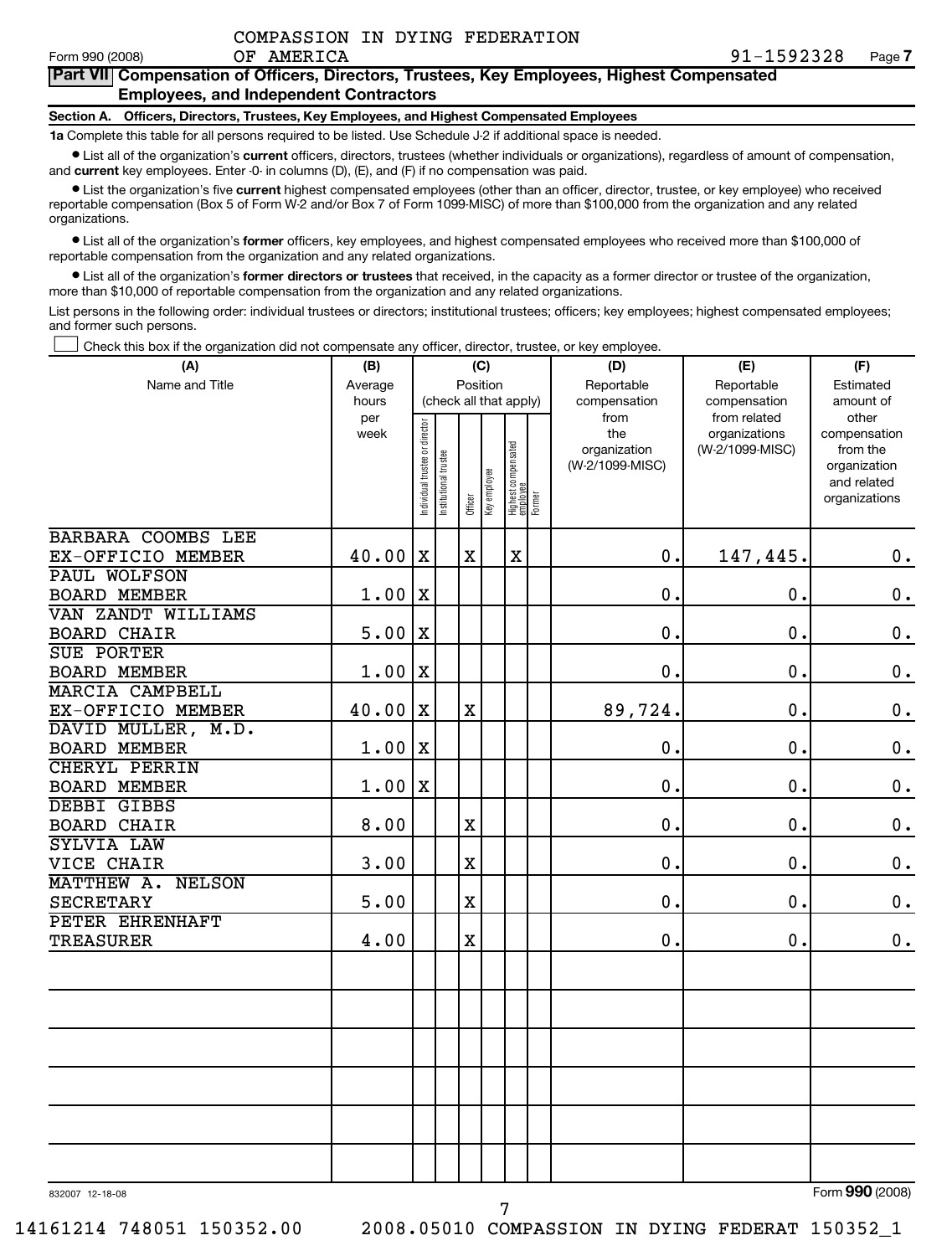| COMPASSION IN DYING FEDERATION |  |  |
|--------------------------------|--|--|
|                                |  |  |

| Form 990 (2008)                                                                                                                                                                                                                                                                                                                                                  | OF AMERICA                       |                                |                        |                         |                                           |                                                | 91-1592328                                       |                     | Page 8                                                                            |
|------------------------------------------------------------------------------------------------------------------------------------------------------------------------------------------------------------------------------------------------------------------------------------------------------------------------------------------------------------------|----------------------------------|--------------------------------|------------------------|-------------------------|-------------------------------------------|------------------------------------------------|--------------------------------------------------|---------------------|-----------------------------------------------------------------------------------|
| <b>Part VIII</b><br>Section A. Officers, Directors, Trustees, Key Employees, and Highest Compensated Employees (continued)                                                                                                                                                                                                                                       |                                  |                                |                        |                         |                                           |                                                |                                                  |                     |                                                                                   |
| (A)<br>Name and title                                                                                                                                                                                                                                                                                                                                            | (B)<br>Average<br>hours          |                                | (check all that apply) | (C)<br>Position         |                                           | (D)<br>Reportable<br>compensation              | (E)<br>Reportable<br>compensation                |                     | (F)<br>Estimated<br>amount of                                                     |
|                                                                                                                                                                                                                                                                                                                                                                  | per<br>week                      | Individual trustee or director | Institutional trustee  | Officer<br>Key employee | Highest compensated<br>employee<br>Former | from<br>the<br>organization<br>(W-2/1099-MISC) | from related<br>organizations<br>(W-2/1099-MISC) |                     | other<br>compensation<br>from the<br>organization<br>and related<br>organizations |
|                                                                                                                                                                                                                                                                                                                                                                  |                                  |                                |                        |                         |                                           |                                                |                                                  |                     |                                                                                   |
|                                                                                                                                                                                                                                                                                                                                                                  |                                  |                                |                        |                         |                                           |                                                |                                                  |                     |                                                                                   |
|                                                                                                                                                                                                                                                                                                                                                                  |                                  |                                |                        |                         |                                           |                                                |                                                  |                     |                                                                                   |
|                                                                                                                                                                                                                                                                                                                                                                  |                                  |                                |                        |                         |                                           |                                                |                                                  |                     |                                                                                   |
|                                                                                                                                                                                                                                                                                                                                                                  |                                  |                                |                        |                         |                                           |                                                |                                                  |                     |                                                                                   |
|                                                                                                                                                                                                                                                                                                                                                                  |                                  |                                |                        |                         |                                           |                                                |                                                  |                     |                                                                                   |
|                                                                                                                                                                                                                                                                                                                                                                  |                                  |                                |                        |                         |                                           | 89,724.                                        | 147,445.                                         |                     | $\overline{0}$ .                                                                  |
| Total number of individuals (including those in 1a) who received more than \$100,000 in reportable<br>2<br>compensation from the organization                                                                                                                                                                                                                    |                                  |                                |                        |                         |                                           |                                                |                                                  |                     | No<br><b>Yes</b>                                                                  |
| Did the organization list any former officer, director or trustee, key employee, or highest compensated employee on<br>3                                                                                                                                                                                                                                         |                                  |                                |                        |                         |                                           |                                                |                                                  | 3                   | х                                                                                 |
| For any individual listed on line 1a, is the sum of reportable compensation and other compensation from the organization<br>and related organizations greater than \$150,000? If "Yes," complete Schedule J for such individual<br>Did any person listed on line 1a receive or accrue compensation from any unrelated organization for services rendered to<br>5 |                                  |                                |                        |                         |                                           |                                                |                                                  | 4                   | X                                                                                 |
| <b>Section B. Independent Contractors</b>                                                                                                                                                                                                                                                                                                                        |                                  |                                |                        |                         |                                           |                                                |                                                  | 5                   | X                                                                                 |
| Complete this table for your five highest compensated independent contractors that received more than \$100,000 of compensation from<br>1.<br><b>NONE</b><br>the organization.                                                                                                                                                                                   |                                  |                                |                        |                         |                                           |                                                |                                                  |                     |                                                                                   |
|                                                                                                                                                                                                                                                                                                                                                                  | (A)<br>Name and business address |                                |                        |                         |                                           | (B)<br>Description of services                 |                                                  | (C)<br>Compensation |                                                                                   |
|                                                                                                                                                                                                                                                                                                                                                                  |                                  |                                |                        |                         |                                           |                                                |                                                  |                     |                                                                                   |
|                                                                                                                                                                                                                                                                                                                                                                  |                                  |                                |                        |                         |                                           |                                                |                                                  |                     |                                                                                   |
|                                                                                                                                                                                                                                                                                                                                                                  |                                  |                                |                        |                         |                                           |                                                |                                                  |                     |                                                                                   |
| Total number of independent contractors (including those in 1) who received more than \$100,000 in compensation<br>$\mathbf{2}$<br>from the organization $\blacktriangleright$                                                                                                                                                                                   | 0                                |                                |                        |                         |                                           |                                                |                                                  |                     |                                                                                   |
| 832008 12-18-08                                                                                                                                                                                                                                                                                                                                                  |                                  |                                |                        |                         |                                           |                                                |                                                  |                     | Form 990 (2008)                                                                   |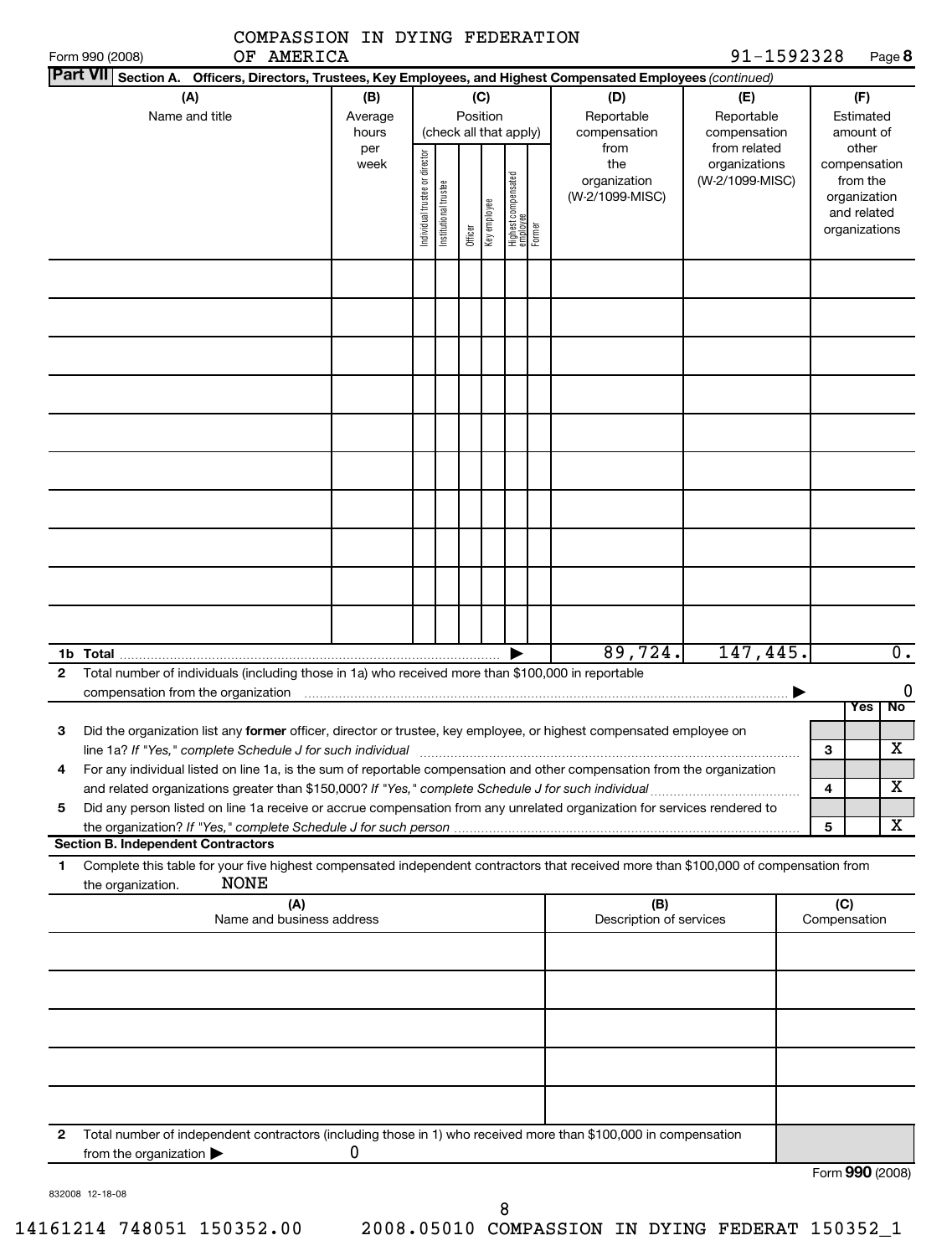| COMPASSION IN DYING FEDERATION |  |  |  |  |
|--------------------------------|--|--|--|--|
|--------------------------------|--|--|--|--|

| Form 990 (2008) | AMERICA<br>ОF | 1592328<br>$91 -$ | Page 9 |
|-----------------|---------------|-------------------|--------|
|                 |               |                   |        |

|                                                           | <b>Part VIII</b> | <b>Statement of Revenue</b>                                                                                         |                |                       |                      |                                                 |                                         |                                                                              |
|-----------------------------------------------------------|------------------|---------------------------------------------------------------------------------------------------------------------|----------------|-----------------------|----------------------|-------------------------------------------------|-----------------------------------------|------------------------------------------------------------------------------|
|                                                           |                  |                                                                                                                     |                |                       | (A)<br>Total revenue | (B)<br>Related or<br>exempt function<br>revenue | (C)<br>Unrelated<br>business<br>revenue | (D)<br>Revenue<br>excluded from<br>tax under<br>sections 512,<br>513, or 514 |
| Contributions, gifts, grants<br>and other similar amounts |                  | 1 a Federated campaigns                                                                                             | 1a             |                       |                      |                                                 |                                         |                                                                              |
|                                                           |                  |                                                                                                                     | 1 <sub>b</sub> |                       |                      |                                                 |                                         |                                                                              |
|                                                           |                  |                                                                                                                     | 1 <sub>c</sub> |                       |                      |                                                 |                                         |                                                                              |
|                                                           |                  | d Related organizations                                                                                             | 1 <sub>d</sub> |                       |                      |                                                 |                                         |                                                                              |
|                                                           |                  | e Government grants (contributions)                                                                                 | 1e             |                       |                      |                                                 |                                         |                                                                              |
|                                                           |                  | f All other contributions, gifts, grants, and                                                                       |                |                       |                      |                                                 |                                         |                                                                              |
|                                                           |                  | similar amounts not included above                                                                                  | 1f             | 1,333,669.            |                      |                                                 |                                         |                                                                              |
|                                                           |                  | g Noncash contributions included in lines 1a-1f: \$                                                                 |                |                       |                      |                                                 |                                         |                                                                              |
|                                                           |                  |                                                                                                                     |                |                       | 1333669.             |                                                 |                                         |                                                                              |
|                                                           |                  |                                                                                                                     |                | <b>Business Code</b>  |                      |                                                 |                                         |                                                                              |
|                                                           | 2 a              | the control of the control of the control of the control of the control of                                          |                |                       |                      |                                                 |                                         |                                                                              |
|                                                           | b                | <u> 1989 - Johann Stein, mars an deus Amerikaansk kommunister (</u>                                                 |                |                       |                      |                                                 |                                         |                                                                              |
|                                                           | с                | the control of the control of the control of the control of the control of                                          |                |                       |                      |                                                 |                                         |                                                                              |
|                                                           | d                | the control of the control of the control of the control of the control of                                          |                |                       |                      |                                                 |                                         |                                                                              |
| Program Service<br>Revenue                                | е                |                                                                                                                     |                |                       |                      |                                                 |                                         |                                                                              |
|                                                           |                  | f All other program service revenue                                                                                 |                |                       |                      |                                                 |                                         |                                                                              |
|                                                           |                  |                                                                                                                     |                | ▶                     |                      |                                                 |                                         |                                                                              |
|                                                           | З                | Investment income (including dividends, interest, and                                                               |                |                       |                      |                                                 |                                         |                                                                              |
|                                                           |                  |                                                                                                                     |                |                       | 8.                   | 8.                                              |                                         |                                                                              |
|                                                           | 4                | Income from investment of tax-exempt bond proceeds                                                                  |                |                       |                      |                                                 |                                         |                                                                              |
|                                                           | 5                |                                                                                                                     |                |                       |                      |                                                 |                                         |                                                                              |
|                                                           |                  |                                                                                                                     | (i) Real       | (ii) Personal         |                      |                                                 |                                         |                                                                              |
|                                                           |                  |                                                                                                                     |                |                       |                      |                                                 |                                         |                                                                              |
|                                                           |                  | <b>b</b> Less: rental expenses                                                                                      |                |                       |                      |                                                 |                                         |                                                                              |
|                                                           |                  | <b>c</b> Rental income or (loss) $\ldots$                                                                           |                |                       |                      |                                                 |                                         |                                                                              |
|                                                           |                  |                                                                                                                     |                | ▶                     |                      |                                                 |                                         |                                                                              |
|                                                           |                  | 7 a Gross amount from sales of                                                                                      | (i) Securities | (ii) Other            |                      |                                                 |                                         |                                                                              |
|                                                           |                  | assets other than inventory                                                                                         |                |                       |                      |                                                 |                                         |                                                                              |
|                                                           |                  | <b>b</b> Less: cost or other basis                                                                                  |                |                       |                      |                                                 |                                         |                                                                              |
|                                                           |                  | and sales expenses                                                                                                  |                |                       |                      |                                                 |                                         |                                                                              |
|                                                           |                  |                                                                                                                     |                |                       |                      |                                                 |                                         |                                                                              |
|                                                           |                  |                                                                                                                     |                |                       |                      |                                                 |                                         |                                                                              |
|                                                           |                  | 8 a Gross income from fundraising events (not                                                                       |                |                       |                      |                                                 |                                         |                                                                              |
| <b>Other Revenue</b>                                      |                  | including \$                                                                                                        |                |                       |                      |                                                 |                                         |                                                                              |
|                                                           |                  | contributions reported on line 1c). See                                                                             |                |                       |                      |                                                 |                                         |                                                                              |
|                                                           |                  |                                                                                                                     |                |                       |                      |                                                 |                                         |                                                                              |
|                                                           |                  |                                                                                                                     | b              |                       |                      |                                                 |                                         |                                                                              |
|                                                           |                  | c Net income or (loss) from fundraising events                                                                      |                | .                     |                      |                                                 |                                         |                                                                              |
|                                                           |                  | 9 a Gross income from gaming activities. See                                                                        |                |                       |                      |                                                 |                                         |                                                                              |
|                                                           |                  |                                                                                                                     |                |                       |                      |                                                 |                                         |                                                                              |
|                                                           |                  |                                                                                                                     |                |                       |                      |                                                 |                                         |                                                                              |
|                                                           |                  |                                                                                                                     |                |                       |                      |                                                 |                                         |                                                                              |
|                                                           |                  | 10 a Gross sales of inventory, less returns                                                                         |                |                       |                      |                                                 |                                         |                                                                              |
|                                                           |                  |                                                                                                                     |                |                       |                      |                                                 |                                         |                                                                              |
|                                                           |                  |                                                                                                                     |                |                       |                      |                                                 |                                         |                                                                              |
|                                                           |                  | c Net income or (loss) from sales of inventory                                                                      |                | ▶                     |                      |                                                 |                                         |                                                                              |
|                                                           |                  | Miscellaneous Revenue                                                                                               |                | <b>Business Code</b>  |                      |                                                 |                                         |                                                                              |
|                                                           | 11 a             | <u> 1989 - Johann John Stone, mars eta industrial eta industrial eta industrial eta industrial eta industrial e</u> |                |                       |                      |                                                 |                                         |                                                                              |
|                                                           | b                |                                                                                                                     |                |                       |                      |                                                 |                                         |                                                                              |
|                                                           | с                |                                                                                                                     |                |                       |                      |                                                 |                                         |                                                                              |
|                                                           |                  |                                                                                                                     |                |                       |                      |                                                 |                                         |                                                                              |
|                                                           |                  |                                                                                                                     |                | $\blacktriangleright$ |                      |                                                 |                                         |                                                                              |
|                                                           | 12               | Total Revenue. Add lines 1h, 2g, 3, 4, 5, 6d, 7d, 8c, 9c, 10c, and 11e                                              |                |                       | 1333677.             | $\overline{8}$ .                                | о.                                      | 0.                                                                           |
| 832009<br>02-02-09                                        |                  |                                                                                                                     |                |                       |                      |                                                 |                                         | Form 990 (2008)                                                              |

9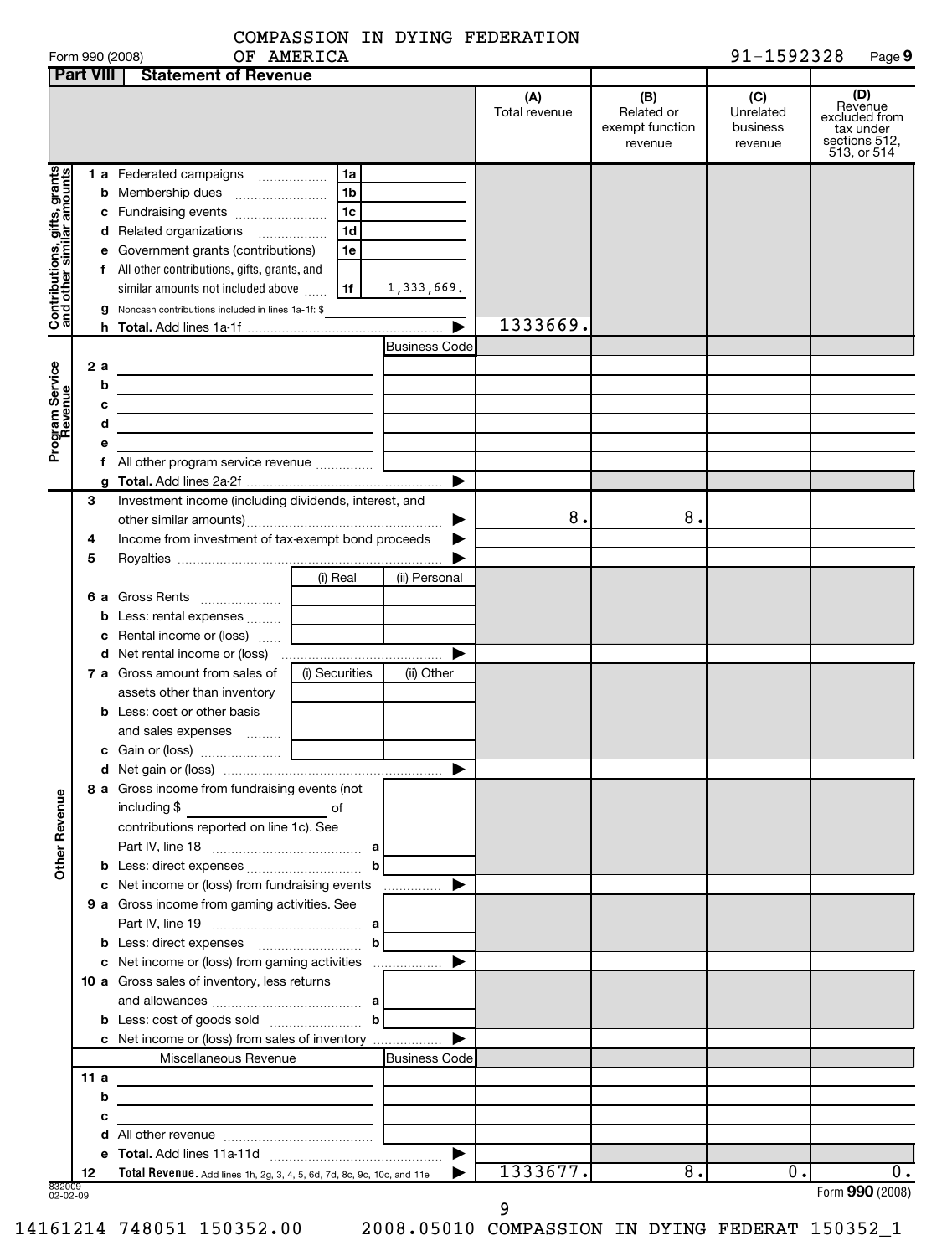|  |  | Form 990 (2008) |  |
|--|--|-----------------|--|
|--|--|-----------------|--|

|          | Part IX Statement of Functional Expenses                                                                                       |                                                                          |                                    |                                           |                                |
|----------|--------------------------------------------------------------------------------------------------------------------------------|--------------------------------------------------------------------------|------------------------------------|-------------------------------------------|--------------------------------|
|          |                                                                                                                                | Section 501(c)(3) and 501(c)(4) organizations must complete all columns. |                                    |                                           |                                |
|          | All other organizations must complete column (A) but are not required to complete columns (B), (C), and (D).                   |                                                                          |                                    |                                           |                                |
|          | Do not include amounts reported on lines 6b,<br>7b, 8b, 9b, and 10b of Part VIII.                                              | (A)<br>Total expenses                                                    | (B)<br>Program service<br>expenses | (C)<br>Management and<br>general expenses | (D)<br>Fundraising<br>expenses |
| 1.       | Grants and other assistance to governments and                                                                                 |                                                                          |                                    |                                           |                                |
|          | organizations in the U.S. See Part IV, line 21                                                                                 |                                                                          |                                    |                                           |                                |
| 2        | Grants and other assistance to individuals in                                                                                  |                                                                          |                                    |                                           |                                |
|          | the U.S. See Part IV, line 22                                                                                                  |                                                                          |                                    |                                           |                                |
| 3        | Grants and other assistance to governments,                                                                                    |                                                                          |                                    |                                           |                                |
|          | organizations, and individuals outside the U.S.                                                                                |                                                                          |                                    |                                           |                                |
|          | See Part IV, lines 15 and 16                                                                                                   |                                                                          |                                    |                                           |                                |
| 4        | Benefits paid to or for members                                                                                                |                                                                          |                                    |                                           |                                |
| 5        | Compensation of current officers, directors,                                                                                   |                                                                          |                                    |                                           |                                |
|          |                                                                                                                                |                                                                          |                                    |                                           |                                |
| 6        | Compensation not included above, to disqualified                                                                               |                                                                          |                                    |                                           |                                |
|          | persons (as defined under section $4958(f)(1)$ ) and                                                                           |                                                                          |                                    |                                           |                                |
|          | persons described in section 4958(c)(3)(B)                                                                                     | 462, 424.                                                                | 444,079.                           | 18,345.                                   |                                |
| 7<br>8   | Pension plan contributions (include section 401(k)                                                                             |                                                                          |                                    |                                           |                                |
|          | and section 403(b) employer contributions)                                                                                     |                                                                          |                                    |                                           |                                |
| 9        |                                                                                                                                |                                                                          |                                    |                                           |                                |
| 10       |                                                                                                                                |                                                                          |                                    |                                           |                                |
| 11       | Fees for services (non-employees):                                                                                             |                                                                          |                                    |                                           |                                |
| a        |                                                                                                                                |                                                                          |                                    |                                           |                                |
|          |                                                                                                                                |                                                                          |                                    |                                           |                                |
|          |                                                                                                                                |                                                                          |                                    |                                           |                                |
|          |                                                                                                                                |                                                                          |                                    |                                           |                                |
| е        | Professional fundraising services. See Part IV, line 17                                                                        |                                                                          |                                    |                                           |                                |
| f        | Investment management fees                                                                                                     |                                                                          |                                    |                                           |                                |
| g        |                                                                                                                                |                                                                          |                                    |                                           |                                |
| 12       |                                                                                                                                | 755.                                                                     | 85.                                |                                           | 670.                           |
| 13       |                                                                                                                                |                                                                          |                                    |                                           |                                |
| 14       |                                                                                                                                | 2,630.                                                                   | 382.                               | 2, 248.                                   |                                |
| 15       |                                                                                                                                |                                                                          |                                    |                                           |                                |
| 16       |                                                                                                                                | 35,576.                                                                  | 32,018.                            | 3,558.                                    |                                |
| 17       |                                                                                                                                | 34,291.                                                                  | 26,980.                            | 6,870.                                    | 441.                           |
| 18       | Payments of travel or entertainment expenses                                                                                   |                                                                          |                                    |                                           |                                |
|          | for any federal, state, or local public officials                                                                              |                                                                          |                                    |                                           |                                |
| 19       | Conferences, conventions, and meetings                                                                                         | 103.                                                                     | 103.                               |                                           |                                |
| 20       | Interest                                                                                                                       |                                                                          |                                    |                                           |                                |
| 21       |                                                                                                                                | $\overline{58}$ .                                                        |                                    | 58.                                       |                                |
| 22<br>23 | Depreciation, depletion, and amortization<br>Insurance                                                                         | 26, 229.                                                                 | 26, 229.                           |                                           |                                |
| 24       | Other expenses. Itemize expenses not covered                                                                                   |                                                                          |                                    |                                           |                                |
|          | above. (Expenses grouped together and labeled<br>miscellaneous may not exceed 5% of total<br>expenses shown on line 25 below.) |                                                                          |                                    |                                           |                                |
| a        | <b>OUTSIDE SERVICES</b>                                                                                                        | 484,268.                                                                 | 479,592.                           | 4,676.                                    |                                |
| b        | OPERATIONAL EXPENSES                                                                                                           | 35,374.                                                                  | 32,465.                            | 2,909.                                    |                                |
| с        | PRINTING                                                                                                                       | 4,003.                                                                   | 2,341.                             | 1,662.                                    |                                |
| d        | STAFF DEVELOPMENT                                                                                                              | 3,261.                                                                   | 2,923.                             | 338.                                      |                                |
| e        | REGISTRATION AND FILING                                                                                                        | 917.                                                                     | 184.                               | 733.                                      |                                |
|          | f All other expenses                                                                                                           | 945.                                                                     | 920.                               | $\overline{25}$ .                         |                                |
| 25       | Total functional expenses. Add lines 1 through 24f                                                                             | 1,090,834.                                                               | 1,048,301.                         | 41,422.                                   | 1,111.                         |
| 26       | Joint Costs. Check here <b>Dena</b><br>if following                                                                            |                                                                          |                                    |                                           |                                |
|          | SOP 98-2. Complete this line only if the organization                                                                          |                                                                          |                                    |                                           |                                |
|          | reported in column (B) joint costs from a combined                                                                             |                                                                          |                                    |                                           |                                |
|          | educational campaign and fundraising solicitation.                                                                             |                                                                          |                                    |                                           | Form 990 (2008)                |
|          | 832010 12-18-08                                                                                                                |                                                                          |                                    |                                           |                                |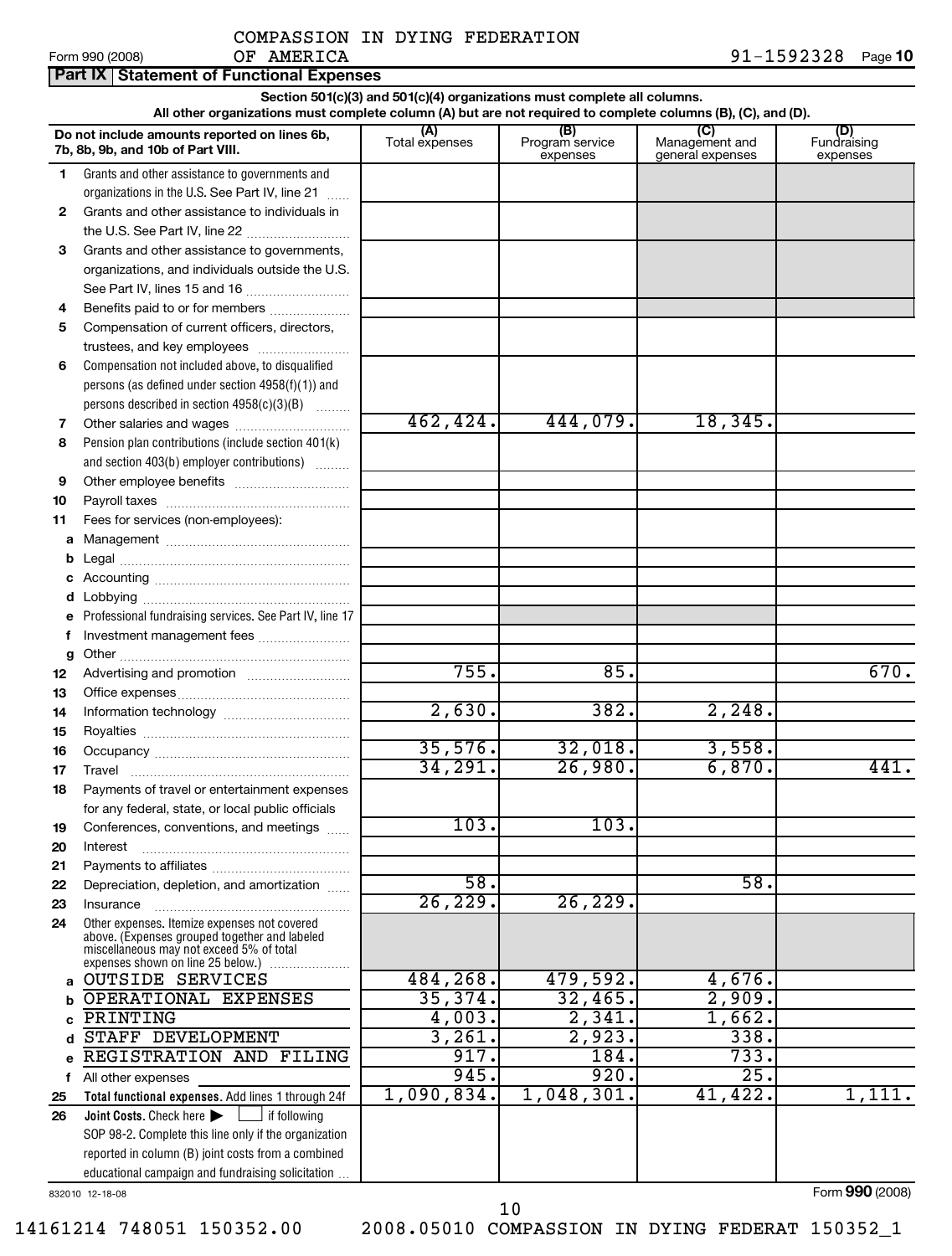14161214 748051 150352.00 2008.05010 COMPASSION IN DYING FEDERAT 150352\_1

**Part X** | Balance Sheet

|                 | COMPASSION IN DYING FEDERATION |                        |  |
|-----------------|--------------------------------|------------------------|--|
| Form 990 (2008) | AMERICA<br>ОF                  | $91 - 1592328$ Page 11 |  |

|                          |         |                                                                                                                                 |  |             | (A)<br>Beginning of year   |                 |  | (B)<br>End of year |                         |        |
|--------------------------|---------|---------------------------------------------------------------------------------------------------------------------------------|--|-------------|----------------------------|-----------------|--|--------------------|-------------------------|--------|
|                          | 1       |                                                                                                                                 |  |             | 22, 266.                   | $\mathbf{1}$    |  |                    |                         | 8,816. |
|                          | 2       |                                                                                                                                 |  |             |                            | $\mathbf{2}$    |  |                    |                         |        |
|                          | З       |                                                                                                                                 |  |             |                            | 3               |  |                    |                         |        |
|                          | 4       |                                                                                                                                 |  |             | 4                          |                 |  |                    |                         |        |
|                          | 5       | Receivables from current and former officers, directors, trustees, key                                                          |  |             |                            |                 |  |                    |                         |        |
|                          |         | employees, or other related parties. Complete Part II of Schedule L                                                             |  |             | 5                          |                 |  |                    |                         |        |
|                          | 6       | Receivables from other disqualified persons (as defined under section                                                           |  |             |                            |                 |  |                    |                         |        |
|                          |         | 4958(f)(1)) and persons described in section 4958(c)(3)(B). Complete                                                            |  |             |                            |                 |  |                    |                         |        |
|                          |         |                                                                                                                                 |  |             |                            | 6               |  |                    |                         |        |
|                          | 7       |                                                                                                                                 |  |             |                            | $\overline{7}$  |  |                    |                         |        |
| Assets                   | 8       |                                                                                                                                 |  |             |                            | 8               |  |                    |                         |        |
|                          | 9       |                                                                                                                                 |  |             |                            | 9               |  |                    |                         |        |
|                          |         | <b>10a</b> Land, buildings, and equipment: cost basis $\ldots$   <b>10a</b>                                                     |  | 9, 243.     |                            |                 |  |                    |                         |        |
|                          |         | <b>b</b> Less: accumulated depreciation. Complete                                                                               |  |             |                            |                 |  |                    |                         |        |
|                          |         |                                                                                                                                 |  | 9, 243.     | 57.                        | 10 <sub>c</sub> |  |                    |                         | 0.     |
|                          | 11      |                                                                                                                                 |  |             |                            | 11              |  |                    |                         |        |
|                          | 12      |                                                                                                                                 |  |             |                            | 12              |  |                    |                         |        |
|                          | 13      |                                                                                                                                 |  |             |                            | 13              |  |                    |                         |        |
|                          | 14      |                                                                                                                                 |  |             |                            | 14              |  |                    |                         |        |
|                          | 15      |                                                                                                                                 |  | 3,500.      | 15                         |                 |  |                    | 0.                      |        |
|                          | 16      |                                                                                                                                 |  |             | $\overline{25,823}$ .      | 16              |  |                    |                         | 8,816. |
|                          | 17      |                                                                                                                                 |  |             | 259,850.                   | 17              |  |                    |                         |        |
|                          | 18      |                                                                                                                                 |  | 18          |                            |                 |  |                    |                         |        |
|                          | 19      |                                                                                                                                 |  |             | 19                         |                 |  |                    |                         |        |
|                          | 20      |                                                                                                                                 |  | 20          |                            |                 |  |                    |                         |        |
|                          | 21      |                                                                                                                                 |  | 21          |                            |                 |  |                    |                         |        |
| Liabilities              | 22      | Payables to current and former officers, directors, trustees, key employees,                                                    |  |             |                            |                 |  |                    |                         |        |
|                          |         | highest compensated employees, and disqualified persons. Complete Part II                                                       |  |             |                            |                 |  |                    |                         |        |
|                          |         |                                                                                                                                 |  |             |                            | 22              |  |                    |                         |        |
|                          | 23      | Secured mortgages and notes payable to unrelated third parties                                                                  |  |             |                            | 23              |  |                    |                         |        |
|                          | 24      |                                                                                                                                 |  |             |                            | 24              |  |                    |                         |        |
|                          | 25      | Other liabilities. Complete Part X of Schedule D [111] [11] [12] [12] Other liabilities. Complete Part X of Schedule D          |  |             |                            | 25              |  |                    |                         |        |
|                          | 26      |                                                                                                                                 |  |             | 259,850.                   | 26              |  |                    |                         | 0.     |
|                          |         | Organizations that follow SFAS 117, check here $\blacktriangleright \lfloor X \rfloor$ and complete                             |  |             |                            |                 |  |                    |                         |        |
| ces                      |         | lines 27 through 29, and lines 33 and 34.                                                                                       |  |             |                            |                 |  |                    |                         |        |
|                          | 27      |                                                                                                                                 |  |             | <234,027 <b>.</b> > 27     |                 |  |                    | 8,816.                  |        |
|                          | 28      |                                                                                                                                 |  |             |                            | 28              |  |                    |                         |        |
| Net Assets or Fund Balan | 29      | Permanently restricted net assets                                                                                               |  |             |                            | 29              |  |                    |                         |        |
|                          |         | Organizations that do not follow SFAS 117, check here $\blacktriangleright$                                                     |  | and         |                            |                 |  |                    |                         |        |
|                          |         | complete lines 30 through 34.                                                                                                   |  |             |                            |                 |  |                    |                         |        |
|                          | 30      |                                                                                                                                 |  |             |                            | 30              |  |                    |                         |        |
|                          | 31      | Paid-in or capital surplus, or land, building, or equipment fund <i></i>                                                        |  |             |                            | 31              |  |                    |                         |        |
|                          | 32      | Retained earnings, endowment, accumulated income, or other funds                                                                |  |             |                            | 32              |  |                    |                         |        |
|                          | 33      |                                                                                                                                 |  |             | $\overline{234,027.}$ > 33 |                 |  | 8,816.             |                         |        |
|                          | 34      |                                                                                                                                 |  |             | 25,823.                    | 34              |  |                    |                         | 8,816. |
|                          | Part XI | <b>Financial Statements and Reporting</b>                                                                                       |  |             |                            |                 |  |                    |                         |        |
|                          |         |                                                                                                                                 |  |             |                            |                 |  |                    | Yes                     | No     |
| 1                        |         | Accounting method used to prepare the Form 990: <u>I</u> Cash                                                                   |  | $X$ Accrual | Other                      |                 |  |                    |                         |        |
|                          |         |                                                                                                                                 |  |             |                            |                 |  | 2a                 |                         | х      |
| b                        |         | Were the organization's financial statements audited by an independent accountant?                                              |  |             |                            |                 |  | 2 <sub>b</sub>     | $\overline{\mathbf{x}}$ |        |
|                          |         | c If "Yes" to lines 2a or 2b, does the organization have a committee that assumes responsibility for oversight of the audit,    |  |             |                            |                 |  |                    |                         |        |
|                          |         |                                                                                                                                 |  |             |                            |                 |  | 2c                 | х                       |        |
|                          |         | 3a As a result of a federal award, was the organization required to undergo an audit or audits as set forth in the Single Audit |  |             |                            |                 |  |                    |                         |        |

832011 12-18-08 Form **990** (2008)

X

**3a 3b**

11

Act and OMB Circular A-133? ~~~~~~~~~~~~~~~~~~~~~~~~~~~~~~~~~~~~~~~~~~~~~~~

**b** If "Yes," did the organization undergo the required audit or audits?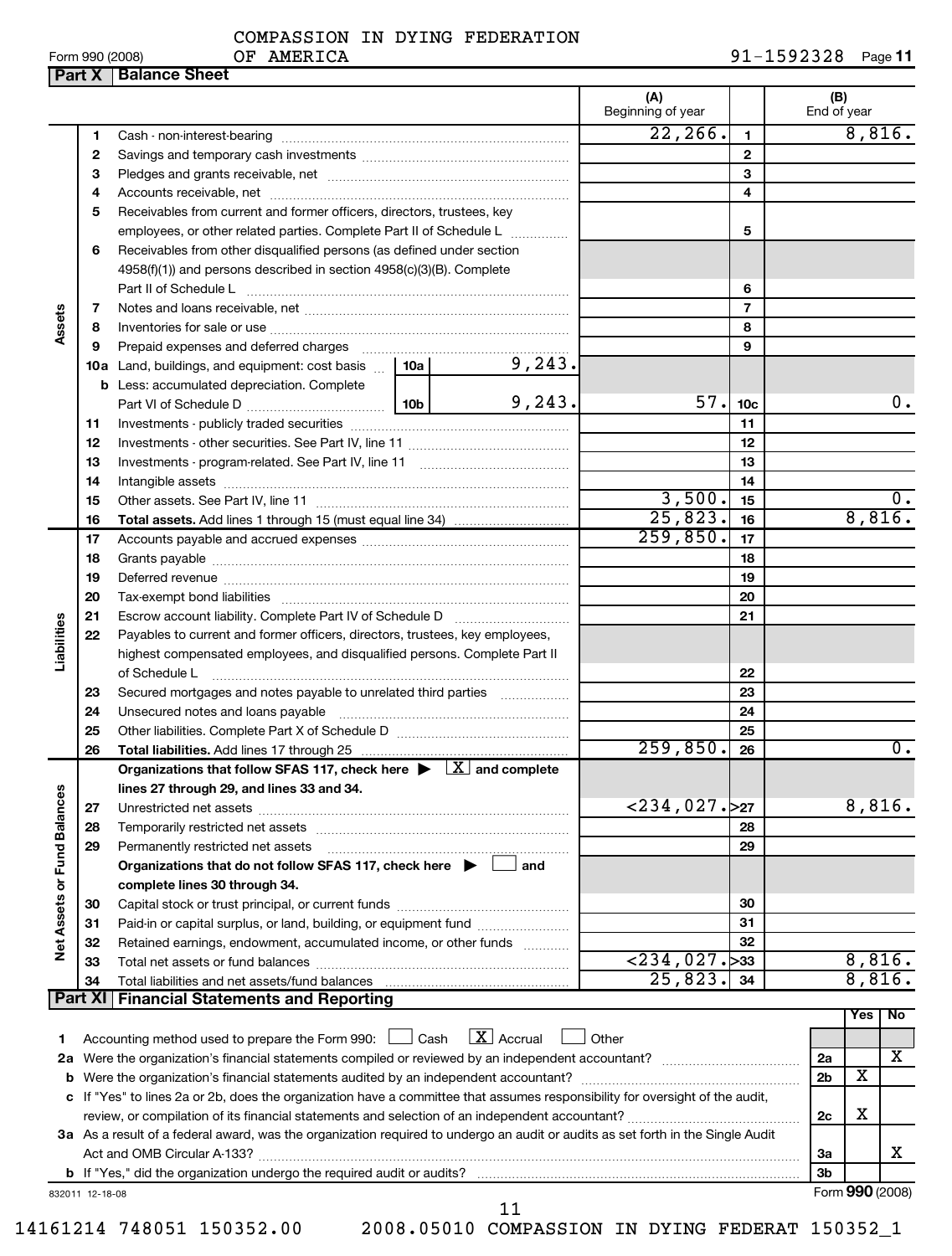| <b>SCHEDULE A</b>        |                                      |                                                 | <b>Public Charity Status and Public Support</b>                                                                                               |     |                                                     |                      |                      |                                     |    | OMB No. 1545-0047                     |            |    |
|--------------------------|--------------------------------------|-------------------------------------------------|-----------------------------------------------------------------------------------------------------------------------------------------------|-----|-----------------------------------------------------|----------------------|----------------------|-------------------------------------|----|---------------------------------------|------------|----|
| (Form 990 or 990-EZ)     |                                      |                                                 | To be completed by all section 501(c)(3) organizations and section 4947(a)(1)                                                                 |     |                                                     |                      |                      |                                     |    |                                       |            |    |
|                          | Department of the Treasury           |                                                 |                                                                                                                                               |     | nonexempt charitable trusts.                        |                      |                      |                                     |    | <b>Open to Public</b>                 |            |    |
| Internal Revenue Service |                                      |                                                 | Attach to Form 990 or Form 990-EZ. See separate instructions.                                                                                 |     |                                                     |                      |                      |                                     |    |                                       | Inspection |    |
|                          | Name of the organization             |                                                 | COMPASSION IN DYING FEDERATION                                                                                                                |     |                                                     |                      |                      |                                     |    | <b>Employer identification number</b> |            |    |
|                          |                                      | OF AMERICA                                      |                                                                                                                                               |     |                                                     |                      |                      |                                     |    | 91-1592328                            |            |    |
| Part I                   |                                      |                                                 | Reason for Public Charity Status (All organizations must complete this part.) (see instructions)                                              |     |                                                     |                      |                      |                                     |    |                                       |            |    |
|                          |                                      |                                                 | The organization is not a private foundation because it is: (Please check only one organization.)                                             |     |                                                     |                      |                      |                                     |    |                                       |            |    |
| 1                        |                                      |                                                 | A church, convention of churches, or association of churches described in section 170(b)(1)(A)(i).                                            |     |                                                     |                      |                      |                                     |    |                                       |            |    |
| 2                        |                                      |                                                 | A school described in section 170(b)(1)(A)(ii). (Attach Schedule E.)                                                                          |     |                                                     |                      |                      |                                     |    |                                       |            |    |
| 3                        |                                      |                                                 | A hospital or a cooperative hospital service organization described in section 170(b)(1)(A)(iii). (Attach Schedule H.)                        |     |                                                     |                      |                      |                                     |    |                                       |            |    |
| 4                        |                                      |                                                 | A medical research organization operated in conjunction with a hospital described in section 170(b)(1)(A)(iii). Enter the hospital's name,    |     |                                                     |                      |                      |                                     |    |                                       |            |    |
|                          | city, and state:                     |                                                 |                                                                                                                                               |     |                                                     |                      |                      |                                     |    |                                       |            |    |
| 5                        |                                      |                                                 | An organization operated for the benefit of a college or university owned or operated by a governmental unit described in                     |     |                                                     |                      |                      |                                     |    |                                       |            |    |
|                          |                                      | section 170(b)(1)(A)(iv). (Complete Part II.)   |                                                                                                                                               |     |                                                     |                      |                      |                                     |    |                                       |            |    |
| 6<br>7                   |                                      |                                                 | A federal, state, or local government or governmental unit described in section 170(b)(1)(A)(v).                                              |     |                                                     |                      |                      |                                     |    |                                       |            |    |
|                          |                                      | section 170(b)(1)(A)(vi). (Complete Part II.)   | An organization that normally receives a substantial part of its support from a governmental unit or from the general public described in     |     |                                                     |                      |                      |                                     |    |                                       |            |    |
| 8                        |                                      |                                                 | A community trust described in section 170(b)(1)(A)(vi). (Complete Part II.)                                                                  |     |                                                     |                      |                      |                                     |    |                                       |            |    |
| $\lfloor x \rfloor$<br>9 |                                      |                                                 | An organization that normally receives: (1) more than 33 1/3% of its support from contributions, membership fees, and gross receipts from     |     |                                                     |                      |                      |                                     |    |                                       |            |    |
|                          |                                      |                                                 | activities related to its exempt functions - subject to certain exceptions, and (2) no more than 33 1/3% of its support from gross investment |     |                                                     |                      |                      |                                     |    |                                       |            |    |
|                          |                                      |                                                 | income and unrelated business taxable income (less section 511 tax) from businesses acquired by the organization after June 30, 1975.         |     |                                                     |                      |                      |                                     |    |                                       |            |    |
|                          |                                      | See section 509(a)(2). (Complete the Part III.) |                                                                                                                                               |     |                                                     |                      |                      |                                     |    |                                       |            |    |
| 10                       |                                      |                                                 | An organization organized and operated exclusively to test for public safety. See section 509(a)(4). (see instructions)                       |     |                                                     |                      |                      |                                     |    |                                       |            |    |
| 11                       |                                      |                                                 | An organization organized and operated exclusively for the benefit of, to perform the functions of, or to carry out the purposes of one or    |     |                                                     |                      |                      |                                     |    |                                       |            |    |
|                          |                                      |                                                 | more publicly supported organizations described in section 509(a)(1) or section 509(a)(2). See section 509(a)(3). Check the box that          |     |                                                     |                      |                      |                                     |    |                                       |            |    |
|                          |                                      |                                                 | describes the type of supporting organization and complete lines 11e through 11h.                                                             |     |                                                     |                      |                      |                                     |    |                                       |            |    |
|                          | Type I<br>a l                        | bl                                              | Type II                                                                                                                                       | c l | Type III - Functionally integrated                  |                      |                      |                                     | d  | Type III - Other                      |            |    |
| e                        |                                      |                                                 | By checking this box, I certify that the organization is not controlled directly or indirectly by one or more disqualified persons other than |     |                                                     |                      |                      |                                     |    |                                       |            |    |
|                          |                                      |                                                 | foundation managers and other than one or more publicly supported organizations described in section 509(a)(1) or section 509(a)(2).          |     |                                                     |                      |                      |                                     |    |                                       |            |    |
| f                        |                                      |                                                 | If the organization received a written determination from the IRS that it is a Type I, Type II, or Type III                                   |     |                                                     |                      |                      |                                     |    |                                       |            |    |
|                          |                                      | supporting organization, check this box         |                                                                                                                                               |     |                                                     |                      |                      |                                     |    |                                       |            |    |
| g                        |                                      |                                                 | Since August 17, 2006, has the organization accepted any gift or contribution from any of the following persons?                              |     |                                                     |                      |                      |                                     |    |                                       |            |    |
|                          | (i)                                  |                                                 | A person who directly or indirectly controls, either alone or together with persons described in (ii) and (iii) below,                        |     |                                                     |                      |                      |                                     |    |                                       | Yes        | No |
|                          |                                      |                                                 |                                                                                                                                               |     |                                                     |                      |                      |                                     |    | 11g(i)                                |            |    |
|                          |                                      |                                                 | (ii) A family member of a person described in (i) above?                                                                                      |     |                                                     |                      |                      |                                     |    | 11g(ii)                               |            |    |
|                          |                                      |                                                 |                                                                                                                                               |     |                                                     |                      |                      |                                     |    | 11g(iii)                              |            |    |
| h                        |                                      |                                                 | Provide the following information about the organizations the organization supports.                                                          |     |                                                     |                      |                      |                                     |    |                                       |            |    |
|                          |                                      |                                                 |                                                                                                                                               |     |                                                     |                      |                      |                                     |    |                                       |            |    |
|                          | (i) Name of supported                | $(ii)$ EIN                                      | (iii) Type of<br>organization                                                                                                                 |     | $(iv)$ is the organization $(v)$ Did you notify the |                      |                      | (vi) is the<br>organizátion in col. |    | (vii) Amount of                       |            |    |
|                          | organization                         |                                                 | (described on lines 1-9                                                                                                                       |     | in col. (i) listed in your<br>laovernina document?l | organization in col. | (i) of your support? | (i) organized in the                |    |                                       | support    |    |
|                          | <b>U.S.?</b><br>above or IRC section |                                                 |                                                                                                                                               |     |                                                     |                      |                      |                                     |    |                                       |            |    |
|                          |                                      |                                                 | (see instructions))                                                                                                                           | Yes | No                                                  | <b>Yes</b>           | No                   | Yes                                 | No |                                       |            |    |
|                          |                                      |                                                 |                                                                                                                                               |     |                                                     |                      |                      |                                     |    |                                       |            |    |
|                          |                                      |                                                 |                                                                                                                                               |     |                                                     |                      |                      |                                     |    |                                       |            |    |
|                          |                                      |                                                 |                                                                                                                                               |     |                                                     |                      |                      |                                     |    |                                       |            |    |
|                          |                                      |                                                 |                                                                                                                                               |     |                                                     |                      |                      |                                     |    |                                       |            |    |
|                          |                                      |                                                 |                                                                                                                                               |     |                                                     |                      |                      |                                     |    |                                       |            |    |
|                          |                                      |                                                 |                                                                                                                                               |     |                                                     |                      |                      |                                     |    |                                       |            |    |
|                          |                                      |                                                 |                                                                                                                                               |     |                                                     |                      |                      |                                     |    |                                       |            |    |

| Total                                                                                     |  |  |  |
|-------------------------------------------------------------------------------------------|--|--|--|
| LHA For Privacy Act and Paperwork Reduction Act Notice, see the Instructions for Form 990 |  |  |  |

LHA **For Privacy Act and Paperwork Reduction Act Notice, see the Instructions for Form 990. Schedule A (Form 990 or 990-EZ) 2008**

832021 12-17-08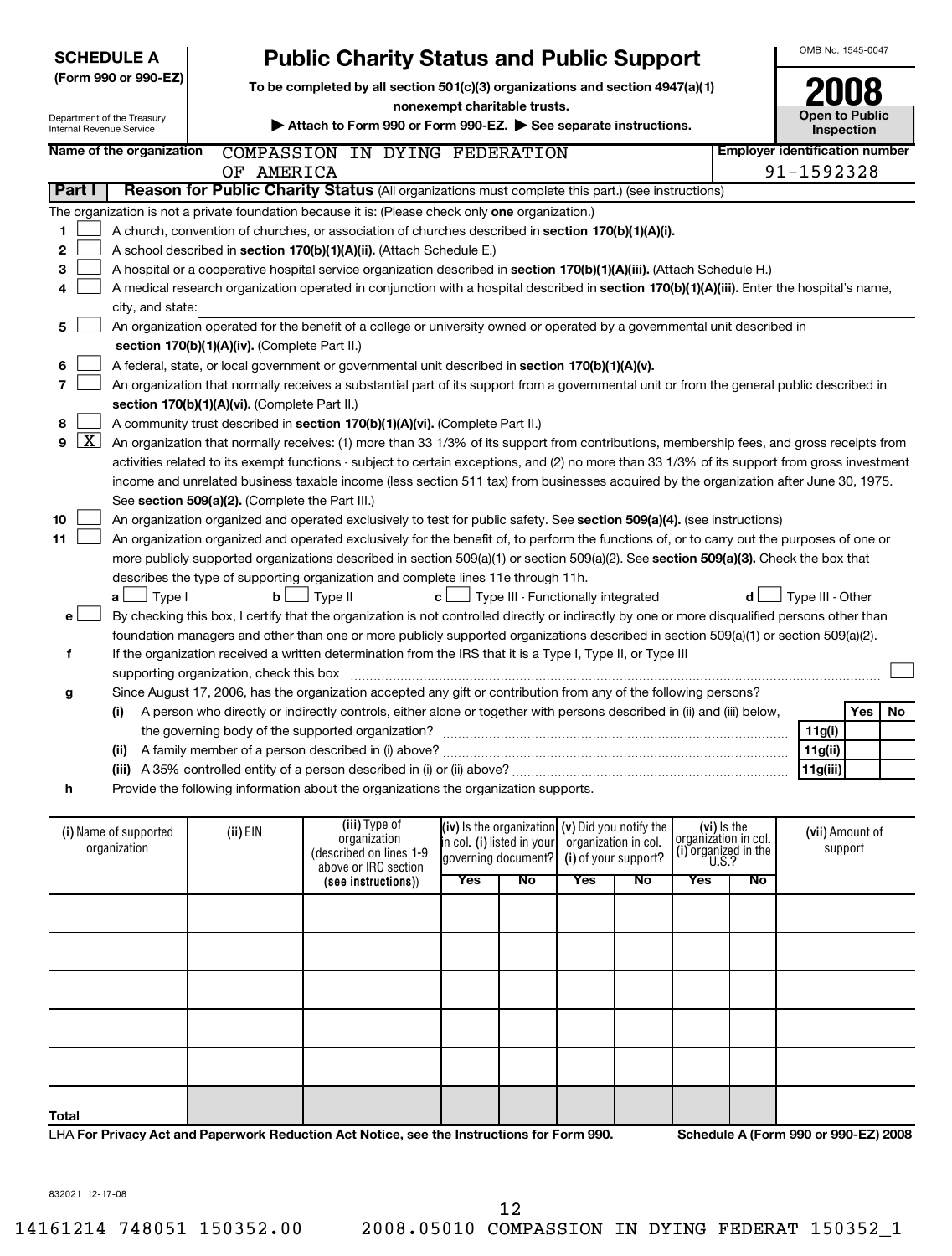|              | Schedule A (Form 990 or 990-EZ) 2008                                                                                                                                                                                           |          |          |          |            |          | Page 2                               |
|--------------|--------------------------------------------------------------------------------------------------------------------------------------------------------------------------------------------------------------------------------|----------|----------|----------|------------|----------|--------------------------------------|
|              | Support Schedule for Organizations Described in Sections 170(b)(1)(A)(iv) and 170(b)(1)(A)(vi)<br>Part II<br>(Complete only if you checked the box on line 5, 7, or 8 of Part I.)                                              |          |          |          |            |          |                                      |
|              | <b>Section A. Public Support</b>                                                                                                                                                                                               |          |          |          |            |          |                                      |
|              | Calendar year (or fiscal year beginning in)                                                                                                                                                                                    | (a) 2004 | (b) 2005 | (c) 2006 | $(d)$ 2007 | (e) 2008 | (f) Total                            |
|              | 1 Gifts, grants, contributions, and                                                                                                                                                                                            |          |          |          |            |          |                                      |
|              | membership fees received. (Do not                                                                                                                                                                                              |          |          |          |            |          |                                      |
|              | include any "unusual grants.")                                                                                                                                                                                                 |          |          |          |            |          |                                      |
| $\mathbf{2}$ | Tax revenues levied for the organ-                                                                                                                                                                                             |          |          |          |            |          |                                      |
|              | ization's benefit and either paid to                                                                                                                                                                                           |          |          |          |            |          |                                      |
|              | or expended on its behalf                                                                                                                                                                                                      |          |          |          |            |          |                                      |
| З            | The value of services or facilities                                                                                                                                                                                            |          |          |          |            |          |                                      |
|              | furnished by a governmental unit to                                                                                                                                                                                            |          |          |          |            |          |                                      |
|              | the organization without charge                                                                                                                                                                                                |          |          |          |            |          |                                      |
| 4            | <b>Total.</b> Add lines 1 - 3                                                                                                                                                                                                  |          |          |          |            |          |                                      |
| 5            | The portion of total contributions                                                                                                                                                                                             |          |          |          |            |          |                                      |
|              | by each person (other than a                                                                                                                                                                                                   |          |          |          |            |          |                                      |
|              | governmental unit or publicly                                                                                                                                                                                                  |          |          |          |            |          |                                      |
|              | supported organization) included                                                                                                                                                                                               |          |          |          |            |          |                                      |
|              | on line 1 that exceeds 2% of the                                                                                                                                                                                               |          |          |          |            |          |                                      |
|              | amount shown on line 11,                                                                                                                                                                                                       |          |          |          |            |          |                                      |
|              | column (f)                                                                                                                                                                                                                     |          |          |          |            |          |                                      |
|              | 6 Public Support. Subtract line 5 from line 4.                                                                                                                                                                                 |          |          |          |            |          |                                      |
|              | <b>Section B. Total Support</b>                                                                                                                                                                                                |          |          |          |            |          |                                      |
|              | Calendar year (or fiscal year beginning in)                                                                                                                                                                                    | (a) 2004 | (b) 2005 | (c) 2006 | $(d)$ 2007 | (e) 2008 | (f) Total                            |
|              | 7 Amounts from line 4                                                                                                                                                                                                          |          |          |          |            |          |                                      |
| 8            | Gross income from interest,                                                                                                                                                                                                    |          |          |          |            |          |                                      |
|              | dividends, payments received on                                                                                                                                                                                                |          |          |          |            |          |                                      |
|              | securities loans, rents, royalties                                                                                                                                                                                             |          |          |          |            |          |                                      |
|              | and income from similar sources                                                                                                                                                                                                |          |          |          |            |          |                                      |
| 9            | Net income from unrelated business                                                                                                                                                                                             |          |          |          |            |          |                                      |
|              | activities, whether or not the                                                                                                                                                                                                 |          |          |          |            |          |                                      |
|              | business is regularly carried on<br>$\mathbf{r}$                                                                                                                                                                               |          |          |          |            |          |                                      |
|              | <b>10</b> Other income. Do not include gain                                                                                                                                                                                    |          |          |          |            |          |                                      |
|              | or loss from the sale of capital                                                                                                                                                                                               |          |          |          |            |          |                                      |
|              | assets (Explain in Part IV.)                                                                                                                                                                                                   |          |          |          |            |          |                                      |
|              | 11 Total support. Add lines 7 through 10                                                                                                                                                                                       |          |          |          |            |          |                                      |
|              |                                                                                                                                                                                                                                |          |          |          |            |          |                                      |
|              | 13 First five years. If the Form 990 is for the organization's first, second, third, fourth, or fifth tax year as a section 501(c)(3)                                                                                          |          |          |          |            |          |                                      |
|              | organization, check this box and stop here material content to the content of the state of the content of the content of the content of the content of the content of the content of the content of the content of the content |          |          |          |            |          |                                      |
|              | <b>Section C. Computation of Public Support Percentage</b>                                                                                                                                                                     |          |          |          |            |          |                                      |
|              |                                                                                                                                                                                                                                |          |          |          |            | 14       | %                                    |
| 15           |                                                                                                                                                                                                                                |          |          |          |            | 15       | %                                    |
|              | 16a 33 1/3% support test - 2008. If the organization did not check the box on line 13, and line 14 is 33 1/3% or more, check this box and                                                                                      |          |          |          |            |          |                                      |
|              |                                                                                                                                                                                                                                |          |          |          |            |          |                                      |
|              | b 33 1/3% support test - 2007. If the organization did not check a box on line 13 or 16a, and line 15 is 33 1/3% or more, check this box                                                                                       |          |          |          |            |          |                                      |
|              |                                                                                                                                                                                                                                |          |          |          |            |          |                                      |
|              | 17a 10% -facts-and-circumstances test - 2008. If the organization did not check a box on line 13, 16a, or 16b, and line 14 is 10% or more,                                                                                     |          |          |          |            |          |                                      |
|              | and if the organization meets the "facts-and-circumstances" test, check this box and stop here. Explain in Part IV how the organization                                                                                        |          |          |          |            |          |                                      |
|              |                                                                                                                                                                                                                                |          |          |          |            |          |                                      |
|              | <b>b 10%</b> -facts-and-circumstances test - 2007. If the organization did not check a box on line 13, 16a, 16b, or 17a, and line 15 is 10% or                                                                                 |          |          |          |            |          |                                      |
|              | more, and if the organization meets the "facts-and-circumstances" test, check this box and stop here. Explain in Part IV how the                                                                                               |          |          |          |            |          |                                      |
|              |                                                                                                                                                                                                                                |          |          |          |            |          |                                      |
|              | 18 Private foundation. If the organization did not check a box on line 13, 16a, 16b, 17a, or 17b, check this box and see instructions                                                                                          |          |          |          |            |          | Schodule A (Form 000 or 000 EZ) 2008 |

**Schedule A (Form 990 or 990-EZ) 2008**

832022 12-17-08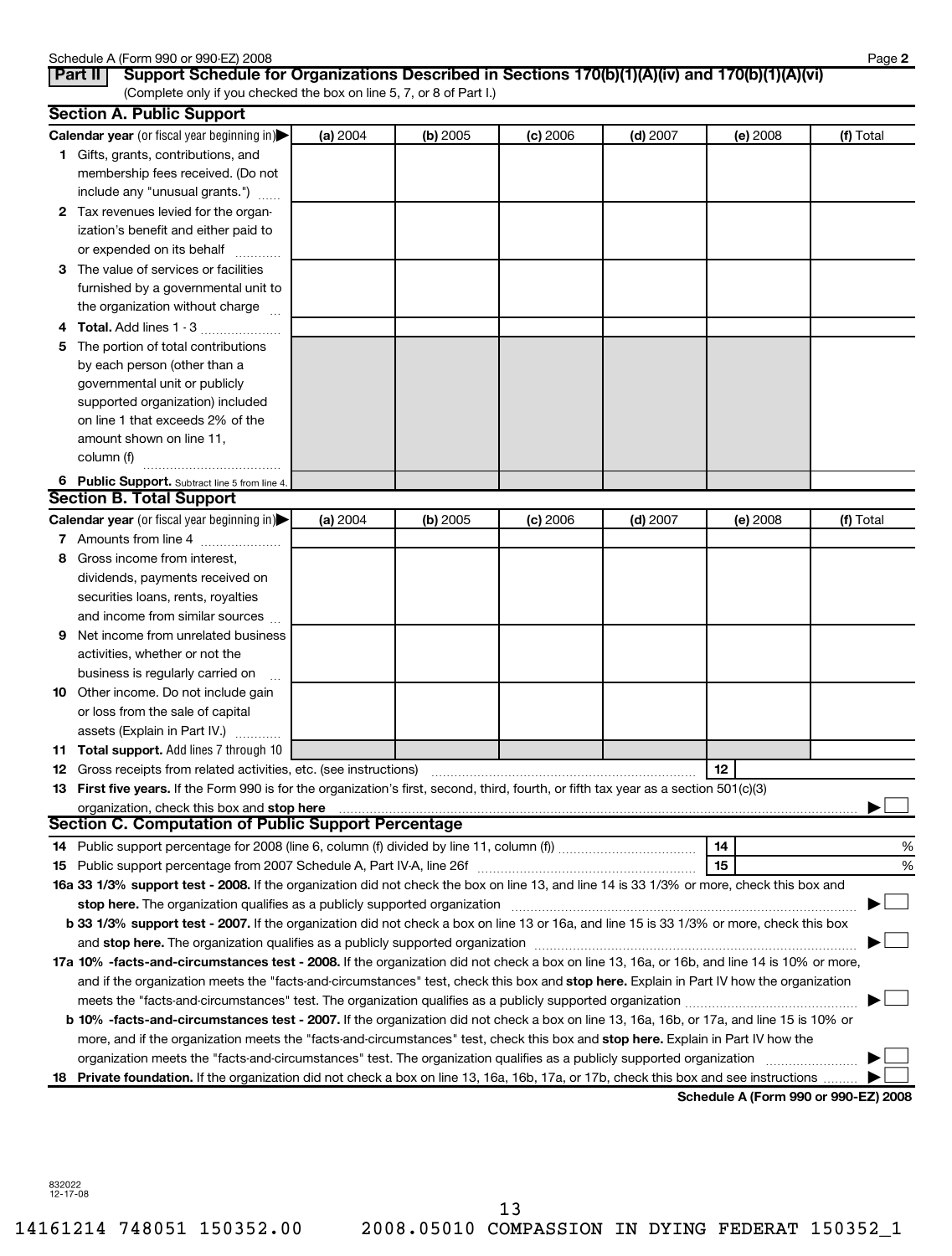Schedule A (Form 990 or 990-EZ) 2008 OF AMERICA

**Part III** | Support Schedule for Organizations Described in Section 509(a)(2) (Complete only if you checked the box on line 9 of Part I.) **Section A. Public Support Calendar year** (or fiscal year beginning in)| **(a)** 2004 **(b)** 2005 **(c)** 2006 **(d)** 2007 **(e)** 2008 **(f)** Total **1** Gifts, grants, contributions, and **2** Gross receipts from admissions, **3** Gross receipts from activities that **4** Tax revenues levied for the organ-**5** The value of services or facilities **6 Total.** Add lines 1 - 5 .................... **7 a** Amounts included on lines 1, 2, and membership fees received. (Do not  $include$  any "unusual grants.")  $\ldots$ merchandise sold or services performed, or facilities furnished in any activity that is related to the organization's tax-exempt purpose are not an unrelated trade or business under section 513  $\ldots$  $\ldots$ ization's benefit and either paid to or expended on its behalf ............ furnished by a governmental unit to the organization without charge 3 received from disqualified persons **b** Amounts included on lines 2 and 3 received from other than disqualified persons that  $91 - 1592328$  Page 3 609,321. 383,982. 15,000. 1,329,961. 2,338,264. 609,321. 383,982. 15,000. 1,329,961. 2,338,264.

|    | from other than disqualified persons that<br>exceed the greater of 1% of the total of lines 9,                                                                                                                                      |          |            |          |            |            |                                          |  |  |
|----|-------------------------------------------------------------------------------------------------------------------------------------------------------------------------------------------------------------------------------------|----------|------------|----------|------------|------------|------------------------------------------|--|--|
|    | 10c, 11, and 12 for the year or \$5,000                                                                                                                                                                                             |          |            |          |            |            |                                          |  |  |
|    | c Add lines 7a and 7b $\ldots$                                                                                                                                                                                                      |          |            |          |            |            |                                          |  |  |
|    | 8 Public support (Subtract line 7c from line 6.)                                                                                                                                                                                    |          |            |          |            |            | 2,338,264.                               |  |  |
|    | <b>Section B. Total Support</b>                                                                                                                                                                                                     |          |            |          |            |            |                                          |  |  |
|    | <b>Calendar year</b> (or fiscal year beginning in)                                                                                                                                                                                  | (a) 2004 | $(b)$ 2005 | (c) 2006 | $(d)$ 2007 | (e) 2008   | (f) Total                                |  |  |
|    | <b>9</b> Amounts from line 6                                                                                                                                                                                                        | 609,321. | 383,982.   | 15,000.  |            | 1,329,961. | 2,338,264.                               |  |  |
|    | <b>10a Gross income from interest.</b><br>dividends, payments received on<br>securities loans, rents, royalties<br>and income from similar sources                                                                                  | 12,991.  | 2,645.     | 5,121.   | 18.        | 7.         | 20,782.                                  |  |  |
|    | <b>b</b> Unrelated business taxable income                                                                                                                                                                                          |          |            |          |            |            |                                          |  |  |
|    | (less section 511 taxes) from businesses                                                                                                                                                                                            |          |            |          |            |            |                                          |  |  |
|    | acquired after June 30, 1975                                                                                                                                                                                                        |          |            |          |            |            |                                          |  |  |
|    | c Add lines 10a and 10b                                                                                                                                                                                                             | 12,991.  | 2,645.     | 5,121.   | 18.        | 7.         | 20, 782.                                 |  |  |
|    | 11 Net income from unrelated business<br>activities not included in line 10b.<br>whether or not the business is<br>regularly carried on                                                                                             |          |            |          |            |            |                                          |  |  |
|    | 12 Other income. Do not include gain<br>or loss from the sale of capital<br>assets (Explain in Part IV.)                                                                                                                            | 20,627.  | 385.       |          |            |            | 21,012.                                  |  |  |
|    | 13 Total support (Add lines 9, 10c, 11, and 12.)                                                                                                                                                                                    |          |            |          |            |            | 2,380,058.                               |  |  |
|    | 14 First five years. If the Form 990 is for the organization's first, second, third, fourth, or fifth tax year as a section 501(c)(3) organization,                                                                                 |          |            |          |            |            |                                          |  |  |
|    | check this box and stop here <i>machine and stop here</i> and stop here and stop here and stop here and stop here and stop here and stop here and stop here and stop here and stop here and stop here and stop here and stop here a |          |            |          |            |            |                                          |  |  |
|    | <b>Section C. Computation of Public Support Percentage</b>                                                                                                                                                                          |          |            |          |            |            |                                          |  |  |
| 15 |                                                                                                                                                                                                                                     |          |            |          |            | 15         | 98.24<br>%                               |  |  |
| 16 |                                                                                                                                                                                                                                     |          |            |          |            | 16         | %                                        |  |  |
|    | Section D. Computation of Investment Income Percentage                                                                                                                                                                              |          |            |          |            |            |                                          |  |  |
| 17 |                                                                                                                                                                                                                                     |          |            |          |            | 17         | .87<br>%                                 |  |  |
| 18 |                                                                                                                                                                                                                                     |          |            |          |            | 18         | %                                        |  |  |
|    | 19a 33 1/3% support tests - 2008. If the organization did not check the box on line 14, and line 15 is more than 33 1/3%, and line 17 is not                                                                                        |          |            |          |            |            |                                          |  |  |
|    | more than 33 1/3%, check this box and stop here. The organization qualifies as a publicly supported organization <i>manameroman</i> management                                                                                      |          |            |          |            |            | $\blacktriangleright$ $\boxed{\text{X}}$ |  |  |
|    | b 33 1/3% support tests - 2007. If the organization did not check a box on line 14 or line 19a, and line 16 is more than 33 1/3%, and                                                                                               |          |            |          |            |            |                                          |  |  |
|    | line 18 is not more than 33 1/3%, check this box and stop here. The organization qualifies as a publicly supported organization                                                                                                     |          |            |          |            |            |                                          |  |  |
|    |                                                                                                                                                                                                                                     |          |            |          |            |            |                                          |  |  |

**Schedule A (Form 990 or 990-EZ) 2008**

832023 12-17-08

14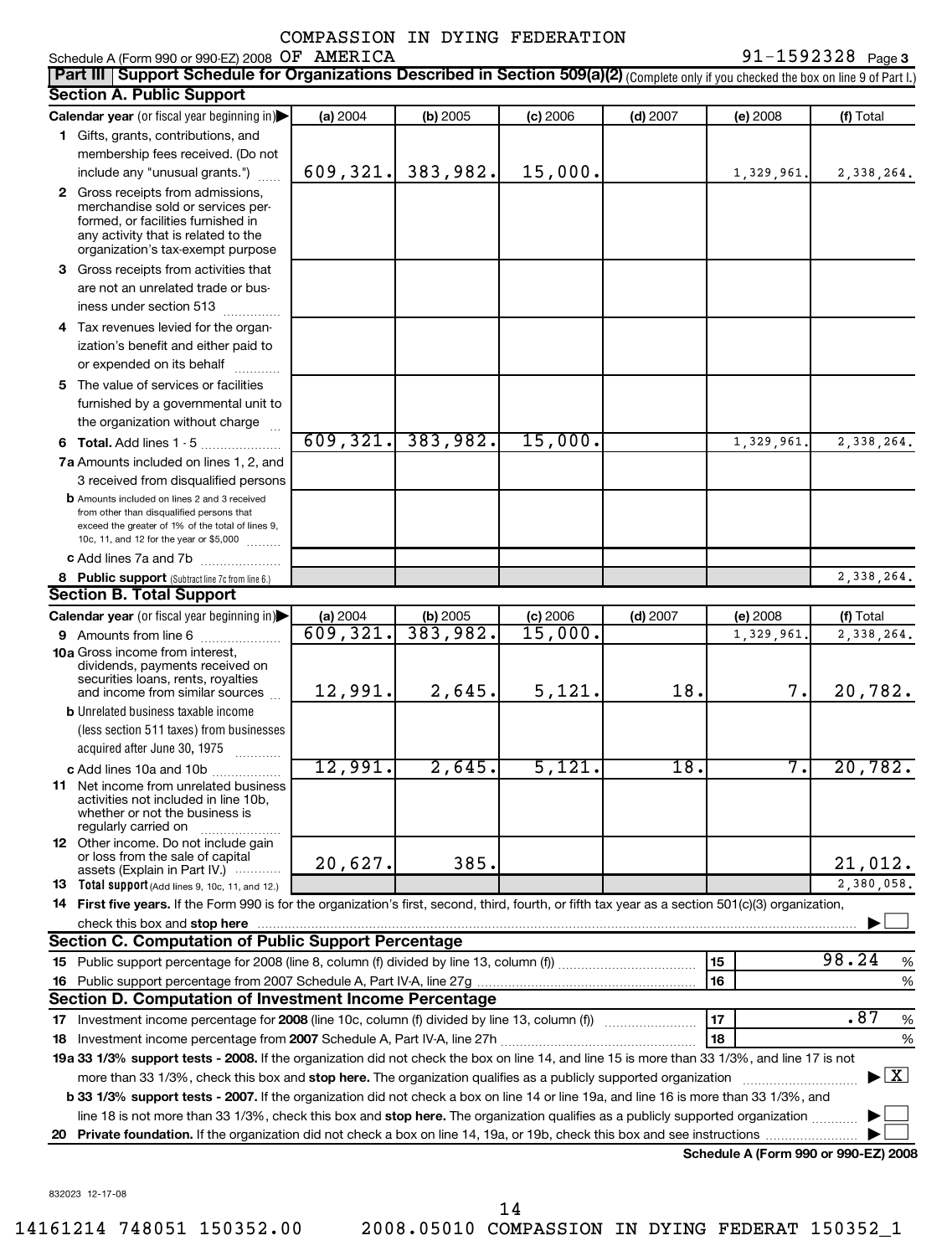| <b>Schedule B</b>  |  |
|--------------------|--|
| (Form 990, 990-EZ, |  |

Department of the Treasury<br>Internal Revenue Service

# **Schedule B Schedule of Contributors** (Form 990, 990-EZ, and 990-PF)<br>
omb No. 1545-0047<br>
or 990-PF)

**or 990-PF)**<br>Department of the Treasury **1990-PF.**<br>Internal Revenue Service **2008** 

**Name of the organization Employer identification number**

## COMPASSION IN DYING FEDERATION

OF AMERICA 91-1592328

**Organization type**(check one):

| Filers of:         | <b>Section:</b>                                                           |
|--------------------|---------------------------------------------------------------------------|
| Form 990 or 990-FZ | $\lfloor \underline{X} \rfloor$ 501(c)( 3) (enter number) organization    |
|                    | 4947(a)(1) nonexempt charitable trust not treated as a private foundation |
|                    | 527 political organization                                                |
| Form 990-PF        | 501(c)(3) exempt private foundation                                       |
|                    | 4947(a)(1) nonexempt charitable trust treated as a private foundation     |
|                    | 501(c)(3) taxable private foundation                                      |

Check if your organization is covered by the **General Rule** or a **Special Rule.** (**Note.** Only a section 501(c)(7), (8), or (10) organization can check boxes for both the General Rule and a Special Rule. See instructions.)

### **General Rule**

 $\boxed{\textbf{X}}$  For organizations filing Form 990, 990-EZ, or 990-PF that received, during the year, \$5,000 or more (in money or property) from any one contributor. Complete Parts I and II.

### **Special Rules**

 $\Box$ For a section 501(c)(3) organization filing Form 990, or Form 990-EZ, that met the 33 1/3% support test of the regulations under sections 509(a)(1)/170(b)(1)(A)(vi), and received from any one contributor, during the year, a contribution of the greater of **(1)** \$5,000 or **(2)** 2% of the amount on Form 990, Part VIII, line 1h or 2% of the amount on Form 990-EZ, line 1. Complete Parts I and II.

 $\Box$ For a section 501(c)(7), (8), or (10) organization filing Form 990, or Form 990-EZ, that received from any one contributor, during the year, aggregate contributions or bequests of more than \$1,000 for use *exclusively* for religious, charitable, scientific, literary, or educational purposes, or the prevention of cruelty to children or animals. Complete Parts I, II, and III.

 $\Box$ For a section 501(c)(7), (8), or (10) organization filing Form 990, or Form 990-EZ, that received from any one contributor, during the year, some contributions for use *exclusively* for religious, charitable, etc., purposes, but these contributions did not aggregate to more than \$1,000. (If this box is checked, enter here the total contributions that were received during the year for an *exclusively* religious, charitable, etc., purpose. Do not complete any of the parts unless the **General Rule** applies to this organization because it received nonexclusively religious, charitable, etc., contributions of \$5,000 or more during the year.)  $\ldots$  $\ldots$  $\ldots$  $\ldots$  $\ldots$  $\ldots$  $\ldots$ 

**Caution.** Organizations that are not covered by the General Rule and/or the Special Rules do not file Schedule B (Form 990, 990-EZ, or 990-PF), but they **must** answer "No" on Part IV, line 2 of their Form 990, or check the box in the heading of their Form 990-EZ, or on line 2 of their Form 990-PF, to certify that they do not meet the filing requirements of Schedule B (Form 990, 990-EZ, or 990-PF).

LHA **For Privacy Act and Paperwork Reduction Act Notice, see the Instructions for Form 990. These instructions will be issued separately. Schedule B (Form 990, 990-EZ, or 990-PF) (2008)**

823451 12-18-08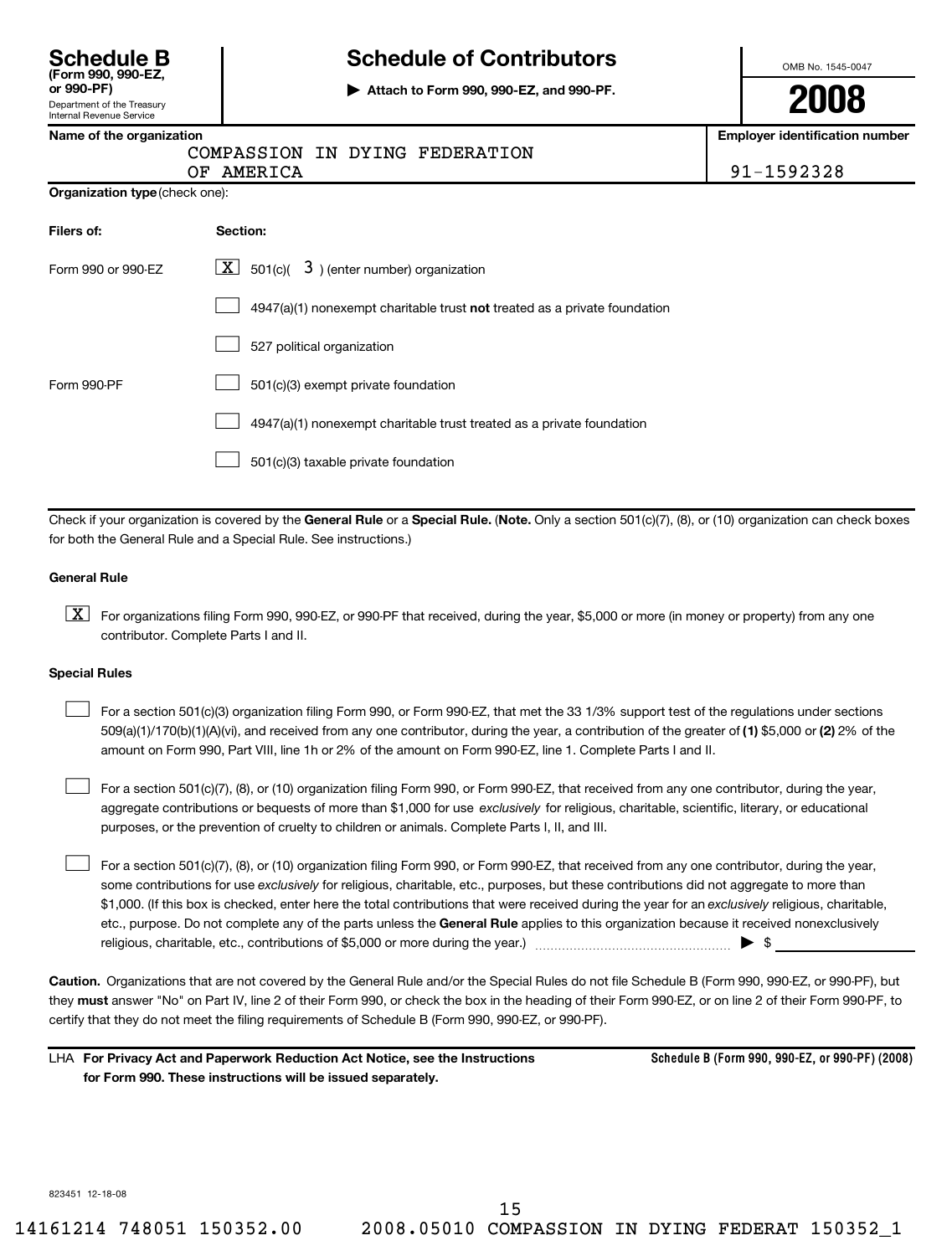**Name of organization Employer identification number**

OF AMERICA 91-1592328

# **Part I Contributors** (see instructions)

COMPASSION IN DYING FEDERATION

| Aggregate contributions<br>No.<br>Name, address, and ZIP + 4<br>COMPASSION AND CHOICES<br>1<br>Person<br>Payroll<br>P.O. BOX 101810<br>1,329,961.<br>Noncash<br>\$<br>DENVER, CO 80250<br>(c)<br>(b)<br>(a)<br>No.<br>Name, address, and ZIP + 4<br>Aggregate contributions<br>Person<br>Payroll<br>Noncash<br>\$<br>(c)<br>(b)<br>(a)<br>No.<br>Name, address, and ZIP + 4<br>Aggregate contributions<br>Person<br>Payroll<br>Noncash<br>\$<br>(c)<br>(b)<br>(a)<br>No.<br>Name, address, and ZIP + 4<br>Aggregate contributions<br>Person<br>Payroll<br>Noncash<br>\$<br>(b)<br>(c)<br>(a)<br>Aggregate contributions<br>No.<br>Name, address, and ZIP + 4<br>Person<br>Payroll<br>Noncash<br>\$<br>(c)<br>(b)<br>(a)<br>No.<br>Name, address, and ZIP + 4<br>Aggregate contributions | (a) | (b) | (c) | (d)                                                                               |
|-----------------------------------------------------------------------------------------------------------------------------------------------------------------------------------------------------------------------------------------------------------------------------------------------------------------------------------------------------------------------------------------------------------------------------------------------------------------------------------------------------------------------------------------------------------------------------------------------------------------------------------------------------------------------------------------------------------------------------------------------------------------------------------------|-----|-----|-----|-----------------------------------------------------------------------------------|
|                                                                                                                                                                                                                                                                                                                                                                                                                                                                                                                                                                                                                                                                                                                                                                                         |     |     |     | Type of contribution                                                              |
|                                                                                                                                                                                                                                                                                                                                                                                                                                                                                                                                                                                                                                                                                                                                                                                         |     |     |     | $\lfloor x \rfloor$<br>(Complete Part II if there<br>is a noncash contribution.)  |
|                                                                                                                                                                                                                                                                                                                                                                                                                                                                                                                                                                                                                                                                                                                                                                                         |     |     |     | (d)                                                                               |
|                                                                                                                                                                                                                                                                                                                                                                                                                                                                                                                                                                                                                                                                                                                                                                                         |     |     |     | Type of contribution<br>(Complete Part II if there<br>is a noncash contribution.) |
|                                                                                                                                                                                                                                                                                                                                                                                                                                                                                                                                                                                                                                                                                                                                                                                         |     |     |     | (d)<br>Type of contribution                                                       |
|                                                                                                                                                                                                                                                                                                                                                                                                                                                                                                                                                                                                                                                                                                                                                                                         |     |     |     | (Complete Part II if there<br>is a noncash contribution.)                         |
|                                                                                                                                                                                                                                                                                                                                                                                                                                                                                                                                                                                                                                                                                                                                                                                         |     |     |     | (d)<br>Type of contribution                                                       |
|                                                                                                                                                                                                                                                                                                                                                                                                                                                                                                                                                                                                                                                                                                                                                                                         |     |     |     | (Complete Part II if there<br>is a noncash contribution.)                         |
|                                                                                                                                                                                                                                                                                                                                                                                                                                                                                                                                                                                                                                                                                                                                                                                         |     |     |     | (d)<br>Type of contribution                                                       |
|                                                                                                                                                                                                                                                                                                                                                                                                                                                                                                                                                                                                                                                                                                                                                                                         |     |     |     | (Complete Part II if there<br>is a noncash contribution.)                         |
|                                                                                                                                                                                                                                                                                                                                                                                                                                                                                                                                                                                                                                                                                                                                                                                         |     |     |     | (d)<br>Type of contribution                                                       |
| Person<br>Payroll<br>Noncash<br>\$<br>Schedule B (Form 990, 990-EZ, or 990-PF) (2008)<br>823452 12-18-08                                                                                                                                                                                                                                                                                                                                                                                                                                                                                                                                                                                                                                                                                |     |     |     | (Complete Part II if there<br>is a noncash contribution.)                         |

16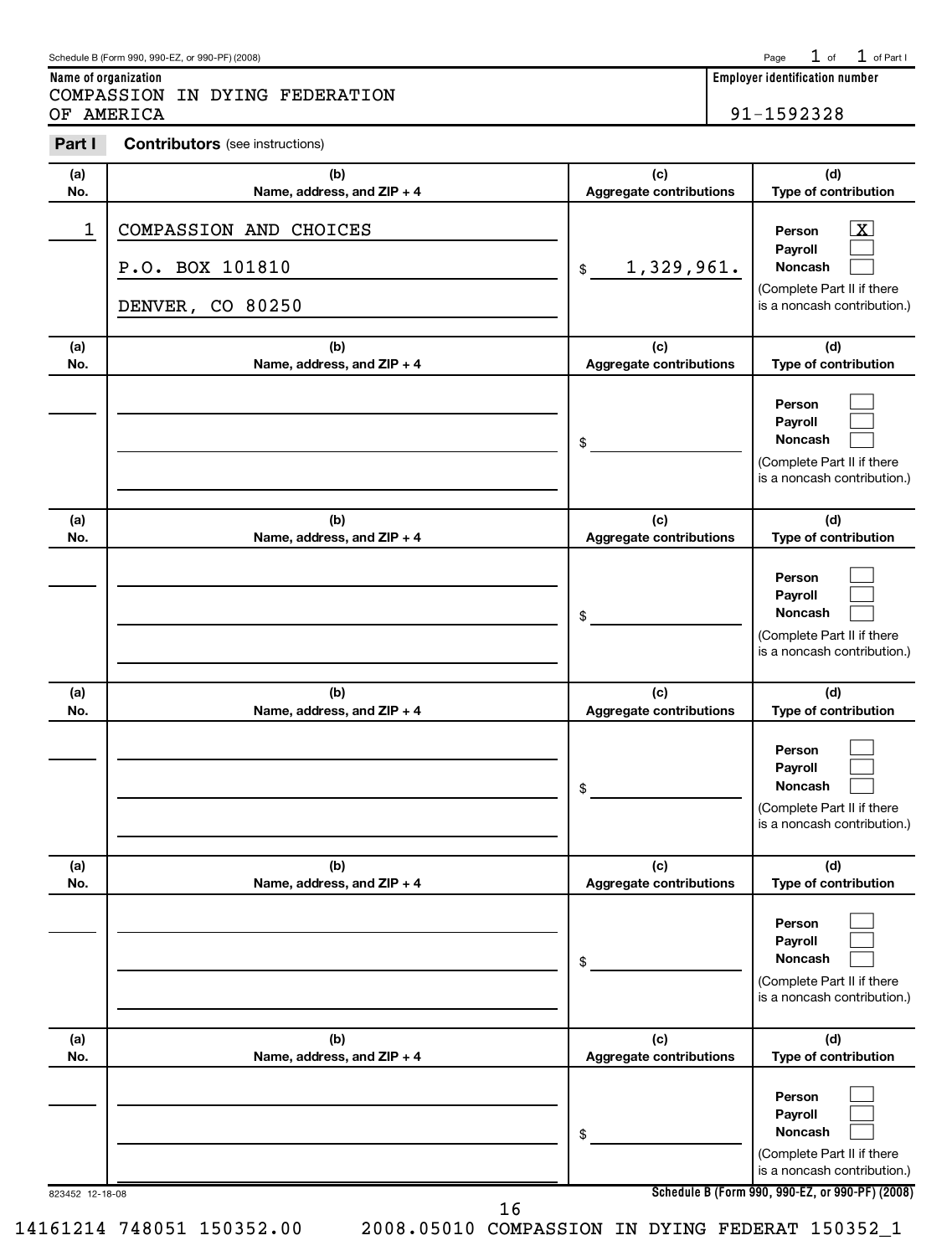|              | <b>Schedule D</b>          |                                                                                                                                                                                                                               |  |                                                     |          | OMB No. 1545-0047                                   |           |
|--------------|----------------------------|-------------------------------------------------------------------------------------------------------------------------------------------------------------------------------------------------------------------------------|--|-----------------------------------------------------|----------|-----------------------------------------------------|-----------|
|              | (Form 990)                 | <b>Supplemental Financial Statements</b>                                                                                                                                                                                      |  |                                                     |          |                                                     |           |
|              | Department of the Treasury | Attach to Form 990. To be completed by organizations that                                                                                                                                                                     |  | <b>Open to Public</b>                               |          |                                                     |           |
|              | Internal Revenue Service   | answered "Yes," to Form 990, Part IV, line 6, 7, 8, 9, 10, 11, or 12.                                                                                                                                                         |  |                                                     |          | Inspection                                          |           |
|              | Name of the organization   | COMPASSION IN DYING FEDERATION<br>OF AMERICA                                                                                                                                                                                  |  |                                                     |          | <b>Employer identification number</b><br>91-1592328 |           |
| Part I       |                            | Organizations Maintaining Donor Advised Funds or Other Similar Funds or Accounts. Complete if the                                                                                                                             |  |                                                     |          |                                                     |           |
|              |                            | organization answered "Yes" to Form 990, Part IV, line 6.                                                                                                                                                                     |  |                                                     |          |                                                     |           |
|              |                            |                                                                                                                                                                                                                               |  | (a) Donor advised funds                             |          | (b) Funds and other accounts                        |           |
| 1            |                            |                                                                                                                                                                                                                               |  |                                                     |          |                                                     |           |
| 2            |                            |                                                                                                                                                                                                                               |  |                                                     |          |                                                     |           |
| з            |                            |                                                                                                                                                                                                                               |  |                                                     |          |                                                     |           |
| 4<br>5       |                            | Did the organization inform all donors and donor advisors in writing that the assets held in donor advised funds                                                                                                              |  |                                                     |          |                                                     |           |
|              |                            |                                                                                                                                                                                                                               |  |                                                     |          | Yes                                                 | <b>No</b> |
| 6            |                            | Did the organization inform all grantees, donors, and donor advisors in writing that grant funds may be used only                                                                                                             |  |                                                     |          |                                                     |           |
|              |                            | for charitable purposes and not for the benefit of the donor or donor advisor or other impermissible private benefit?                                                                                                         |  |                                                     |          | Yes                                                 | <b>No</b> |
| Part II      |                            | <b>Conservation Easements.</b> Complete if the organization answered "Yes" to Form 990, Part IV, line 7.                                                                                                                      |  |                                                     |          |                                                     |           |
| 1.           |                            | Purpose(s) of conservation easements held by the organization (check all that apply).                                                                                                                                         |  |                                                     |          |                                                     |           |
|              |                            | Preservation of land for public use (e.g., recreation or pleasure)                                                                                                                                                            |  | Preservation of an historically important land area |          |                                                     |           |
|              |                            | Protection of natural habitat                                                                                                                                                                                                 |  | Preservation of certified historic structure        |          |                                                     |           |
|              |                            | Preservation of open space                                                                                                                                                                                                    |  |                                                     |          |                                                     |           |
| $\mathbf{2}$ |                            | Complete lines 2a-2d if the organization held a qualified conservation contribution in the form of a conservation easement on the last day                                                                                    |  |                                                     |          |                                                     |           |
|              | of the tax year.           |                                                                                                                                                                                                                               |  |                                                     |          |                                                     |           |
|              |                            |                                                                                                                                                                                                                               |  |                                                     |          | Held at the End of the Year                         |           |
| а<br>b       |                            | Total number of conservation easements<br>Total acreage restricted by conservation easements                                                                                                                                  |  |                                                     | 2a<br>2b |                                                     |           |
| c            |                            |                                                                                                                                                                                                                               |  |                                                     | 2c       |                                                     |           |
| d            |                            |                                                                                                                                                                                                                               |  |                                                     | 2d       |                                                     |           |
| 3            |                            | Number of conservation easements modified, transferred, released, extinguished, or terminated by the organization during the taxable                                                                                          |  |                                                     |          |                                                     |           |
|              | year                       |                                                                                                                                                                                                                               |  |                                                     |          |                                                     |           |
| 4            |                            | Number of states where property subject to conservation easement is located >                                                                                                                                                 |  |                                                     |          |                                                     |           |
| 5            |                            | Does the organization have a written policy regarding the periodic monitoring, inspection, violations, and                                                                                                                    |  |                                                     |          |                                                     |           |
|              |                            | enforcement of the conservation easements it holds?                                                                                                                                                                           |  |                                                     |          | Yes                                                 | <b>No</b> |
| 6            |                            | Staff or volunteer hours devoted to monitoring, inspecting, and enforcing easements during the year                                                                                                                           |  |                                                     |          |                                                     |           |
| 7            |                            | Amount of expenses incurred in monitoring, inspecting, and enforcing easements during the year $\blacktriangleright$ \$                                                                                                       |  |                                                     |          |                                                     |           |
| 8            |                            | Does each conservation easement reported on line 2(d) above satisfy the requirements of section 170(h)(4)(B)(i)                                                                                                               |  |                                                     |          |                                                     |           |
|              |                            | In Part XIV, describe how the organization reports conservation easements in its revenue and expense statement, and balance sheet, and                                                                                        |  |                                                     |          | Yes                                                 | No        |
| 9            |                            | include, if applicable, the text of the footnote to the organization's financial statements that describes the organization's accounting for                                                                                  |  |                                                     |          |                                                     |           |
|              | conservation easements.    |                                                                                                                                                                                                                               |  |                                                     |          |                                                     |           |
|              | Part III                   | Organizations Maintaining Collections of Art, Historical Treasures, or Other Similar Assets.                                                                                                                                  |  |                                                     |          |                                                     |           |
|              |                            | Complete if the organization answered "Yes" to Form 990, Part IV, line 8.                                                                                                                                                     |  |                                                     |          |                                                     |           |
|              |                            |                                                                                                                                                                                                                               |  |                                                     |          |                                                     |           |
|              |                            | 1a If the organization elected, as permitted under SFAS 116, not to report in its revenue statement and balance sheet works of art, historical                                                                                |  |                                                     |          |                                                     |           |
|              |                            | treasures, or other similar assets held for public exhibition, education, or research in furtherance of public service, provide, in Part XIV, the text of                                                                     |  |                                                     |          |                                                     |           |
|              |                            | the footnote to its financial statements that describes these items.                                                                                                                                                          |  |                                                     |          |                                                     |           |
|              |                            | b If the organization elected, as permitted under SFAS 116, to report in its revenue statement and balance sheet works of art, historical treasures,                                                                          |  |                                                     |          |                                                     |           |
|              |                            | or other similar assets held for public exhibition, education, or research in furtherance of public service, provide the following amounts relating to                                                                        |  |                                                     |          |                                                     |           |
|              | these items:               |                                                                                                                                                                                                                               |  |                                                     |          | -\$                                                 |           |
|              |                            | (ii) Assets included in Form 990, Part X                                                                                                                                                                                      |  |                                                     |          | - \$                                                |           |
| 2            |                            | If the organization received or held works of art, historical treasures, or other similar assets for financial gain, provide                                                                                                  |  |                                                     |          |                                                     |           |
|              |                            | the following amounts required to be reported under SFAS 116 relating to these items:                                                                                                                                         |  |                                                     |          |                                                     |           |
| а            |                            |                                                                                                                                                                                                                               |  |                                                     |          |                                                     |           |
| b            |                            | Assets included in Form 990, Part X [11] manufactured in the set of the Section of the Section of the Section of the Section of the Section of the Section of the Section of the Section of the Section of the Section of the |  |                                                     |          |                                                     |           |
|              |                            |                                                                                                                                                                                                                               |  |                                                     |          |                                                     |           |
|              |                            | LHA For Privacy Act and Paperwork Reduction Act Notice, see the Instructions for Form 990.                                                                                                                                    |  |                                                     |          | Schedule D (Form 990) 2008                          |           |

832051 12-23-08

17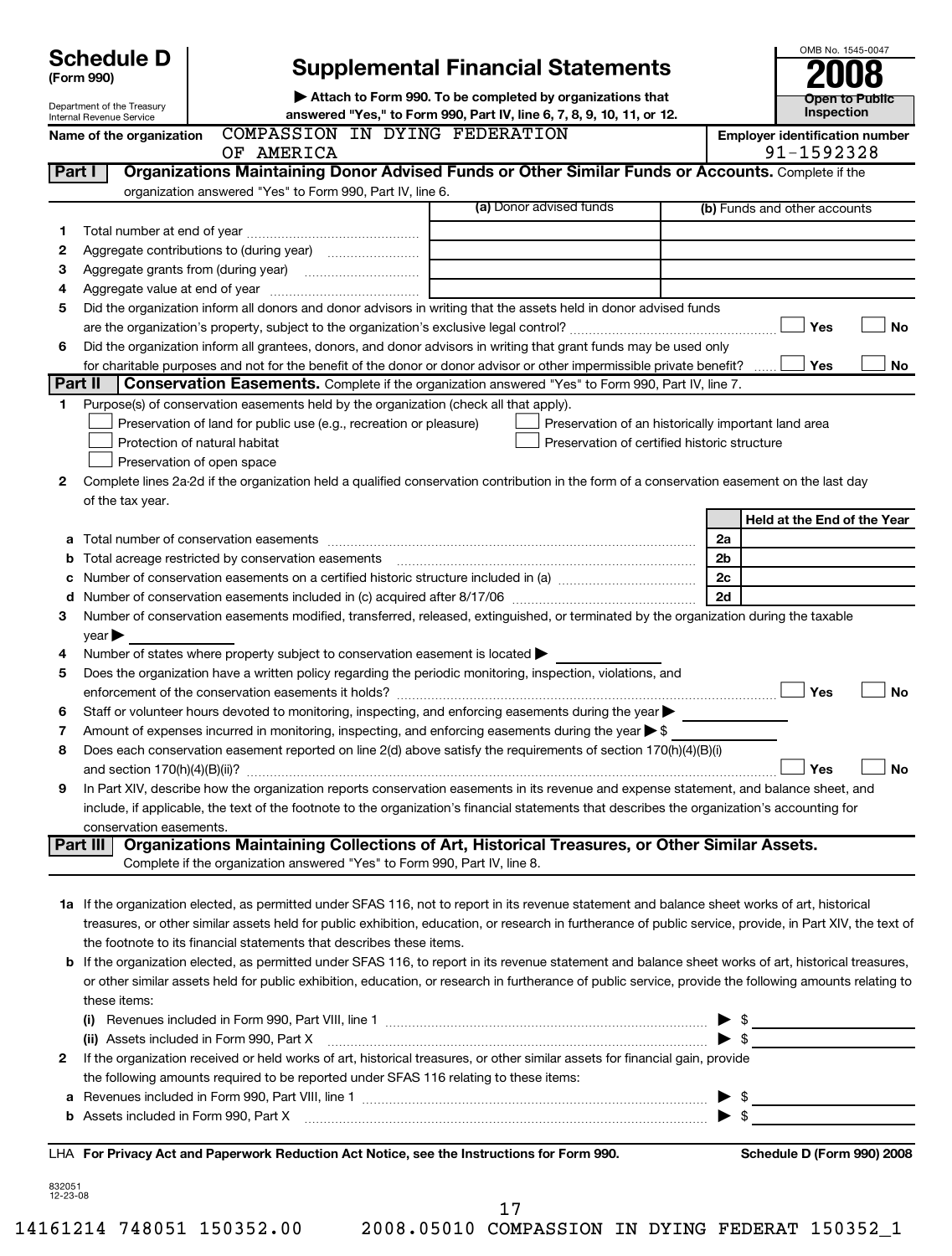|    |                                                                                                                                                                                                                                | COMPASSION IN DYING FEDERATION          |         |                |                                                                                                                                                                                                                                |                      |                       |                     |     |           |
|----|--------------------------------------------------------------------------------------------------------------------------------------------------------------------------------------------------------------------------------|-----------------------------------------|---------|----------------|--------------------------------------------------------------------------------------------------------------------------------------------------------------------------------------------------------------------------------|----------------------|-----------------------|---------------------|-----|-----------|
|    | OF AMERICA<br>Schedule D (Form 990) 2008                                                                                                                                                                                       |                                         |         |                |                                                                                                                                                                                                                                |                      | $91 - 1592328$ Page 2 |                     |     |           |
|    | Part III   Organizations Maintaining Collections of Art, Historical Treasures, or Other Similar Assets (continued)                                                                                                             |                                         |         |                |                                                                                                                                                                                                                                |                      |                       |                     |     |           |
| 3  | Using the organization's accession and other records, check any of the following that are a significant use of its collection items (check all                                                                                 |                                         |         |                |                                                                                                                                                                                                                                |                      |                       |                     |     |           |
|    | that apply):                                                                                                                                                                                                                   |                                         |         |                |                                                                                                                                                                                                                                |                      |                       |                     |     |           |
| a  | Public exhibition                                                                                                                                                                                                              |                                         |         |                | Loan or exchange programs                                                                                                                                                                                                      |                      |                       |                     |     |           |
| b  | Scholarly research                                                                                                                                                                                                             | e                                       |         |                | Other and the control of the control of the control of the control of the control of the control of the control of the control of the control of the control of the control of the control of the control of the control of th |                      |                       |                     |     |           |
| c  | Preservation for future generations                                                                                                                                                                                            |                                         |         |                |                                                                                                                                                                                                                                |                      |                       |                     |     |           |
|    | Provide a description of the organization's collections and explain how they further the organization's exempt purpose in Part XIV.                                                                                            |                                         |         |                |                                                                                                                                                                                                                                |                      |                       |                     |     |           |
| 5  | During the year, did the organization solicit or receive donations of art, historical treasures, or other similar assets                                                                                                       |                                         |         |                |                                                                                                                                                                                                                                |                      |                       |                     |     |           |
|    |                                                                                                                                                                                                                                |                                         |         |                |                                                                                                                                                                                                                                |                      |                       | Yes                 |     | No        |
|    | Part IV   Trust, Escrow and Custodial Arrangements. Complete if organization answered "Yes" to Form 990, Part IV, line 9, or<br>reported an amount on Form 990, Part X, line 21.                                               |                                         |         |                |                                                                                                                                                                                                                                |                      |                       |                     |     |           |
|    | 1a Is the organization an agent, trustee, custodian or other intermediary for contributions or other assets not included                                                                                                       |                                         |         |                |                                                                                                                                                                                                                                |                      |                       |                     |     |           |
|    | on Form 990, Part X? [11] matter contracts and contracts and contracts are contracted as a form 990, Part X?                                                                                                                   |                                         |         |                |                                                                                                                                                                                                                                |                      |                       | Yes                 |     | No        |
|    | b If "Yes," explain the arrangement in Part XIV and complete the following table:                                                                                                                                              |                                         |         |                |                                                                                                                                                                                                                                |                      |                       |                     |     |           |
|    |                                                                                                                                                                                                                                |                                         |         |                |                                                                                                                                                                                                                                |                      |                       | Amount              |     |           |
|    | c Beginning balance measurements and the contract of the contract of the contract of the contract of the contract of the contract of the contract of the contract of the contract of the contract of the contract of the contr |                                         |         |                |                                                                                                                                                                                                                                | 1c                   |                       |                     |     |           |
|    | d Additions during the year manufactured and an account of the year manufactured and account of the year manufactured and account of the year manufactured and account of the year manufactured and account of the year manufa |                                         |         |                |                                                                                                                                                                                                                                | 1d                   |                       |                     |     |           |
|    | e Distributions during the year with the continuum continuum control of the control of the control of the state of the control of the control of the control of the control of the control of the control of the control of th |                                         |         |                |                                                                                                                                                                                                                                | 1e                   |                       |                     |     |           |
| Ť. |                                                                                                                                                                                                                                |                                         |         |                |                                                                                                                                                                                                                                | 1f                   |                       |                     |     |           |
|    |                                                                                                                                                                                                                                |                                         |         |                |                                                                                                                                                                                                                                |                      |                       | Yes                 |     | <b>No</b> |
|    | <b>b</b> If "Yes," explain the arrangement in Part XIV.<br>Endowment Funds. Complete if organization answered "Yes" to Form 990, Part IV, line 10.<br><b>Part V</b>                                                            |                                         |         |                |                                                                                                                                                                                                                                |                      |                       |                     |     |           |
|    |                                                                                                                                                                                                                                | (a) Current year                        |         | (b) Prior year | (c) Two years back                                                                                                                                                                                                             | (d) Three years back |                       | (e) Four years back |     |           |
|    | <b>1a</b> Beginning of year balance                                                                                                                                                                                            |                                         |         |                |                                                                                                                                                                                                                                |                      |                       |                     |     |           |
|    |                                                                                                                                                                                                                                |                                         |         |                |                                                                                                                                                                                                                                |                      |                       |                     |     |           |
|    | c Investment earnings or losses                                                                                                                                                                                                |                                         |         |                |                                                                                                                                                                                                                                |                      |                       |                     |     |           |
|    |                                                                                                                                                                                                                                |                                         |         |                |                                                                                                                                                                                                                                |                      |                       |                     |     |           |
|    | e Other expenditures for facilities                                                                                                                                                                                            |                                         |         |                |                                                                                                                                                                                                                                |                      |                       |                     |     |           |
|    |                                                                                                                                                                                                                                |                                         |         |                |                                                                                                                                                                                                                                |                      |                       |                     |     |           |
|    | f Administrative expenses <i></i>                                                                                                                                                                                              |                                         |         |                |                                                                                                                                                                                                                                |                      |                       |                     |     |           |
| g  | End of year balance <i>manually contained</i>                                                                                                                                                                                  |                                         |         |                |                                                                                                                                                                                                                                |                      |                       |                     |     |           |
| 2  | Provide the estimated percentage of the year end balance held as:                                                                                                                                                              |                                         |         |                |                                                                                                                                                                                                                                |                      |                       |                     |     |           |
|    | a Board designated or quasi-endowment >                                                                                                                                                                                        |                                         | %       |                |                                                                                                                                                                                                                                |                      |                       |                     |     |           |
|    | Permanent endowment >                                                                                                                                                                                                          | %                                       |         |                |                                                                                                                                                                                                                                |                      |                       |                     |     |           |
|    | c Term endowment $\blacktriangleright$                                                                                                                                                                                         | $\frac{0}{0}$                           |         |                |                                                                                                                                                                                                                                |                      |                       |                     |     |           |
|    | 3a Are there endowment funds not in the possession of the organization that are held and administered for the organization                                                                                                     |                                         |         |                |                                                                                                                                                                                                                                |                      |                       |                     |     |           |
|    | by:                                                                                                                                                                                                                            |                                         |         |                |                                                                                                                                                                                                                                |                      |                       |                     | Yes | No.       |
|    | (i)                                                                                                                                                                                                                            |                                         |         |                |                                                                                                                                                                                                                                |                      |                       | 3a(i)               |     |           |
|    |                                                                                                                                                                                                                                |                                         |         |                |                                                                                                                                                                                                                                |                      |                       | 3a(ii)              |     |           |
|    |                                                                                                                                                                                                                                |                                         |         |                |                                                                                                                                                                                                                                |                      |                       | 3b                  |     |           |
|    | Describe in Part XIV the intended uses of the organization's endowment funds.                                                                                                                                                  |                                         |         |                |                                                                                                                                                                                                                                |                      |                       |                     |     |           |
|    | <b>Investments - Land, Buildings, and Equipment.</b> See Form 990, Part X, line 10.<br><b>Part VI</b>                                                                                                                          |                                         |         |                |                                                                                                                                                                                                                                |                      |                       |                     |     |           |
|    | Description of investment                                                                                                                                                                                                      | (a) Cost or other<br>basis (investment) |         |                | (b) Cost or other<br>basis (other)                                                                                                                                                                                             | (c) Depreciation     |                       | (d) Book value      |     |           |
|    |                                                                                                                                                                                                                                |                                         |         |                |                                                                                                                                                                                                                                |                      |                       |                     |     |           |
|    |                                                                                                                                                                                                                                |                                         |         |                |                                                                                                                                                                                                                                |                      |                       |                     |     |           |
|    |                                                                                                                                                                                                                                |                                         |         |                |                                                                                                                                                                                                                                |                      |                       |                     |     |           |
|    |                                                                                                                                                                                                                                |                                         |         |                |                                                                                                                                                                                                                                |                      |                       |                     |     |           |
|    |                                                                                                                                                                                                                                |                                         | 9, 243. |                |                                                                                                                                                                                                                                | 9, 243.              |                       |                     |     | 0.        |
|    | Total. Add lines 1a-1e. (Column (d) should equal Form 990, Part X, column (B), line 10(c).)                                                                                                                                    |                                         |         |                |                                                                                                                                                                                                                                |                      |                       |                     |     | о.        |
|    |                                                                                                                                                                                                                                |                                         |         |                |                                                                                                                                                                                                                                |                      |                       |                     |     |           |

**Schedule D (Form 990) 2008**

832052 12-23-08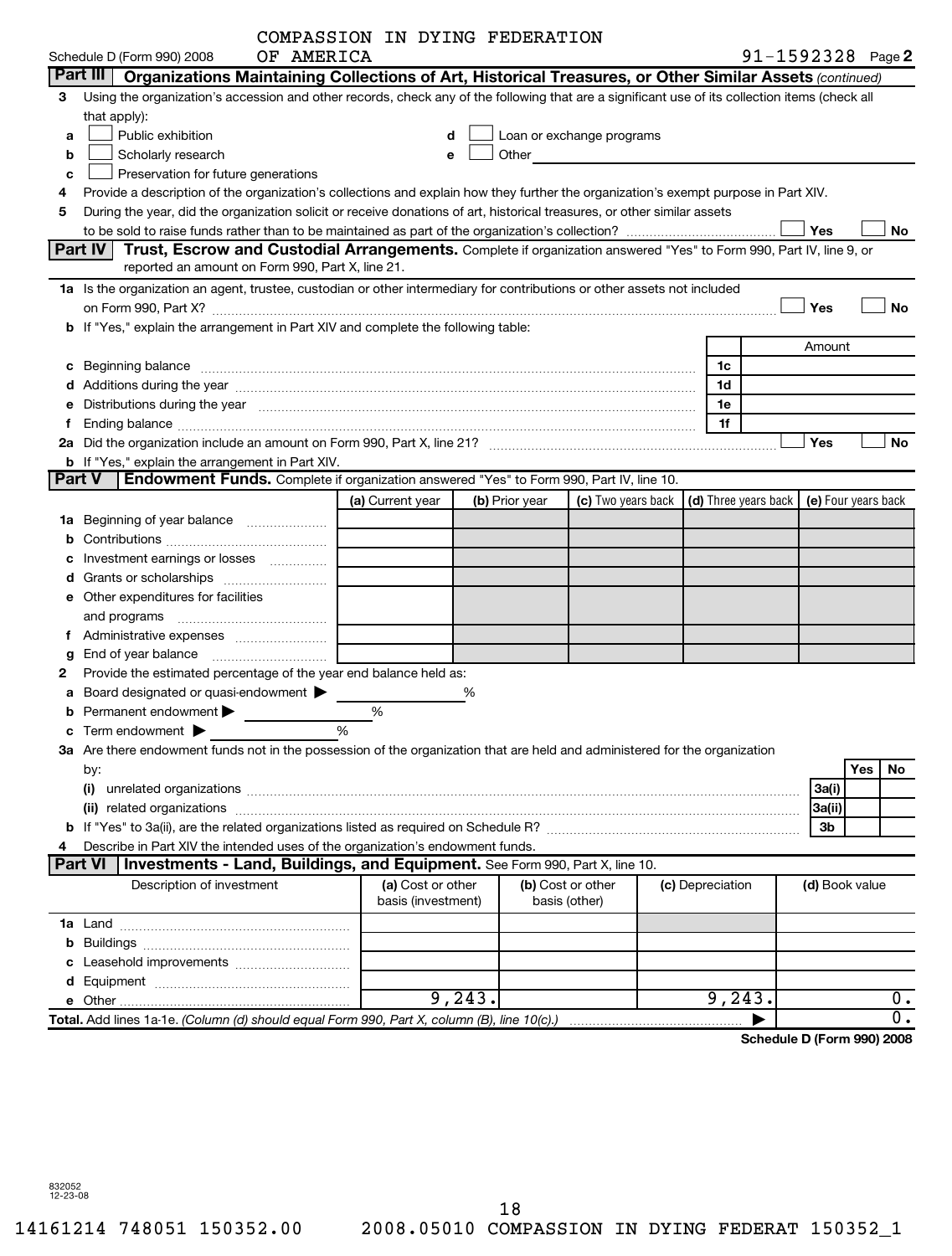| OF AMERICA<br>orm 990) 2008    |  |
|--------------------------------|--|
| COMPASSION IN DYING FEDERATION |  |

| OF AMERICA<br>Schedule D (Form 990) 2008                                |                 | $91 - 1592328$ Page 3                                        |  |
|-------------------------------------------------------------------------|-----------------|--------------------------------------------------------------|--|
| Part VII Investments - Other Securities. See Form 990, Part X, line 12. |                 |                                                              |  |
| (a) Description of security or category<br>(including name of security) | (b) Book value  | (c) Method of valuation:<br>Cost or end-of-year market value |  |
| Financial derivatives and other financial products                      |                 |                                                              |  |
|                                                                         |                 |                                                              |  |
| Other                                                                   |                 |                                                              |  |
|                                                                         |                 |                                                              |  |
|                                                                         |                 |                                                              |  |
|                                                                         |                 |                                                              |  |
|                                                                         |                 |                                                              |  |
|                                                                         |                 |                                                              |  |
|                                                                         |                 |                                                              |  |
|                                                                         |                 |                                                              |  |
|                                                                         |                 |                                                              |  |
|                                                                         |                 |                                                              |  |
| Total. (Col (b) should equal Form 990, Part X, col (B) line 12.)        |                 |                                                              |  |
| Part VIII Investments - Program Related. See Form 990, Part X, line 13. |                 | (c) Method of valuation:                                     |  |
| (a) Description of investment type                                      | (b) Book value  | Cost or end-of-year market value                             |  |
|                                                                         |                 |                                                              |  |
|                                                                         |                 |                                                              |  |
|                                                                         |                 |                                                              |  |
|                                                                         |                 |                                                              |  |
|                                                                         |                 |                                                              |  |
|                                                                         |                 |                                                              |  |
|                                                                         |                 |                                                              |  |
|                                                                         |                 |                                                              |  |
|                                                                         |                 |                                                              |  |
|                                                                         |                 |                                                              |  |
| Total. (Col (b) should equal Form 990, Part X, col (B) line 13.)        |                 |                                                              |  |
| <b>Part IX</b><br>Other Assets. See Form 990, Part X, line 15.          |                 |                                                              |  |
|                                                                         | (a) Description | (b) Book value                                               |  |
|                                                                         |                 |                                                              |  |
|                                                                         |                 |                                                              |  |
|                                                                         |                 |                                                              |  |
|                                                                         |                 |                                                              |  |
|                                                                         |                 |                                                              |  |
|                                                                         |                 |                                                              |  |
|                                                                         |                 |                                                              |  |
|                                                                         |                 |                                                              |  |
|                                                                         |                 |                                                              |  |
|                                                                         |                 |                                                              |  |
| Total. (Column (b) should equal Form 990, Part X, col (B) line 15.)     |                 | ▶                                                            |  |
| <b>Part X</b><br>Other Liabilities. See Form 990, Part X, line 25.      |                 |                                                              |  |

| (a) Description of liability                                                                                                                                   | (b) Amount |  |
|----------------------------------------------------------------------------------------------------------------------------------------------------------------|------------|--|
| Federal income taxes                                                                                                                                           |            |  |
|                                                                                                                                                                |            |  |
|                                                                                                                                                                |            |  |
|                                                                                                                                                                |            |  |
|                                                                                                                                                                |            |  |
|                                                                                                                                                                |            |  |
|                                                                                                                                                                |            |  |
|                                                                                                                                                                |            |  |
|                                                                                                                                                                |            |  |
|                                                                                                                                                                |            |  |
| Total. (Column (b) should equal Form 990, Part X, col (B) line 25                                                                                              |            |  |
| In Part XIV, provide the text of the footpote to the organization's financial statements that reports the organization's liability for uncertain tax positions |            |  |

In Part XIV, provide the text of the footnote to the organization's financial statements that reports the organization's liability for uncertain tax positions under FIN 48.

| 832053   |  |
|----------|--|
| 12-23-08 |  |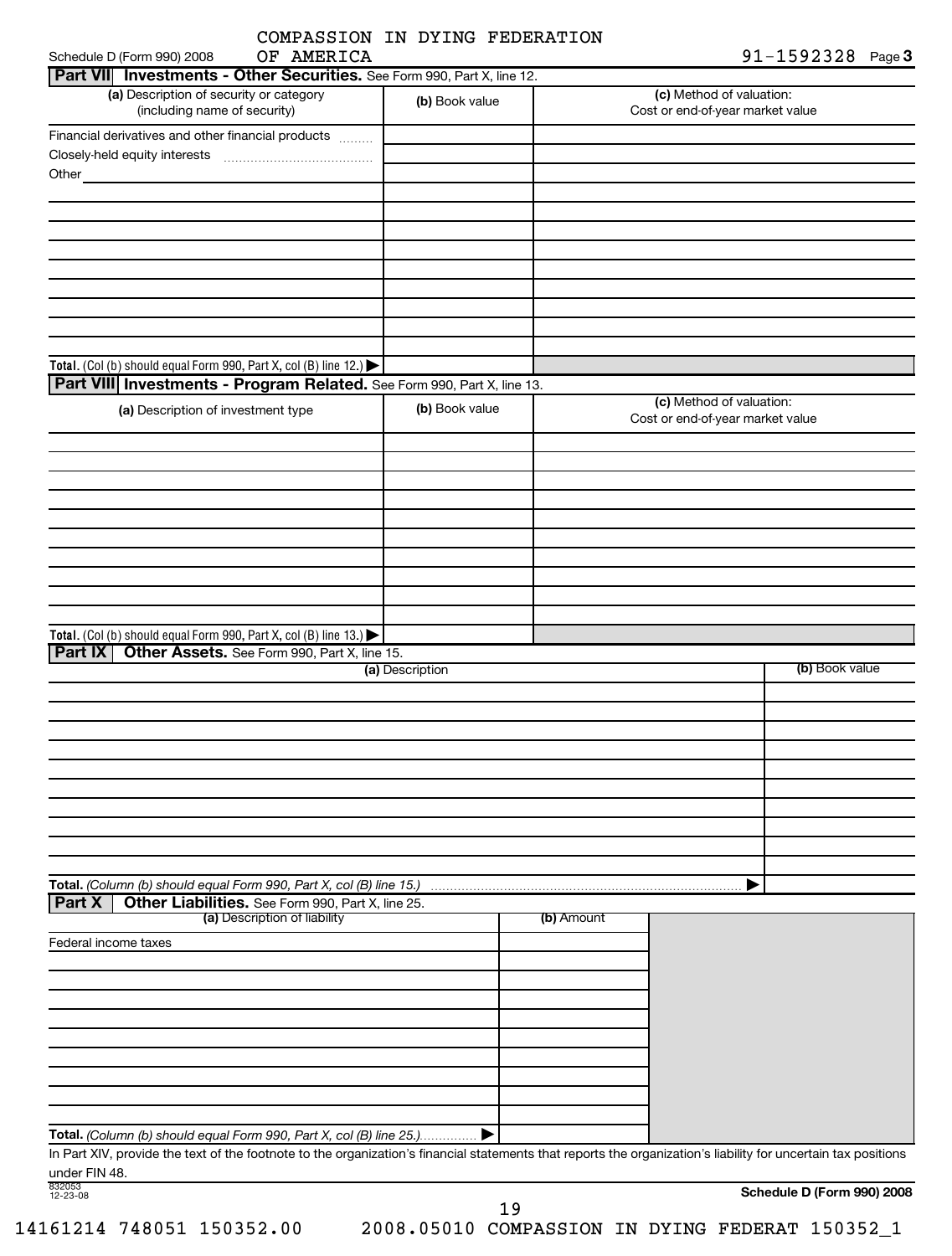| COMPASSION IN DYING FEDERATION |  |  |
|--------------------------------|--|--|

| $91 - 1592328$ Page 4 |  |  |  |  |  |  |
|-----------------------|--|--|--|--|--|--|
|-----------------------|--|--|--|--|--|--|

|    | OF AMERICA<br>Schedule D (Form 990) 2008                                                                                                                                                                                       |                |                         |              | $91 - 1592328$ Page 4 |          |
|----|--------------------------------------------------------------------------------------------------------------------------------------------------------------------------------------------------------------------------------|----------------|-------------------------|--------------|-----------------------|----------|
|    | Part XI   Reconciliation of Change in Net Assets from Form 990 to Financial Statements                                                                                                                                         |                |                         |              |                       |          |
| 1  | Total revenue (Form 990, Part VIII, column (A), line 12)                                                                                                                                                                       |                | 1                       |              | 1,333,677.            |          |
| 2  | Total expenses (Form 990, Part IX, column (A), line 25)                                                                                                                                                                        |                | $\mathbf{2}$            |              | 1,090,834.            |          |
| 3  |                                                                                                                                                                                                                                |                | 3                       |              |                       | 242,843. |
| 4  | Net unrealized gains (losses) on investments [11] matter contracts and the state of the state of the state of the state of the state of the state of the state of the state of the state of the state of the state of the stat |                | $\overline{\mathbf{4}}$ |              |                       |          |
| 5  |                                                                                                                                                                                                                                |                | 5                       |              |                       |          |
| 6  | Investment expenses [[11] has a manufactured and a manufactured and a manufactured and a manufactured and a ma                                                                                                                 |                | 6                       |              |                       |          |
| 7  |                                                                                                                                                                                                                                |                | $\overline{7}$          |              |                       |          |
| 8  |                                                                                                                                                                                                                                |                | 8                       |              |                       |          |
| 9  |                                                                                                                                                                                                                                |                | 9                       |              |                       |          |
| 10 | Excess or (deficit) for the year per financial statements. Combine lines 3 and 9                                                                                                                                               |                | 10                      |              |                       | 242,843. |
|    | Part XII   Reconciliation of Revenue per Audited Financial Statements With Revenue per Return                                                                                                                                  |                |                         |              |                       |          |
| 1  | Total revenue, gains, and other support per audited financial statements                                                                                                                                                       |                |                         | 1            | 2,019,497.            |          |
| 2  | Amounts included on line 1 but not on Form 990, Part VIII, line 12:                                                                                                                                                            |                |                         |              |                       |          |
| a  | Net unrealized gains on investments [11] Martin Martin Martin Martin Martin Martin Martin Martin Martin Martin                                                                                                                 | 2a             |                         |              |                       |          |
| b  |                                                                                                                                                                                                                                | 2 <sub>b</sub> | 685,820.                |              |                       |          |
| с  |                                                                                                                                                                                                                                | 2c             |                         |              |                       |          |
|    | d Other (Describe in Part XIV)                                                                                                                                                                                                 | 2d             |                         |              |                       |          |
| e  | Add lines 2a through 2d                                                                                                                                                                                                        |                |                         | 2e           |                       | 685,820. |
| 3  |                                                                                                                                                                                                                                |                |                         | $\mathbf{a}$ | 1,333,677.            |          |
| 4  | Amounts included on Form 990, Part VIII, line 12, but not on line 1:                                                                                                                                                           |                |                         |              |                       |          |
| a  |                                                                                                                                                                                                                                | 4a             |                         |              |                       |          |
| b  |                                                                                                                                                                                                                                | 4b             |                         |              |                       |          |
| c  | Add lines 4a and 4b                                                                                                                                                                                                            |                |                         | 4c           |                       |          |
| 5  |                                                                                                                                                                                                                                |                |                         | 5            | 1,333,677.            |          |
|    | Part XIII Reconciliation of Expenses per Audited Financial Statements With Expenses per Return                                                                                                                                 |                |                         |              |                       |          |
| 1  |                                                                                                                                                                                                                                |                |                         | 1.           | 1,776,654.            |          |
| 2  | Amounts included on line 1 but not on Form 990, Part IX, line 25:                                                                                                                                                              |                |                         |              |                       |          |
| a  |                                                                                                                                                                                                                                | 2a             | 685,820.                |              |                       |          |
| b  | Prior year adjustments [1111] Prior year adjustments [111] Masseum Masseum Masseum (1213)                                                                                                                                      | 2 <sub>b</sub> |                         |              |                       |          |
| С  |                                                                                                                                                                                                                                | 2c             |                         |              |                       |          |
|    |                                                                                                                                                                                                                                | 2d             |                         |              |                       |          |
|    | e Add lines 2a through 2d                                                                                                                                                                                                      |                |                         | 2e           |                       | 685,820. |
| 3  |                                                                                                                                                                                                                                |                |                         | 3            | 1,090,834.            |          |
| 4  | Amounts included on Form 990, Part IX, line 25, but not on line 1:                                                                                                                                                             |                |                         |              |                       |          |
| a  | Investment expenses not included on Form 990, Part VIII, line 7b                                                                                                                                                               | 4a             |                         |              |                       |          |
| b  | Other (Describe in Part XIV)                                                                                                                                                                                                   | 4b             |                         |              |                       |          |
|    | c Add lines 4a and 4b                                                                                                                                                                                                          |                |                         | 4c           |                       |          |
| 5. |                                                                                                                                                                                                                                |                |                         | 5            | 1,090,834.            |          |
|    | Part XIV Supplemental Information                                                                                                                                                                                              |                |                         |              |                       |          |
|    | Complete this position provide the descriptions required for Dart II. lines Q. E. and Q. Dart III. lines de and 4. Dart IV. lines dh. and Qb: Dart V. line. 4: Dart V. line. 4: Dart                                           |                |                         |              |                       |          |

Complete this part to provide the descriptions required for Part II, lines 3, 5, and 9; Part III, lines 1a and 4; Part IV, lines 1b and 2b; Part V, line 4; Part X; Part XI, line 8; Part XII, lines 2d and 4b; and Part XIII, lines 2d and 4b.

**Schedule D (Form 990) 2008**

832054 12-23-08

20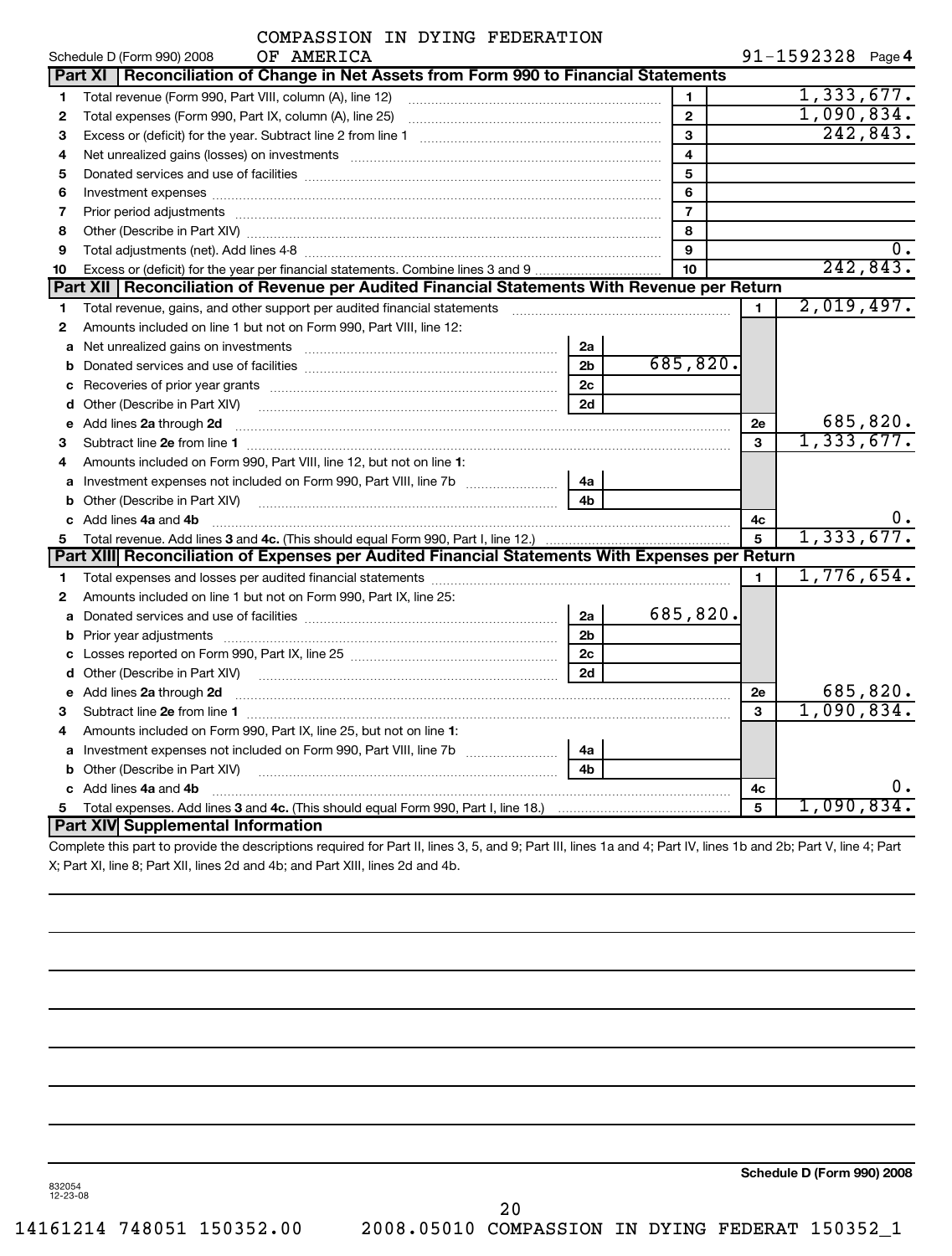| <b>SCHEDULE L</b> |  |
|-------------------|--|
|-------------------|--|

# **Transactions with Interested Persons**<br>
Attach to Form 990 or Form 990-EZ.

**2008** (Form 990 or 990-EZ)<br>
To be completed by organizations that answered<br>
■ Pressure Process 25, 25, 25, 26, 27, 28, 28b, or 28c **"Yes" on Form 990, Part IV, lines 25a, 25b, 26, 27, 28a, 28b, or 28c, or Form 990-EZ, Part V, lines 38a or 40b. Open To Public**

Name of the organization  $\text{COMPASSION}$  IN  $\text{DYING}$   $\text{FEDERATION}$  **Following the subset of**  $\text{Employer}$  identification number

OF AMERICA 91-1592328

**Inspection**

**(g)** Written

revenues?

| Department of the Treasury |
|----------------------------|
| Internal Revenue Service   |

# **Part I Excess Benefit Transactions** (section 501(c)(3) and section 501(c)(4) organizations only). To be completed by organizations that answered "Yes" on Form 990, Part IV, line 25a or 25b, or Form 990-EZ, Part V, line 40b. **1 (c)** Corrected? **(a)** Name of disqualified person **(b)** Description of transaction **Yes No 2** Enter the amount of tax imposed on the organization managers or disqualified persons during the year under **3** Enter the amount of tax, if any, on line 2, above, reimbursed by the organization  $\ldots$   $\ldots$   $\ldots$   $\ldots$   $\ldots$   $\ldots$   $\ldots$ section 4958 ~~~~~~~~~~~~~~~~~~~~~~~~~~~~~~~~~~~~~~~~~~~~~~~~~ |  $\blacktriangleright$ \$ **Part II Loans to and/or From Interested Persons. (a)** Name of interested person and purpose To be completed by organizations that answered "Yes" on Form 990, Part IV, line 26, or Form 990-EZ, Part V, line 38a. **(b)** Loan to or from the organization? **(c)** Original principal amount **(d)** Balance due **(e)** In default? **(f)** Approved by board or committee? agreement? To From **Yes No Yes No Yes No Total** | \$ **Part III Grants or Assistance Benefiting Interested Persons.** To be completed by organizations that answered "Yes" on Form 990, Part IV, line 27. **(b)** Relationship between interested person and **(a)** Name of interested person **(c)** Amount of grant or type the organization (c) Amount of grant or type<br>of assistance **Part IV Business Transactions Involving Interested Persons.** To be completed by organizations that answered "Yes" on Form 990, Part IV, lines 28a, 28b, or 28c. **(e)** Sharing of organization's **(a)** Name of interested person **(b)** Relationship between interested person and the organization **(c)** Amount of transaction **(d)** Description of transaction **Yes No** LHA **For Privacy Act and Paperwork Reduction Act Notice, see the Instructions for Form 990. Schedule L (Form 990 or 990-EZ) 2008** 832131 12-17-08 ADP TOTALSOURCE III, INC. PAYROLL COMPANY 418,709. INTERESTED X GEVITY PAYROLL COMPANY 43,715.INTERESTED X SEE SCHEDULE O FOR SCHEDULE L CONTINUATIONS 21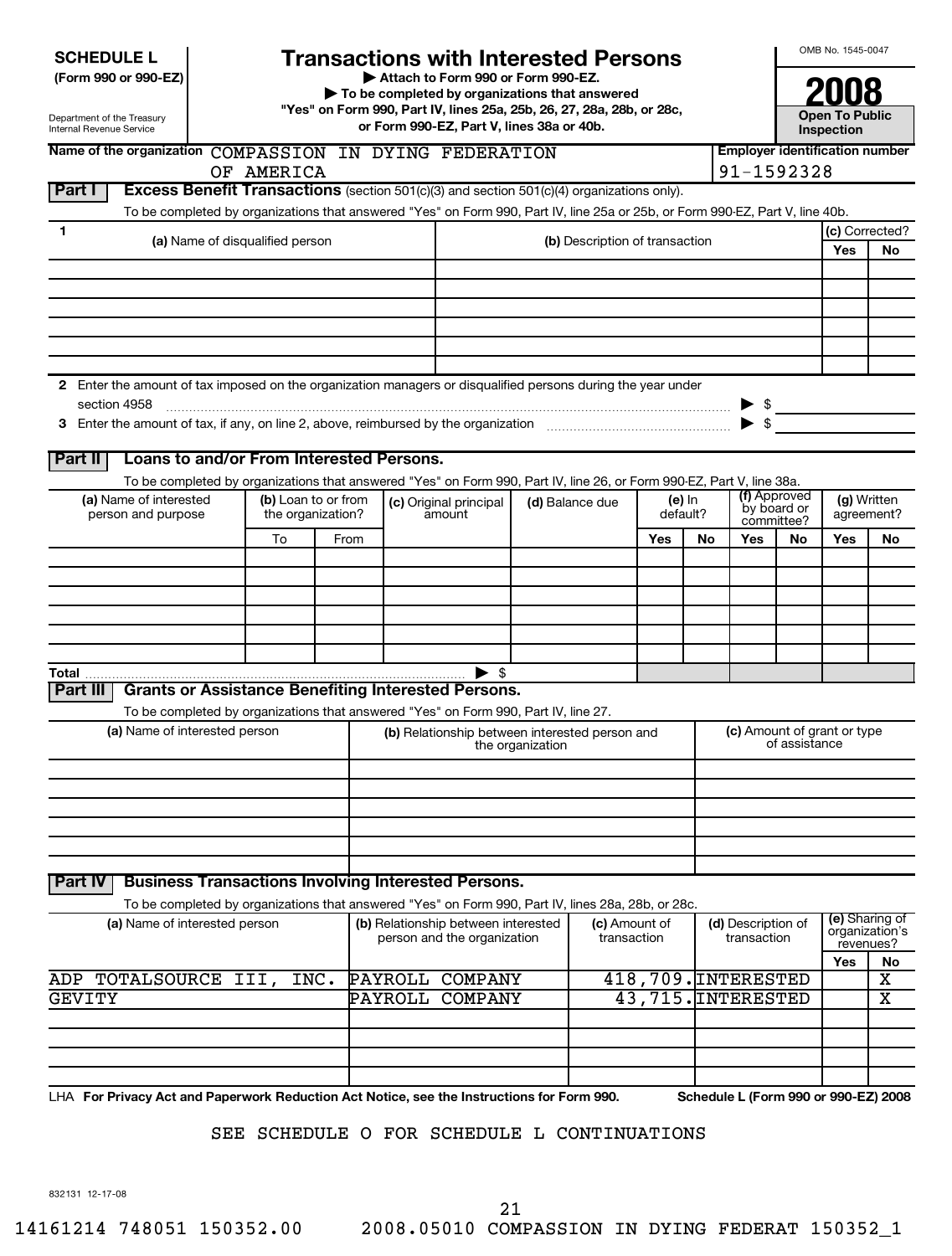SCHEDULE O **Supplemental Information to Form 990**  $\frac{\text{OMB No. 1545-0047}}{2008}$ 

**(Form 990) | Attach to Form 990. To be completed by organizations to provide 2008 additional information for responses to specific questions for the Form 990 or to provide any additional information.**<br>
Internal Revenue Service **Inspection Inspection Provide any additional information.** 

**Open to Public**

Department of the Treasury<br>Internal Revenue Service Name of the organization **COMPASSION IN DYING FEDERATION Employer identification number** OF AMERICA 91-1592328

FORM 990, PART VI, SECTION A, LINE 10: THE ORGANIZATION'S CHIEF FINANCIAL

OFFICER TRANSMITS THE ORGANIZATION'S FORM 990 TO ALL MEMBERS OF THE BOARD

OF DIRECTORS. THE BOARD OF DIRECTORS MEET TO DISCUSS THE FORM 990 AND TO

VOTE FOR ITS APPROVAL.

FORM 990, PART VI, SECTION B, LINE 12C: THE ORGANIZATION'S CONFLICT OF

INTEREST POLICY IS SELF-MONITORED BY THE INDIVIDUAL BOARD MEMBERS.

FORM 990, PART VI, SECTION B, LINE 15: THE ORGANIZATION'S BOARD OF

DIRECTORS DETERMINES THE EXECUTIVE DIRECTOR'S SALARY BY LOOKING AT

COMPARABLE DATA AND BY RESEARCHING OUTSIDE SOURCES. THE EXECUTIVE DIRECTOR

DETERMINES THE CHIEF FINANCIAL OFFICER'S SALARY BY DOING MARKET RESEARCH.

FORM 990, PART VI, SECTION C, LINE 19: THE ORGANIZATION'S FINANCIAL

STATEMENTS, GOVERNING DOCUMENTS, FORM 1023 AND FORM 990 ARE AVAILABLE UPON REQUEST, ON THE ORGANIZATION'S WEBSITE AND ON WWW.GUIDESTAR.COM.

THE ORGANIZATION'S FINANCE COMMITTEE OVERSEES THE AUDIT AND MAKES THE SELECTION OF THE ACCOUNTANT.

SCH L, PART IV, BUSINESS TRANSACTIONS INVOLVING INTERESTED PERSONS:

(A) NAME OF PERSON: ADP TOTALSOURCE III, INC.

(D) DESCRIPTION OF TRANSACTION: INTERESTED PERSON FACILITATED PAYROLL

FOR THE ORGANIZATION.

LHA **For Privacy Act and Paperwork Reduction Act Notice, see the Instructions for Form 990. Schedule O (Form 990) 2008** 832211 12-18-08

22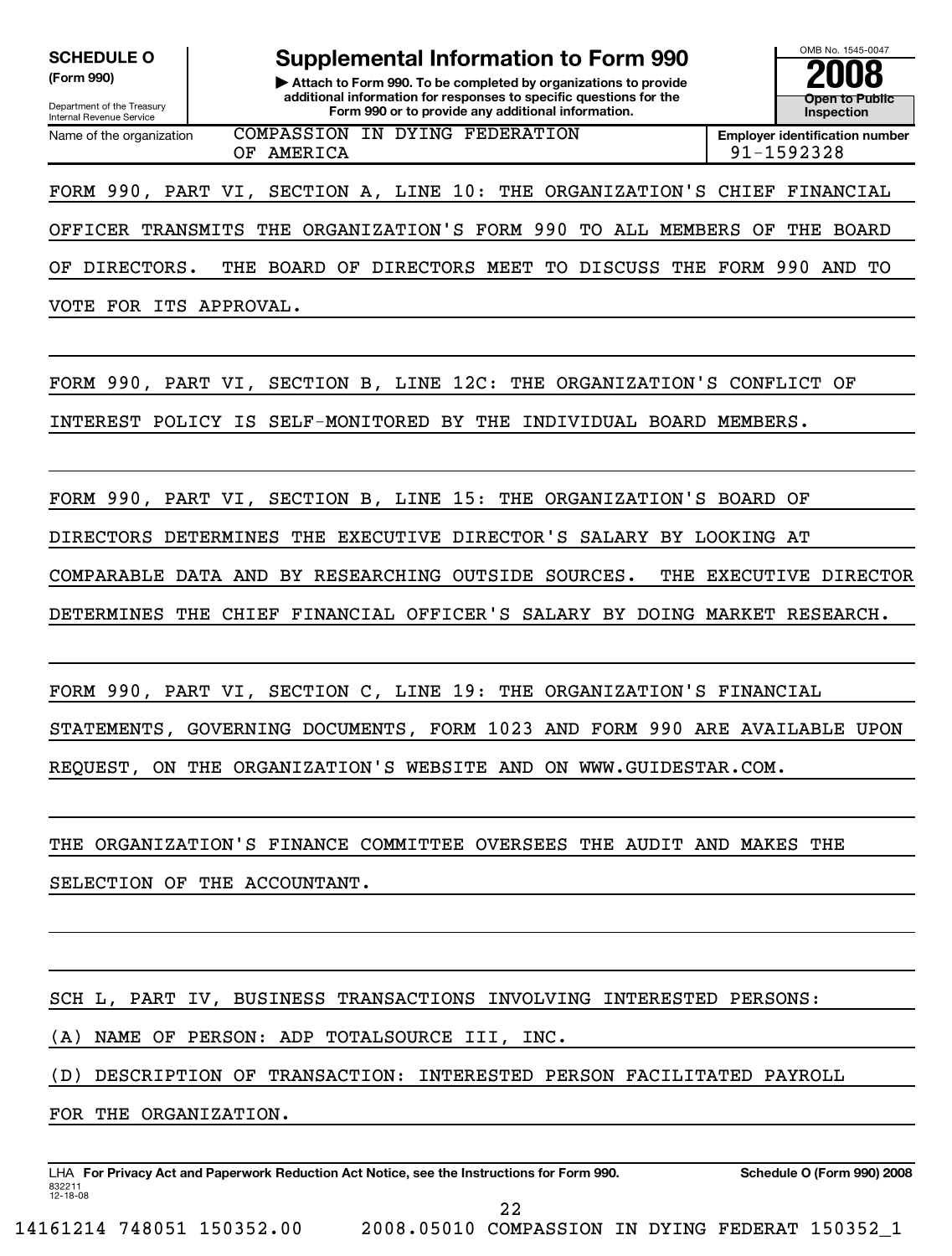# SCHEDULE O **Supplemental Information to Form 990**  $\frac{\text{OMB No. 1545-0047}}{2008}$

**(Form 990) | Attach to Form 990. To be completed by organizations to provide 2008 additional information for responses to specific questions for the Form 990 or to provide any additional information.**<br>
Internal Revenue Service **Inspection Inspection Provide any additional information.** 

**Open to Public**

Department of the Treasury<br>Internal Revenue Service

Name of the organization **COMPASSION IN DYING FEDERATION Employer identification number** OF AMERICA 2011 2022 28

### (A) NAME OF PERSON: GEVITY

## (D) DESCRIPTION OF TRANSACTION: INTERESTED PERSON FACILITATED PAYROLL

FOR THE ORGANIZATION.

LHA **For Privacy Act and Paperwork Reduction Act Notice, see the Instructions for Form 990. Schedule O (Form 990) 2008** 832211 12-18-08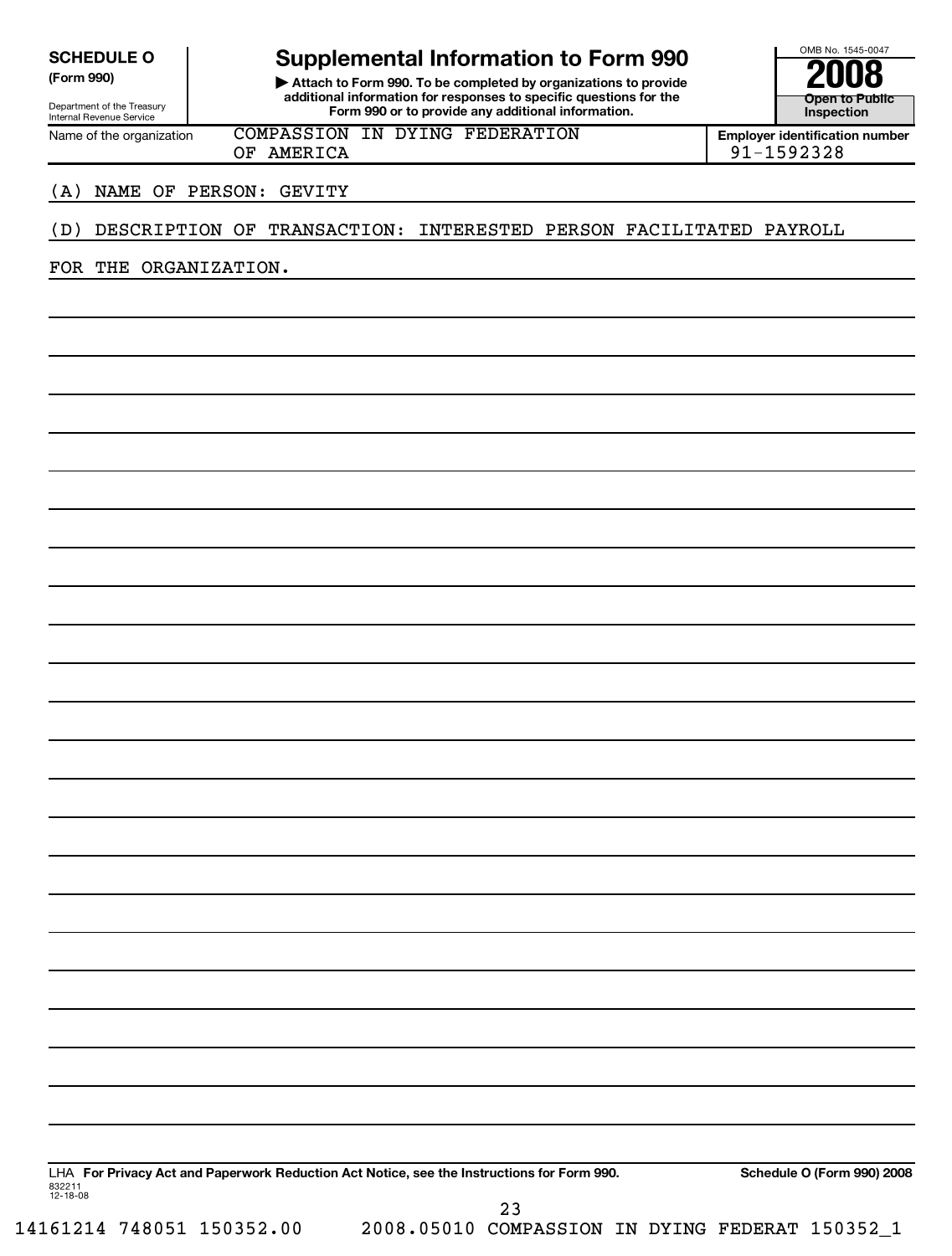| <b>SCHEDULE R</b>                                      | <b>Related Organizations and Unrelated Partnerships</b>                                                                       |                             |                                              |                        |                                                   |  |                                            |  |  |
|--------------------------------------------------------|-------------------------------------------------------------------------------------------------------------------------------|-----------------------------|----------------------------------------------|------------------------|---------------------------------------------------|--|--------------------------------------------|--|--|
| (Form 990)                                             | ▶ Attach to Form 990. To be completed by organizations that answered "Yes" to Form 990, Part IV, lines 33, 34, 35, 36, or 37. |                             |                                              |                        |                                                   |  |                                            |  |  |
| Department of the Treasury<br>Internal Revenue Service |                                                                                                                               |                             | See separate instructions.                   |                        |                                                   |  | <b>Open to Public</b><br><b>Inspection</b> |  |  |
| Name of the organization                               | COMPASSION IN DYING FEDERATION<br>OF AMERICA                                                                                  |                             |                                              |                        |                                                   |  |                                            |  |  |
|                                                        | 91-1592328                                                                                                                    |                             |                                              |                        |                                                   |  |                                            |  |  |
| Part I                                                 | <b>Identification of Disregarded Entities</b>                                                                                 |                             |                                              |                        |                                                   |  |                                            |  |  |
|                                                        | (A)                                                                                                                           | (B)                         | (C)                                          | (D)                    | (E)                                               |  | (F)                                        |  |  |
|                                                        | Name, address, and EIN<br>of disregarded entity                                                                               | Primary activity            | Legal domicile (state or<br>foreign country) | Total income           | End-of-year assets                                |  | Direct controlling<br>entity               |  |  |
|                                                        |                                                                                                                               |                             |                                              |                        |                                                   |  |                                            |  |  |
|                                                        |                                                                                                                               |                             |                                              |                        |                                                   |  |                                            |  |  |
|                                                        |                                                                                                                               |                             |                                              |                        |                                                   |  |                                            |  |  |
| Part II                                                | Identification of Related Tax-Exempt Organizations                                                                            |                             |                                              |                        |                                                   |  |                                            |  |  |
|                                                        | (A)                                                                                                                           | (B)                         | (C)                                          | (D)                    | (E)                                               |  | (F)                                        |  |  |
|                                                        | Name, address, and EIN<br>of related organization                                                                             | Primary activity            | Legal domicile (state or<br>foreign country) | Exempt Code<br>section | Public charity<br>status (if section<br>501(c)(3) |  | Direct controlling<br>entity               |  |  |
| COMPASSION AND CHOICES - 84-1328829                    |                                                                                                                               | TO EDUCATE, SUPPORT, AND    |                                              |                        |                                                   |  |                                            |  |  |
| P.O. BOX 101810                                        |                                                                                                                               | ADVOCATE FOR PATIENT RIGHTS |                                              |                        |                                                   |  |                                            |  |  |
| DENVER, CO 80250                                       |                                                                                                                               | AT THE END OF LIFE.         | COLORADO                                     | 501(C)(3)              | 509(A)(2)                                         |  |                                            |  |  |
|                                                        |                                                                                                                               | TO EDUCATE, SUPPORT, AND    |                                              |                        |                                                   |  |                                            |  |  |
| COMPASSION AND CHOICES ACTION NETWORK FKA              |                                                                                                                               | ADVOCATE FOR PATIENT RIGHTS |                                              |                        |                                                   |  |                                            |  |  |
| END-OF LIFE CHIOCES - $84-1328830$                     |                                                                                                                               | AT THE END OF LIFE.         | COLORADO                                     | 501(C)(4)              |                                                   |  |                                            |  |  |
|                                                        |                                                                                                                               |                             |                                              |                        |                                                   |  |                                            |  |  |
|                                                        |                                                                                                                               |                             |                                              |                        |                                                   |  |                                            |  |  |
|                                                        |                                                                                                                               |                             |                                              |                        |                                                   |  |                                            |  |  |
|                                                        |                                                                                                                               |                             |                                              |                        |                                                   |  |                                            |  |  |
|                                                        |                                                                                                                               |                             |                                              |                        |                                                   |  |                                            |  |  |

LHA **For Privacy Act and Paperwork Reduction Act Notice, see the Instructions for Form 990. Schedule R (Form 990) 2008**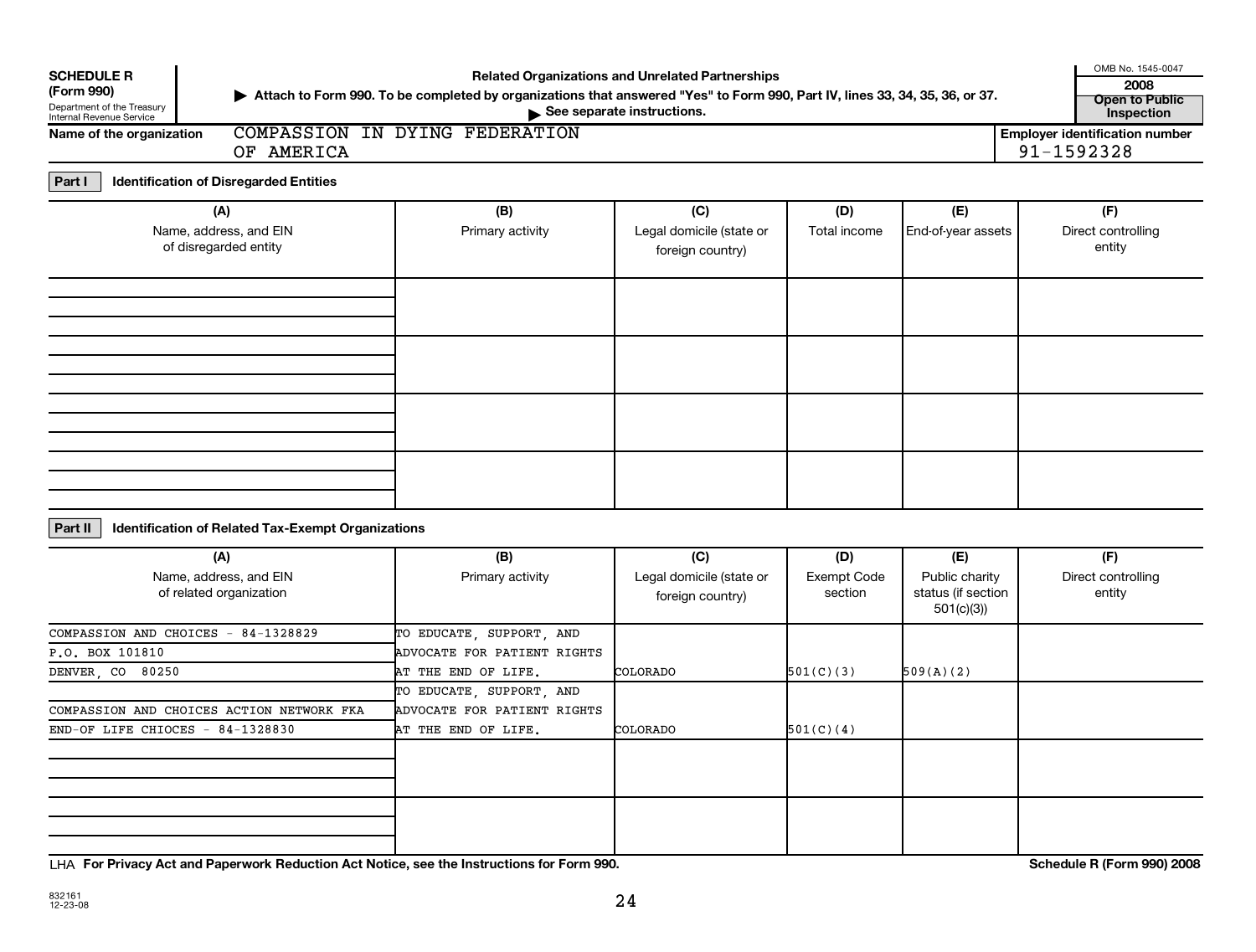Schedule R (Form 990) 2008 OF AMERICA **Page 2** 328 Page 2

### **Part III Identification of Related Organizations Taxable as a Partnership**

| (A)                                               | (B)              | (C)                                   | (D)                          | (E)                                                       | (F)                      | (G)                                |                                    |  |                                               |                                    |  | (H) | (1) | $(\mathsf{U})$ |
|---------------------------------------------------|------------------|---------------------------------------|------------------------------|-----------------------------------------------------------|--------------------------|------------------------------------|------------------------------------|--|-----------------------------------------------|------------------------------------|--|-----|-----|----------------|
| Name, address, and EIN<br>of related organization | Primary activity | Legal domicile<br>state or<br>foreign | Direct controlling<br>entity | Predominant income<br>(related, investment,<br>unrelated) | Share of total<br>income | Share of<br>end-of-year<br>assets  | Disproportion-<br>ate allocations? |  | Code V-UBI<br>amount in box<br>20 of Schedule | General or<br>managing<br>partner? |  |     |     |                |
|                                                   |                  | country)                              |                              | Yes                                                       |                          | $\sqrt{N_{\odot}}$ K-1 (Form 1065) | ∤Yes No                            |  |                                               |                                    |  |     |     |                |
|                                                   |                  |                                       |                              |                                                           |                          |                                    |                                    |  |                                               |                                    |  |     |     |                |
|                                                   |                  |                                       |                              |                                                           |                          |                                    |                                    |  |                                               |                                    |  |     |     |                |
|                                                   |                  |                                       |                              |                                                           |                          |                                    |                                    |  |                                               |                                    |  |     |     |                |
|                                                   |                  |                                       |                              |                                                           |                          |                                    |                                    |  |                                               |                                    |  |     |     |                |
|                                                   |                  |                                       |                              |                                                           |                          |                                    |                                    |  |                                               |                                    |  |     |     |                |
|                                                   |                  |                                       |                              |                                                           |                          |                                    |                                    |  |                                               |                                    |  |     |     |                |
|                                                   |                  |                                       |                              |                                                           |                          |                                    |                                    |  |                                               |                                    |  |     |     |                |
|                                                   |                  |                                       |                              |                                                           |                          |                                    |                                    |  |                                               |                                    |  |     |     |                |
|                                                   |                  |                                       |                              |                                                           |                          |                                    |                                    |  |                                               |                                    |  |     |     |                |
|                                                   |                  |                                       |                              |                                                           |                          |                                    |                                    |  |                                               |                                    |  |     |     |                |
|                                                   |                  |                                       |                              |                                                           |                          |                                    |                                    |  |                                               |                                    |  |     |     |                |
|                                                   |                  |                                       |                              |                                                           |                          |                                    |                                    |  |                                               |                                    |  |     |     |                |
|                                                   |                  |                                       |                              |                                                           |                          |                                    |                                    |  |                                               |                                    |  |     |     |                |
|                                                   |                  |                                       |                              |                                                           |                          |                                    |                                    |  |                                               |                                    |  |     |     |                |
|                                                   |                  |                                       |                              |                                                           |                          |                                    |                                    |  |                                               |                                    |  |     |     |                |
|                                                   |                  |                                       |                              |                                                           |                          |                                    |                                    |  |                                               |                                    |  |     |     |                |

**Part IV Identification of Related Organizations Taxable as a Corporation or Trust**

| (A)                                               | (B)              | (C)                                               | (D)                          | (E)                                             | (F)                      | (G)                               | (H)                       |  |
|---------------------------------------------------|------------------|---------------------------------------------------|------------------------------|-------------------------------------------------|--------------------------|-----------------------------------|---------------------------|--|
| Name, address, and EIN<br>of related organization | Primary activity | Legal domicile<br>state or<br>foreign<br>country) | Direct controlling<br>entity | Type of entity<br>(C corp, S corp,<br>or trust) | Share of total<br>income | Share of<br>end-of-year<br>assets | Percentage<br>  ownership |  |
|                                                   |                  |                                                   |                              |                                                 |                          |                                   |                           |  |
|                                                   |                  |                                                   |                              |                                                 |                          |                                   |                           |  |
|                                                   |                  |                                                   |                              |                                                 |                          |                                   |                           |  |
|                                                   |                  |                                                   |                              |                                                 |                          |                                   |                           |  |
|                                                   |                  |                                                   |                              |                                                 |                          |                                   |                           |  |
|                                                   |                  |                                                   |                              |                                                 |                          |                                   |                           |  |
|                                                   |                  |                                                   |                              |                                                 |                          |                                   |                           |  |
|                                                   |                  |                                                   |                              |                                                 |                          |                                   |                           |  |
|                                                   |                  |                                                   |                              |                                                 |                          |                                   |                           |  |
|                                                   |                  |                                                   |                              |                                                 |                          |                                   |                           |  |
|                                                   |                  |                                                   |                              |                                                 |                          |                                   |                           |  |
|                                                   |                  |                                                   |                              |                                                 |                          |                                   |                           |  |
|                                                   |                  |                                                   |                              |                                                 |                          |                                   |                           |  |
|                                                   |                  |                                                   |                              |                                                 |                          |                                   |                           |  |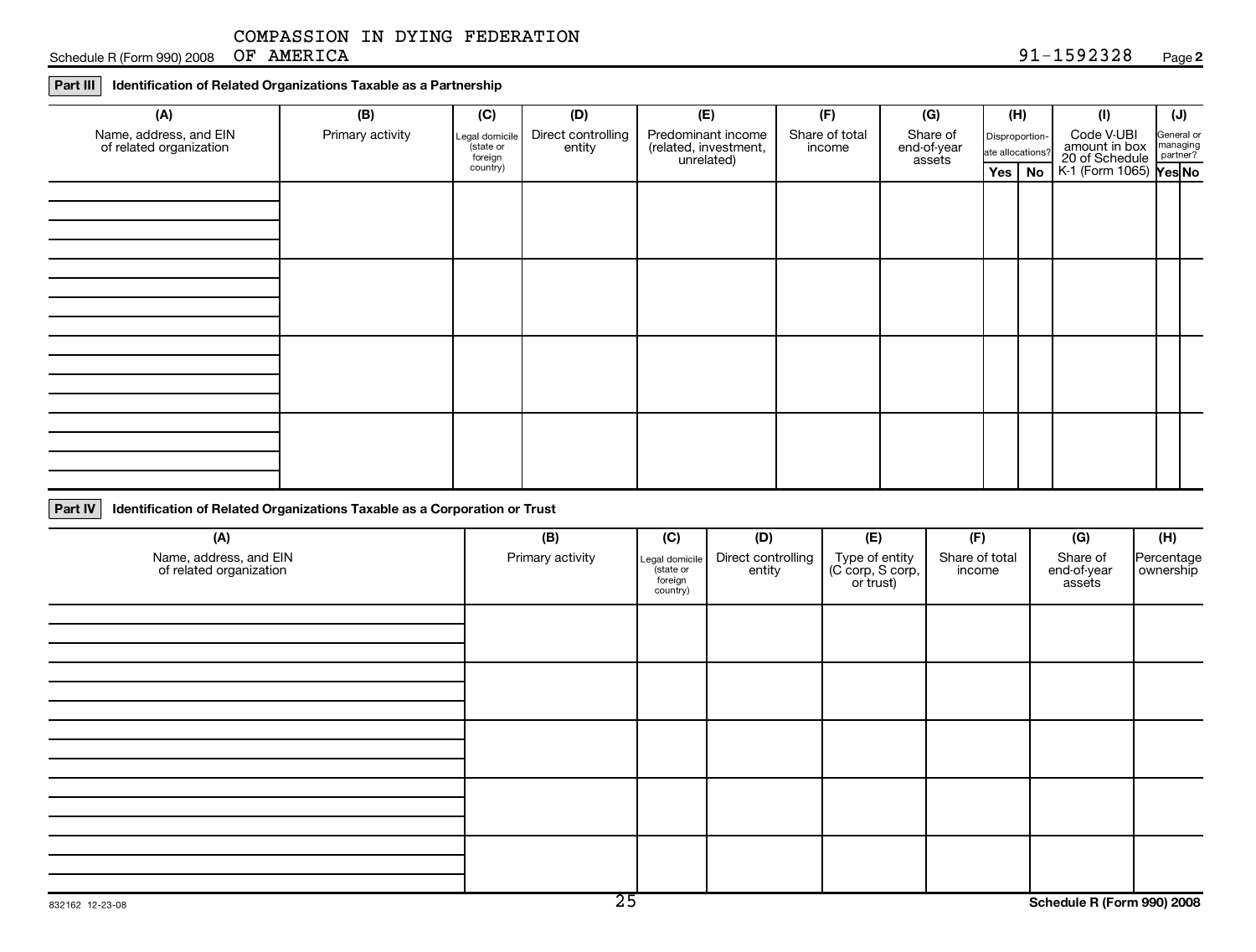Schedule R (Form 990) 2008 OF AMERICA

| <b>Part V</b> Transactions With Related Organizations |  |
|-------------------------------------------------------|--|
|-------------------------------------------------------|--|

|   | <b>Note.</b> Complete line 1 if any entity is listed in Parts II, III, or IV.                                                                                                                                                        |                | Yes   No |                         |
|---|--------------------------------------------------------------------------------------------------------------------------------------------------------------------------------------------------------------------------------------|----------------|----------|-------------------------|
|   | During the tax year, did the organization engage in any of the following transactions with one or more related organizations listed in Parts II-IV?                                                                                  |                |          |                         |
|   |                                                                                                                                                                                                                                      | 1a             |          | X                       |
|   | <b>b</b> Gift, grant, or capital contribution to other organization(s) manufaction contains and content of the organization (s) and contribution to other organization(s) manufactured content and content of the original contribu  | 1 <sub>b</sub> |          | $\overline{\textbf{x}}$ |
|   |                                                                                                                                                                                                                                      | 1 <sub>c</sub> | х        |                         |
|   | d Loans or loan guarantees to or for other organization(s) manufaction(s) and contain a substitution of the organization of the comparation of the content of the content of the content of the content of the content of the        | 1 <sub>d</sub> |          | X                       |
|   |                                                                                                                                                                                                                                      | 1e             |          | X                       |
|   |                                                                                                                                                                                                                                      |                |          |                         |
|   | Sale of assets to other organization(s) <i>machine machine machine machine machine machine machine machine machine machine machine machine machine machine machine machine machine machine machine machine machine machine machi</i> | 1f             |          | х                       |
| a |                                                                                                                                                                                                                                      | 1g             |          | х                       |
|   | h Exchange of assets <b>with a set and a set of the contract of the contract of the contract of the contract of the contract of the contract of the contract of the contract of the contract of the contract of the contract of </b> | 1 <sub>h</sub> |          | X                       |
|   | Lease of facilities, equipment, or other assets to other organization(s) manufaction content to content the content of the content of facilities, equipment, or other assets to other organization(s) manufaction content to c       | 1i.            |          | X                       |
|   |                                                                                                                                                                                                                                      |                |          |                         |
|   | Lease of facilities, equipment, or other assets from other organization(s) manufaction content to the content of the content of facilities, equipment, or other assets from other organization(s) manufaction content to the c       | 1j             |          | X                       |
|   |                                                                                                                                                                                                                                      | 1k             |          | X                       |
|   |                                                                                                                                                                                                                                      | 11             |          | $\overline{\textbf{x}}$ |
|   |                                                                                                                                                                                                                                      | 1 <sub>m</sub> | X        |                         |
|   | n Sharing of paid employees <b>construction and construction of the construction</b> and construction and construction of the construction of the construction of the construction of the construction of the construction of the c  | 1n             | X        |                         |
|   |                                                                                                                                                                                                                                      |                |          |                         |
|   |                                                                                                                                                                                                                                      | 1o             |          | X                       |
|   |                                                                                                                                                                                                                                      | 1p             |          | X                       |
|   |                                                                                                                                                                                                                                      |                |          |                         |
|   |                                                                                                                                                                                                                                      | 1q             |          | х                       |
|   |                                                                                                                                                                                                                                      | 1r             |          | X                       |
|   | If the answer to any of the above is "Yes," see the instructions for information on who must complete this line, including covered relationships and transaction thresholds.                                                         |                |          |                         |
|   |                                                                                                                                                                                                                                      |                |          |                         |

|                 | (A)<br>Name of other organization(s) | (B)<br>Transaction<br>type (a-r) | (C)<br>Amount involved     |
|-----------------|--------------------------------------|----------------------------------|----------------------------|
| (1)             |                                      |                                  |                            |
| (2)             |                                      |                                  |                            |
| (3)             |                                      |                                  |                            |
| (4)             |                                      |                                  |                            |
| (5)             |                                      |                                  |                            |
| (6)             |                                      |                                  |                            |
| 832163 12-23-08 | $\overline{26}$                      |                                  | Schedule R (Form 990) 2008 |